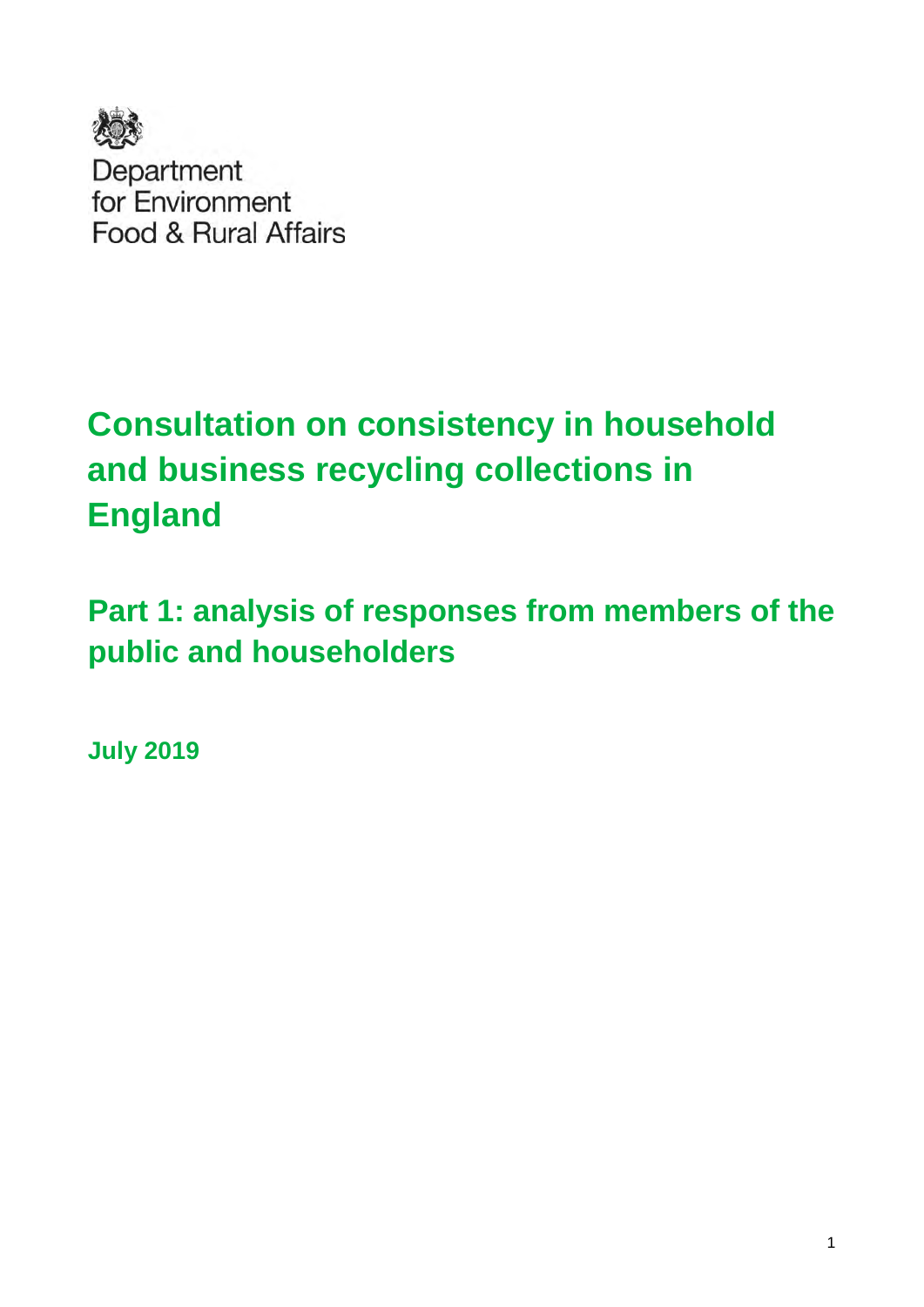

© Crown copyright 2019

You may re-use this information (excluding logos) free of charge in any format or medium, under the terms of the Open Government Licence v.3. To view this licence visit [www.nationalarchives.gov.uk/doc/open-government-licence/version/3/](http://www.nationalarchives.gov.uk/doc/open-government-licence/version/3/) or email [PSI@nationalarchives.gsi.gov.uk](mailto:PSI@nationalarchives.gsi.gov.uk) 

This publication is available at [www.gov.uk/government/publications](http://www.gov.uk/government/publications) 

Any enquiries regarding this publication should be sent to:

Resources & Waste Team

Department for Environment Food and Rural Affairs

Ground Floor, Seacole Building,

2 Marsham Street,

London

SW1P 4DF.

[www.gov.uk/defra](http://www.gov.uk/defra)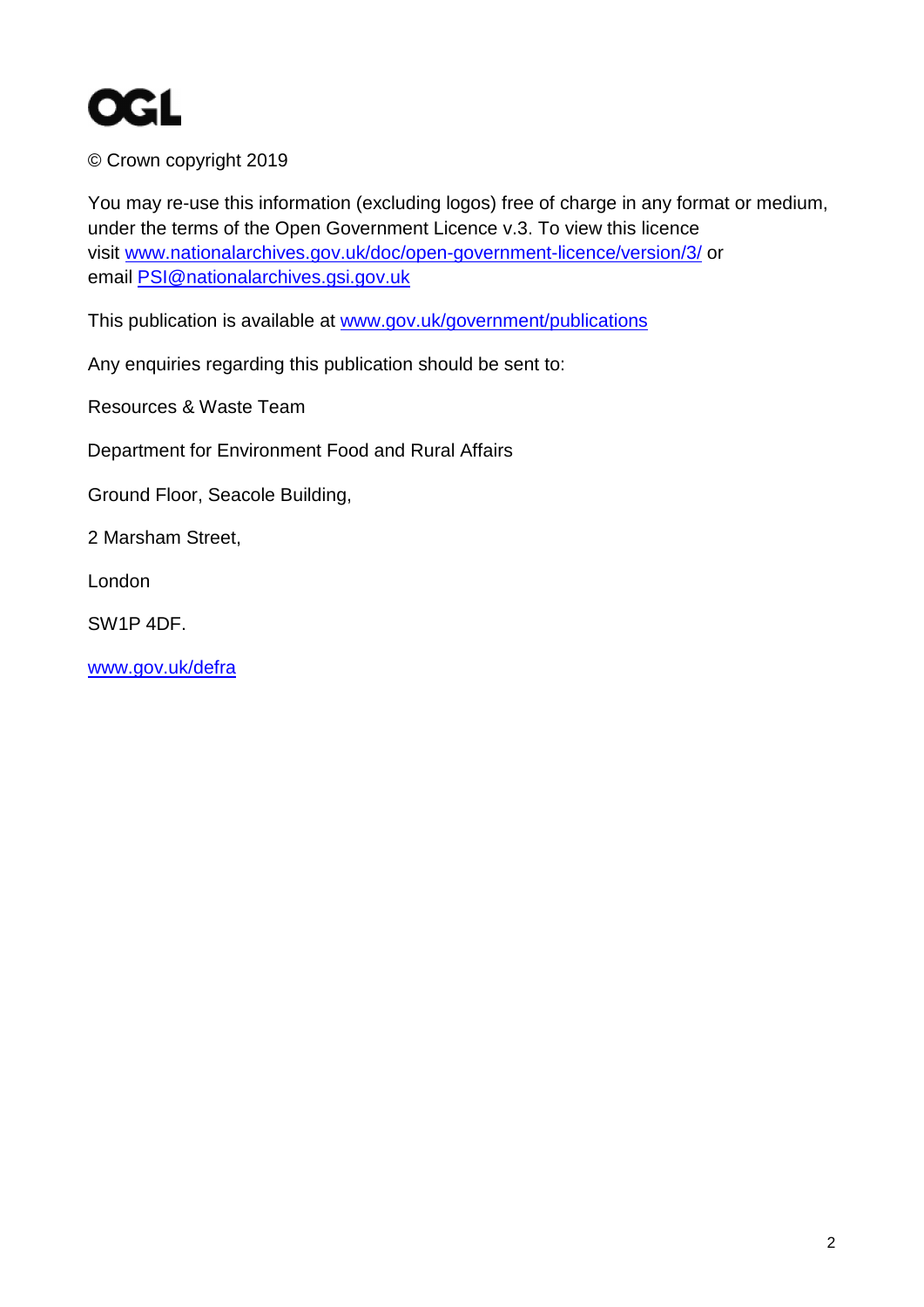# **Contents**

| Question 5: Setting aside the details of how it would be achieved, do you agree or<br>disagree with the proposal that local authorities should be required to collect a core                                                          |
|---------------------------------------------------------------------------------------------------------------------------------------------------------------------------------------------------------------------------------------|
| Question 6: We think it should be possible for all local authorities to collect the core                                                                                                                                              |
| Question 7: What special considerations or challenges might local authorities face in<br>implementing this requirement for existing flats and houses in multiple occupancy? .10                                                       |
| Question 8: What other special considerations should be given to how this proposal<br>could apply to flats? Please provide additional information on your answer. 10                                                                  |
| Question 9: Do you have any other comments to make about Proposal 1? 11                                                                                                                                                               |
|                                                                                                                                                                                                                                       |
| Question 10: Do you believe that all of these core materials should be included or any                                                                                                                                                |
| Question 11: What, if any, other products or materials do you believe should be<br>included in the core set that all local authorities will be required to collect? 12                                                                |
| Question 12: If you think any of these or other items should or should not be included<br>in the core set immediately please use the box below to briefly explain your views13                                                        |
| Question 13 and 14: If you think these or other items should be considered for<br>inclusion at a later stage, what changes would be needed to support their inclusion?<br>Do you have any other comments to make about Proposal 2? 14 |
| Proposal 3: review and expansion of the core set of dry recyclables14                                                                                                                                                                 |
| Question 15: Do you agree that the core set should be regularly reviewed and,                                                                                                                                                         |
| Question 16 and 17: Do you believe that the proposed conditions a) b) c) and d)<br>above are needed to add a core material? Do you have any further comments?16                                                                       |
|                                                                                                                                                                                                                                       |
|                                                                                                                                                                                                                                       |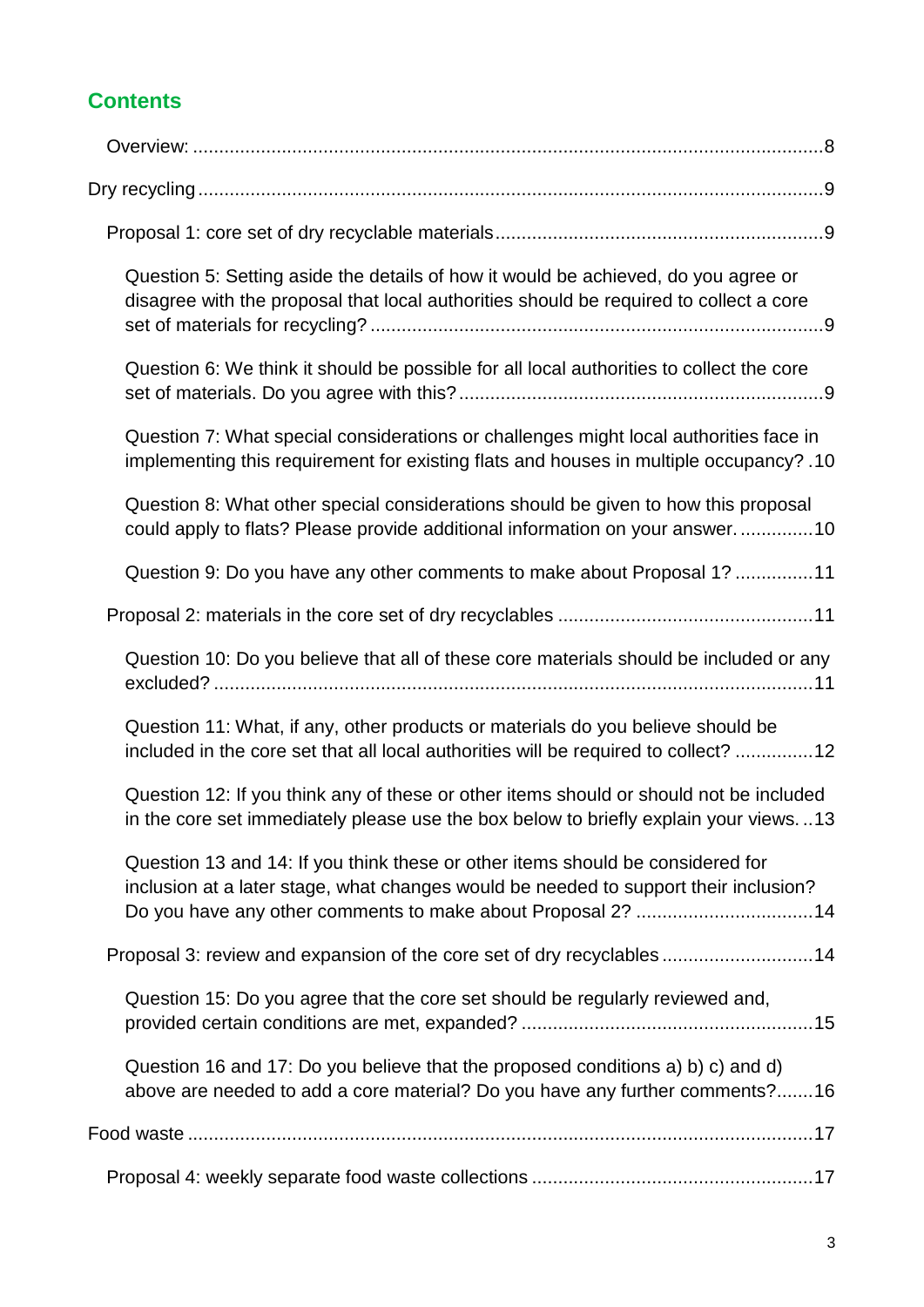| Question 18: Which aspects of the proposal do you agree and disagree with?17                                                                                                                                                                                      |  |
|-------------------------------------------------------------------------------------------------------------------------------------------------------------------------------------------------------------------------------------------------------------------|--|
| Question 19: Are there circumstances where it would not be practical to provide a<br>separate food waste collection to kerbside properties or flats?  18                                                                                                          |  |
| Question 20 Free Text: Do you have any other comments to make about Proposal 4?                                                                                                                                                                                   |  |
|                                                                                                                                                                                                                                                                   |  |
| Question 21 and 22: If you are responding on behalf of a local authority, what kind of                                                                                                                                                                            |  |
|                                                                                                                                                                                                                                                                   |  |
|                                                                                                                                                                                                                                                                   |  |
|                                                                                                                                                                                                                                                                   |  |
|                                                                                                                                                                                                                                                                   |  |
| Question 24: Which aspects of the proposal do you agree or disagree with? 22                                                                                                                                                                                      |  |
| Question 25: Do you have any other comments to make about Proposal 7? 23                                                                                                                                                                                          |  |
|                                                                                                                                                                                                                                                                   |  |
| Proposal 8: separate collection and statutory guidance on minimum service standards24                                                                                                                                                                             |  |
| Question 26: Do you agree with the proposed approach to arrangements for separate                                                                                                                                                                                 |  |
| Question 27: What circumstances may prevent separate collection of paper, card,<br>glass, metals and plastics? Please be as specific as possible and provide evidence.25                                                                                          |  |
| Question 28: Do you have any other comments to make about Proposal 8? 25                                                                                                                                                                                          |  |
|                                                                                                                                                                                                                                                                   |  |
|                                                                                                                                                                                                                                                                   |  |
|                                                                                                                                                                                                                                                                   |  |
| Question 30 and 31: There would be potential for significant costs from introducing<br>standardised bin colours from a specific date. What views do you have on a phased<br>approach or alternative ways to standardising the colours of containers for different |  |
|                                                                                                                                                                                                                                                                   |  |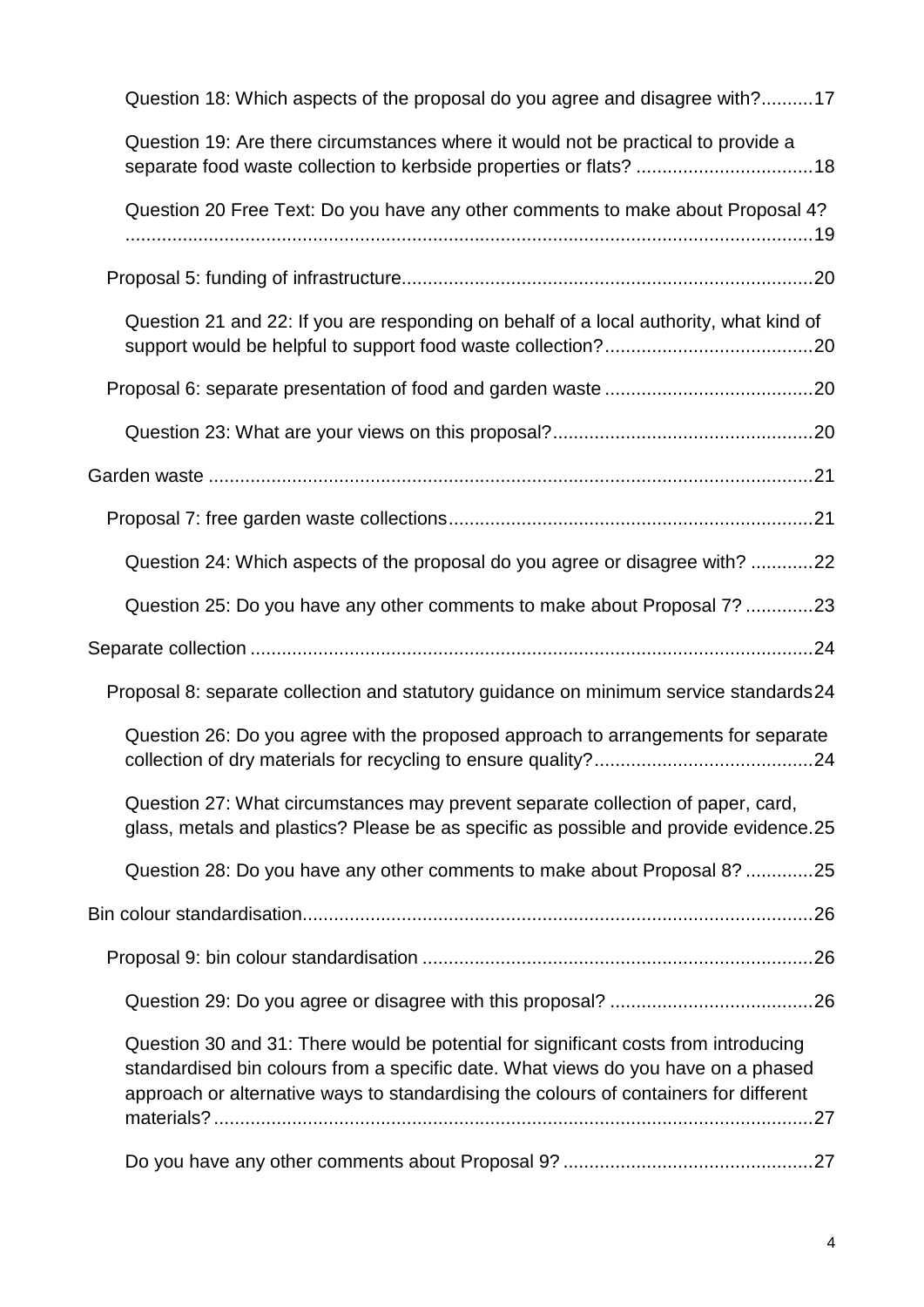| Question 32: Do you agree or disagree with the proposal to publish statutory                                                                                                                                                                                  |
|---------------------------------------------------------------------------------------------------------------------------------------------------------------------------------------------------------------------------------------------------------------|
| Question 33: We propose to review the guidance every few years, revising it as<br>required and then allowing sufficient lead-in time to accommodate the changes. Do                                                                                           |
| Question 34 and 35: Subject to further analysis and consultation we propose to use<br>the guidance to set a minimum service standard for residual waste collection of at<br>least every alternative week. Do you agree or disagree with this proposal? Do you |
|                                                                                                                                                                                                                                                               |
|                                                                                                                                                                                                                                                               |
| Question 36: Do you have any comments to make about Proposal 11? 31                                                                                                                                                                                           |
| Question 37: What information do householders and members of the public need to                                                                                                                                                                               |
| Proposal 12: transparency on end destinations of household recycling32                                                                                                                                                                                        |
|                                                                                                                                                                                                                                                               |
| Question 39: Do you have any other comments to make about proposal 12?32                                                                                                                                                                                      |
|                                                                                                                                                                                                                                                               |
|                                                                                                                                                                                                                                                               |
| Question 40: Please use this space to briefly explain any comments you have on this                                                                                                                                                                           |
|                                                                                                                                                                                                                                                               |
| Proposal 14: development of non-binding performance indicators for local authorities34                                                                                                                                                                        |
| Question 41: Do you agree or disagree that introducing non-binding performance                                                                                                                                                                                |
| Question 42 and 43: Do you agree or disagree that the proposed indicators are<br>appropriate? Do you have any further comments to make about Proposal 14, for<br>example, indicators currently in use that may be of assistance?35                            |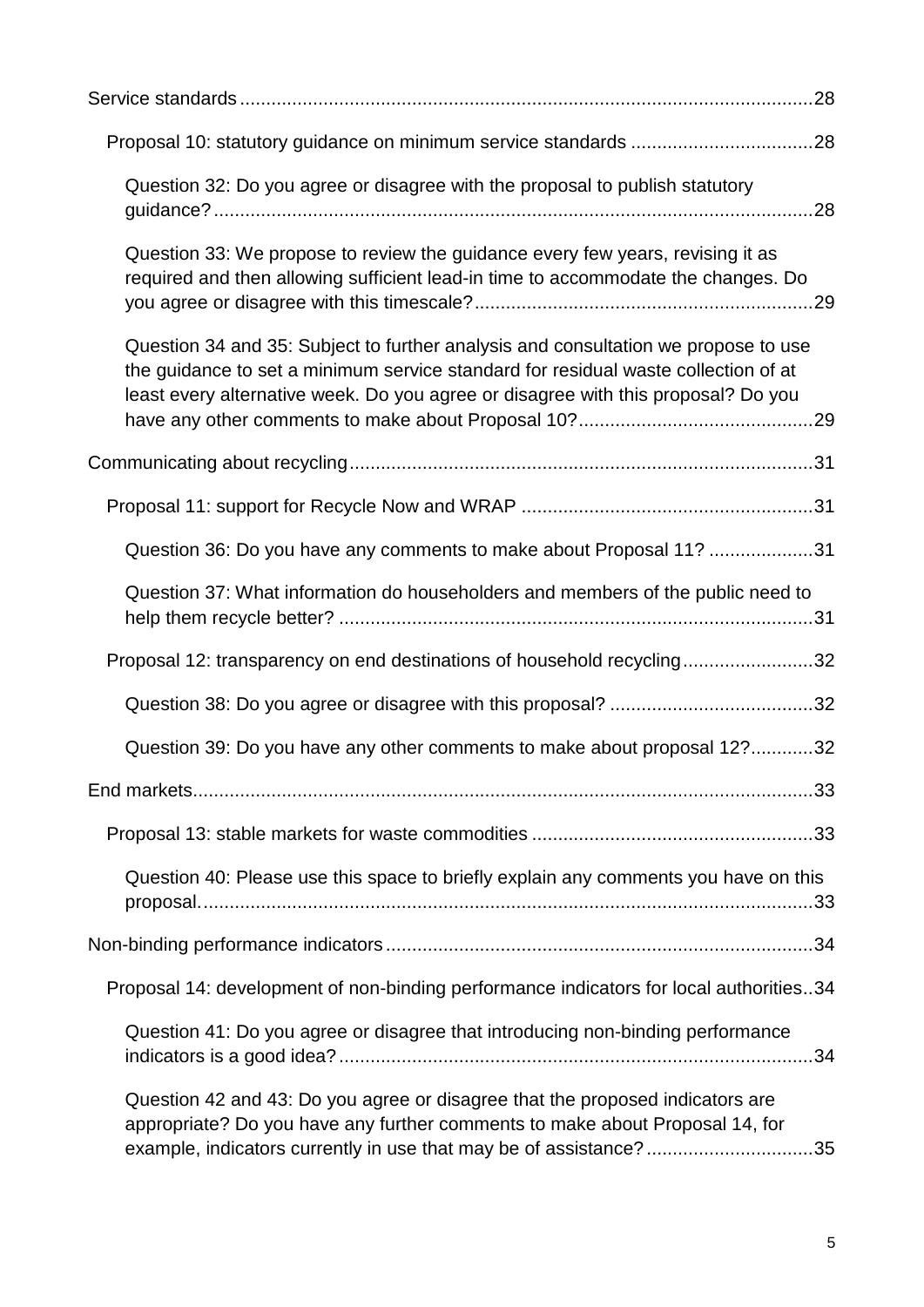| Question 44: Do you agree that alternatives to weight-based metrics should be                                                                                                                                                                           |
|---------------------------------------------------------------------------------------------------------------------------------------------------------------------------------------------------------------------------------------------------------|
| Question 45: Do you agree that these alternatives should sit alongside current weight-                                                                                                                                                                  |
| Question 46: What environmental, economic or social metrics should we consider                                                                                                                                                                          |
|                                                                                                                                                                                                                                                         |
|                                                                                                                                                                                                                                                         |
| Question 47: Do you agree that greater partnership working between authorities will<br>lead to improved waste management and higher levels of recycling?39                                                                                              |
| Question 48: What are the key barriers to greater partnership working?40                                                                                                                                                                                |
| Question 49 and 50: How might government help overcome these barriers? Do you                                                                                                                                                                           |
|                                                                                                                                                                                                                                                         |
|                                                                                                                                                                                                                                                         |
| Question 51: Do you agree or disagree that businesses, public bodies and other<br>organisations that produce municipal waste should be required to separate dry<br>recyclable material from residual waste so that it can be collected and recycled? 41 |
|                                                                                                                                                                                                                                                         |
|                                                                                                                                                                                                                                                         |
| Question 53: We would expect businesses to be able to segregate waste for recycling<br>in all circumstances but we are interested in views on where this may not be<br>practicable for technical, environmental or economic reasons. 44                 |
| Question 54: Should some businesses, public sector premises or other organisations                                                                                                                                                                      |
| Question 55: Do you have any other comments to make about Proposal 17? For<br>example, do you think that there are alternatives to legislative measures that would be                                                                                   |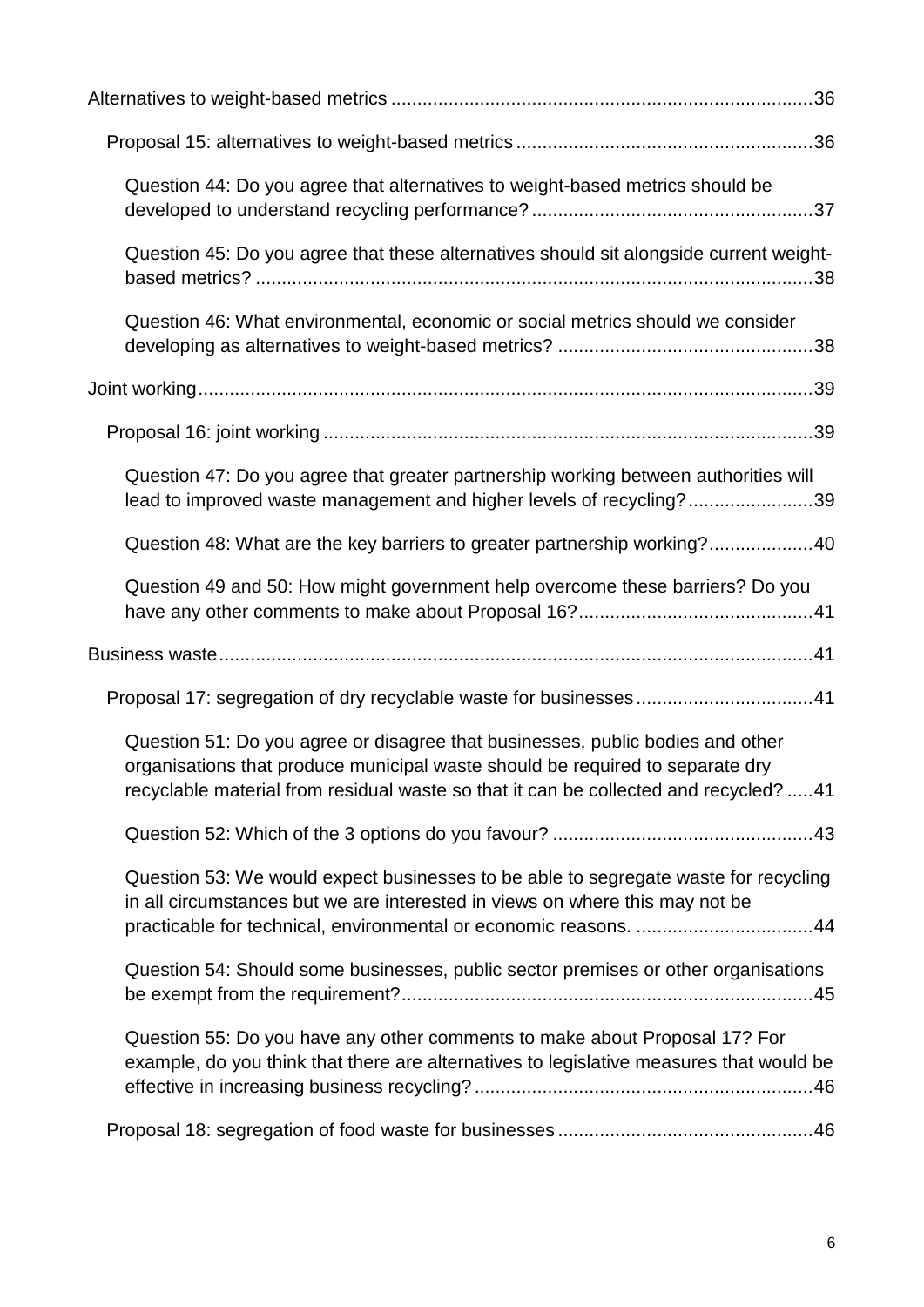| Question 56: Do you agree or disagree that businesses, public bodies or other        |  |
|--------------------------------------------------------------------------------------|--|
| organisations that produce sufficient quantities of food waste should be required to |  |
| separate it from residual waste so that it can be collected and recycled? 47         |  |

| Question 57: Do you agree or disagree that there should be a minimum threshold, by<br>weight, for businesses public bodies or other organisations to be required to separate |  |
|------------------------------------------------------------------------------------------------------------------------------------------------------------------------------|--|
| Question 58: Do you have any views on how we should define 'sufficient' in terms of<br>businesses producing 'sufficient' quantities of food waste to be deemed in scope of   |  |
| Question 59: Do you have any views on how we should define 'food-producing'                                                                                                  |  |
| Question 60: In addition to those businesses that produce below a threshold amount<br>of food waste, should any other premises be exempt from the requirement?50             |  |
| Question 61: Do you have any other comments to make about Proposal 18? 51                                                                                                    |  |
|                                                                                                                                                                              |  |
| Question 62: What are your views on the options proposed to reduced costs? 51                                                                                                |  |
| Question 63: Are there other ways to reduce the cost burden that we have                                                                                                     |  |
| Question 64: Do you have any other views on how we can support businesses and<br>other organisations to make the transition to improved recycling arrangements? 52           |  |
|                                                                                                                                                                              |  |
| Question 65: Do you have any views on whether businesses and other organisations<br>should be required to report data on their waste recycling performance? 53               |  |
| Question 66: Do you have any other comment on Proposal 20?53                                                                                                                 |  |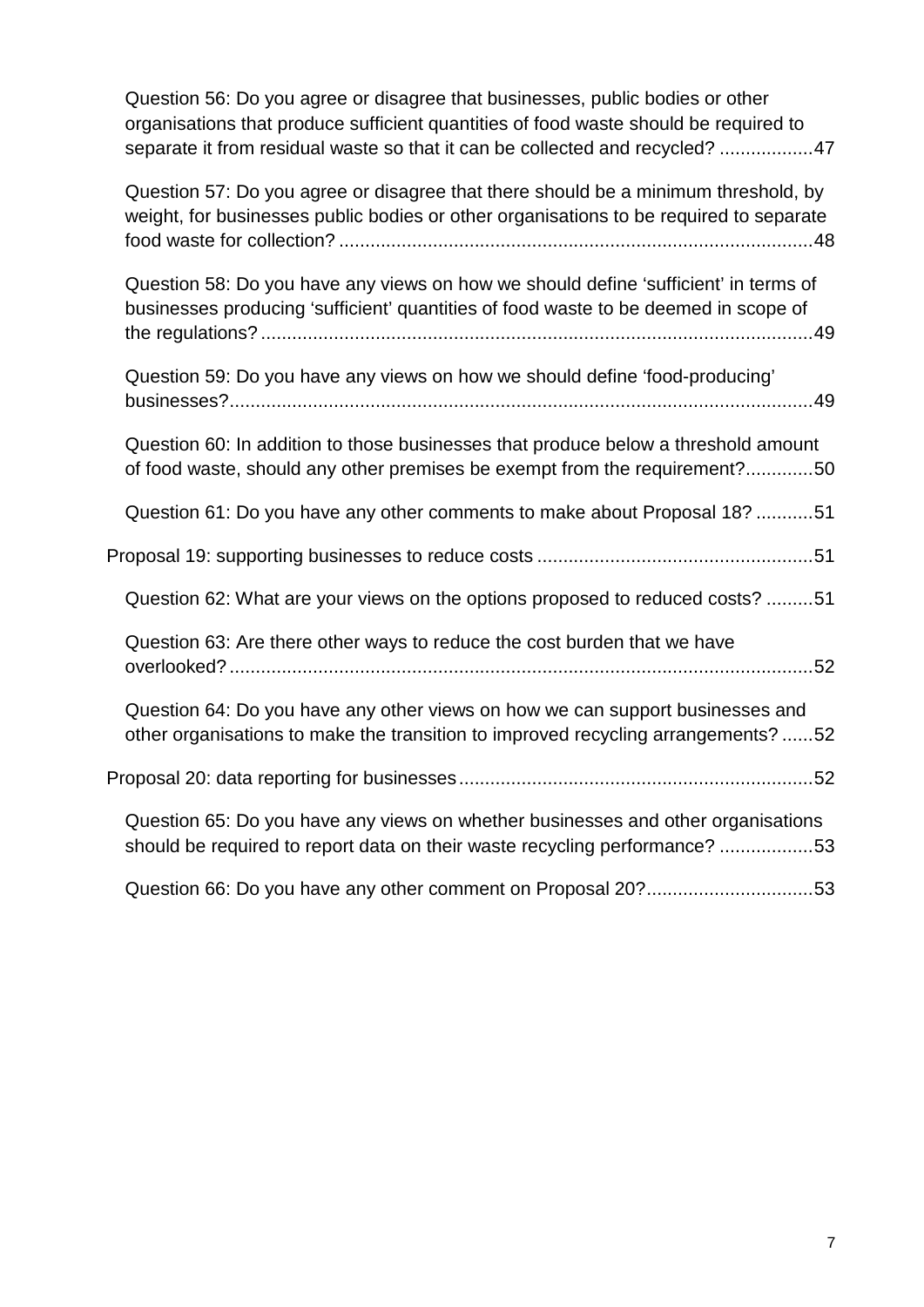# <span id="page-7-0"></span>**Overview**

The consultation on Consistency in Household and Business Recycling Collections in England closed on 13 May 2019. Over 1700 responses from individuals, businesses and other organisations were received.

This document will make up the first part of the analysis, focusing on those respondents who classified themselves as an individual or householder/member of the public and who did not affiliate their answers with any organisation. A total of 1182 responses fell into this category. These responses have been analysed against each question. A summary of responses from non-household stakeholders such as local authorities is on a separate document: [https://www.gov.uk/government/consultations/waste-and-recycling-making](https://www.gov.uk/government/consultations/waste-and-recycling-making-recycling-collections-consistent-in-england)[recycling-collections-consistent-in-england](https://www.gov.uk/government/consultations/waste-and-recycling-making-recycling-collections-consistent-in-england) 

Specific indicative frequency terms have been used to describe the percentage of responses that expressed a particular view to each question:

| <b>Key terms</b>    | <b>Value represented</b> |
|---------------------|--------------------------|
| Predominant         | $>80\%$                  |
| Majority            | 50-80%                   |
| Mixed/range         | There is not a majority  |
| Large minority      | 20-50%                   |
| Small/some/a number | $<$ 20%                  |

Given the high level of public and stakeholder interest in recycling we are publishing the summary of responses earlier than required to signal a clear direction of travel. This necessarily means that specific details of policy design will be developed in the months informed by further work to analyse the responses received in more detail. We will also gather more evidence. We will continue to work with all stakeholders to develop there more detailed propositions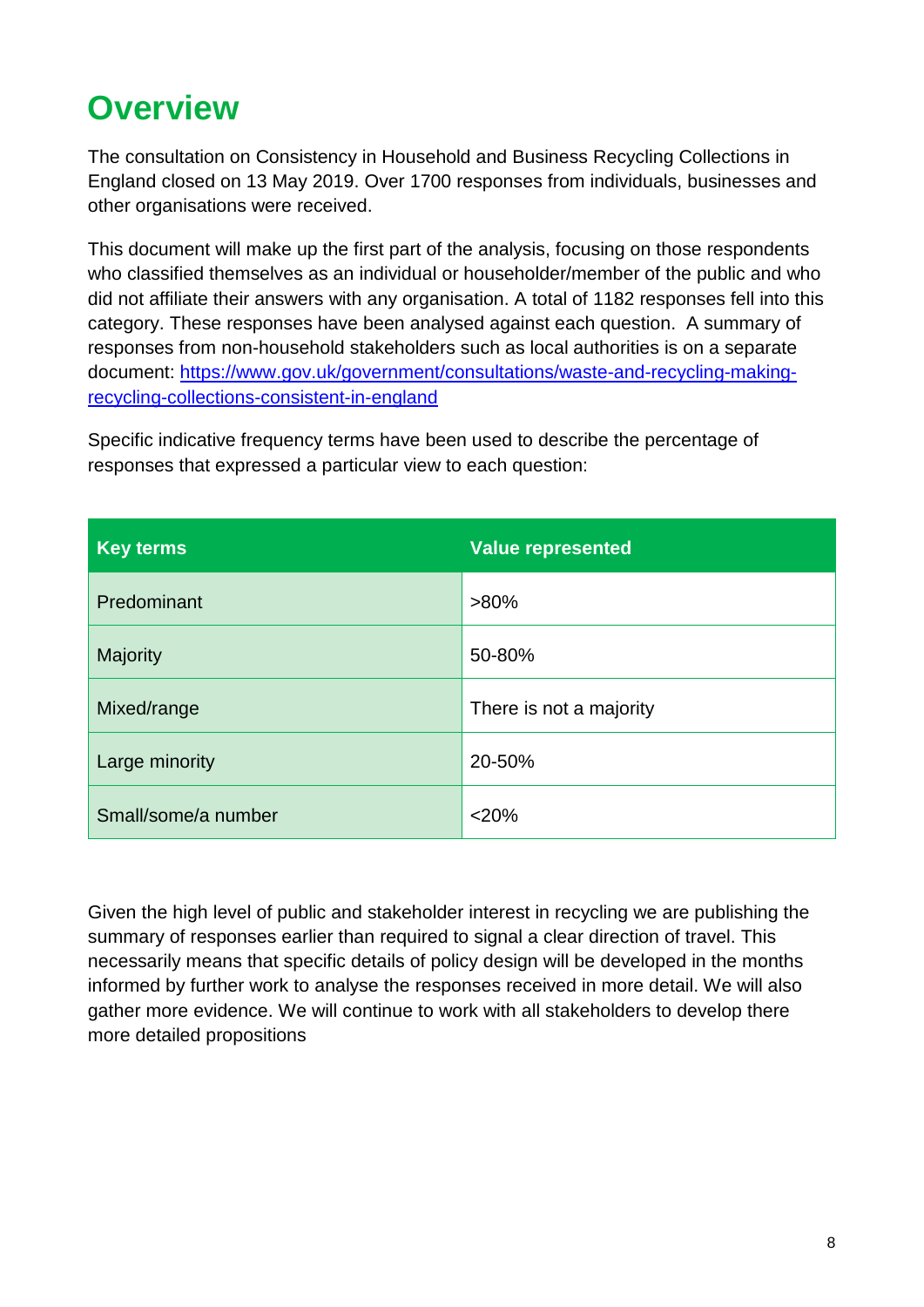# <span id="page-8-0"></span>**Dry recycling**

# <span id="page-8-1"></span>**Proposal 1: core set of dry recyclable materials**

We propose that all local authorities in England should be required to collect a core set of dry recyclable materials at kerbside from houses and flats.

### <span id="page-8-2"></span>**Question 5: Setting aside the details of how it would be achieved, do you agree or disagree with the proposal that local authorities should be required to collect a core set of materials for recycling?**



**Figure 1: Analysis of 1182 responses by individuals/householders for Q5** 

Figure 1 shows that above 98.48% of individuals agreed that local authorities should be required to collect a core set of materials for recycling.1.35% disagreed and 0.17% were not sure or did not have an opinion.

### <span id="page-8-3"></span>**Question 6: We think it should be possible for all local authorities to collect the core set of materials. Do you agree with this?**

The majority of respondents 98.48% who agreed with this proposal cited the need to properly fund local authorities to collect more materials for recycling. Many commented on the positive effect this would have on simplifying recycling.

Reasons given by those who disagreed with this proposal included: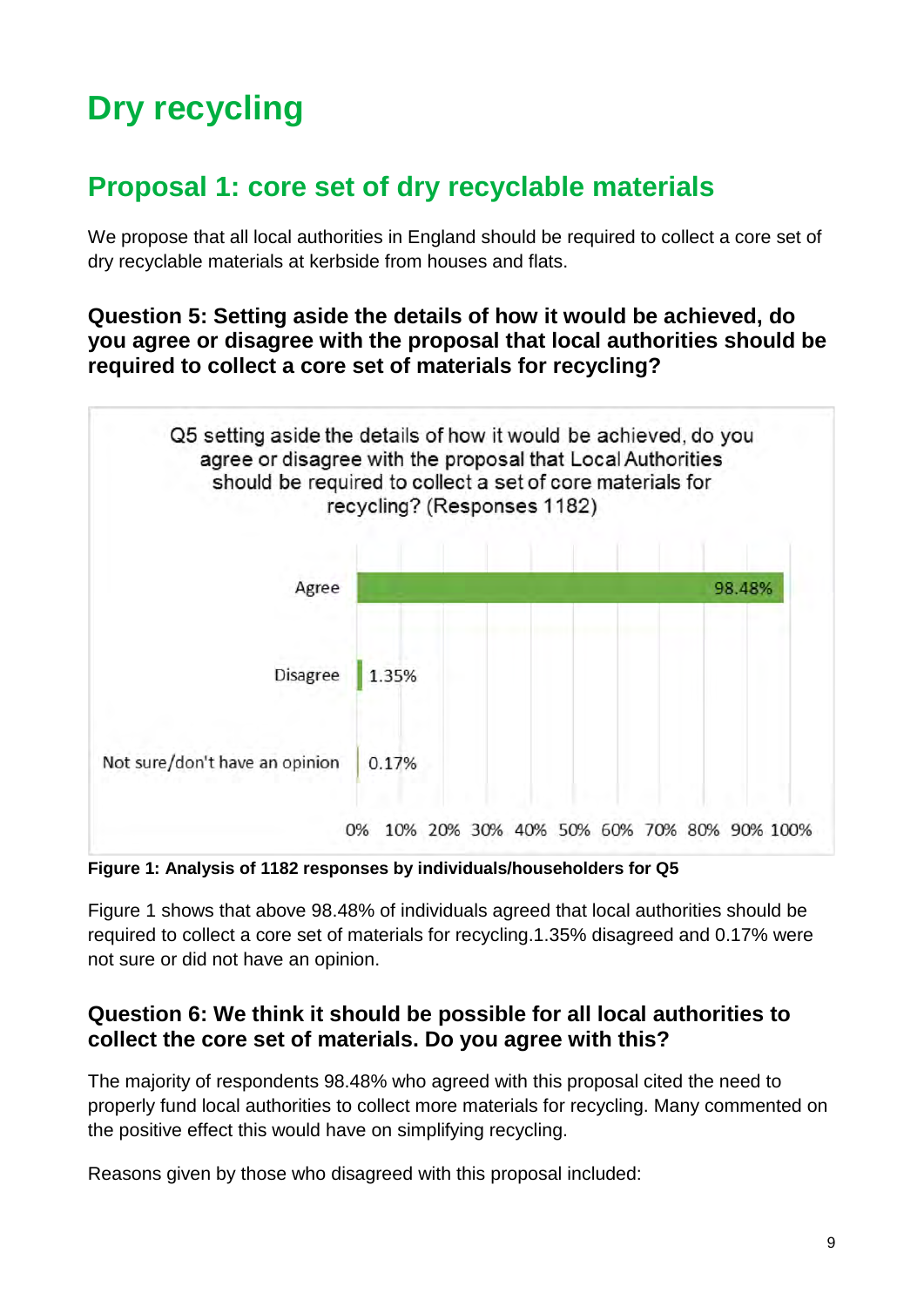- lack of space for storing recyclable waste within homes
- lack of end markets for some recyclable materials
- freedom for local decision making
- that a core list might dissuade local authorities from collecting other materials not on the list for recycling

### <span id="page-9-0"></span>**Question 7: What special considerations or challenges might local authorities face in implementing this requirement for existing flats and houses in multiple occupancy?**

Respondents raised a number of considerations they thought would challenge the effective delivery of this policy, including:

- meeting any new costs incurred by collecting more waste as recycling
- ensuring local authorities and landlords effectively communicate new recycling arrangements to an often transient and diverse community
- making sure flats/HMOs have enough recycling bins to accommodate an increase in material put out for recycling
- overcoming existing building design that favours residual waste disposal (e.g. residual waste chutes)
- Allowing room for local decision making for example, allowing local authorities to collect recyclables comingled from flats, regardless of the preferred collection method elsewhere

But by far, the challenges most frequently raised were:

- limited storage at flats and HMOs and the complications this would pose separate collections of materials for recycling
- reducing contamination rates, which respondents said are typically higher at flats and HMOs

Finally, some respondents argued that regardless of the unique challenges that flats and HMOs pose, all residents should have the same quality of service and opportunity to recycle.

### <span id="page-9-1"></span>**Question 8: What other special considerations should be given to how this proposal could apply to flats? Please provide additional information on your answer.**

A variety of views were expressed in response to this question. The most common suggestion was provision of communal waste receptacles to counter the frequent lack of space outside the flats. Many emphasised that these communal areas should be secure, clean and accessible, and that caddies/smaller waste receptacles should be provided to assist transport to the communal area(s). There was often an emphasis on collective responsibility to maintain these communal areas.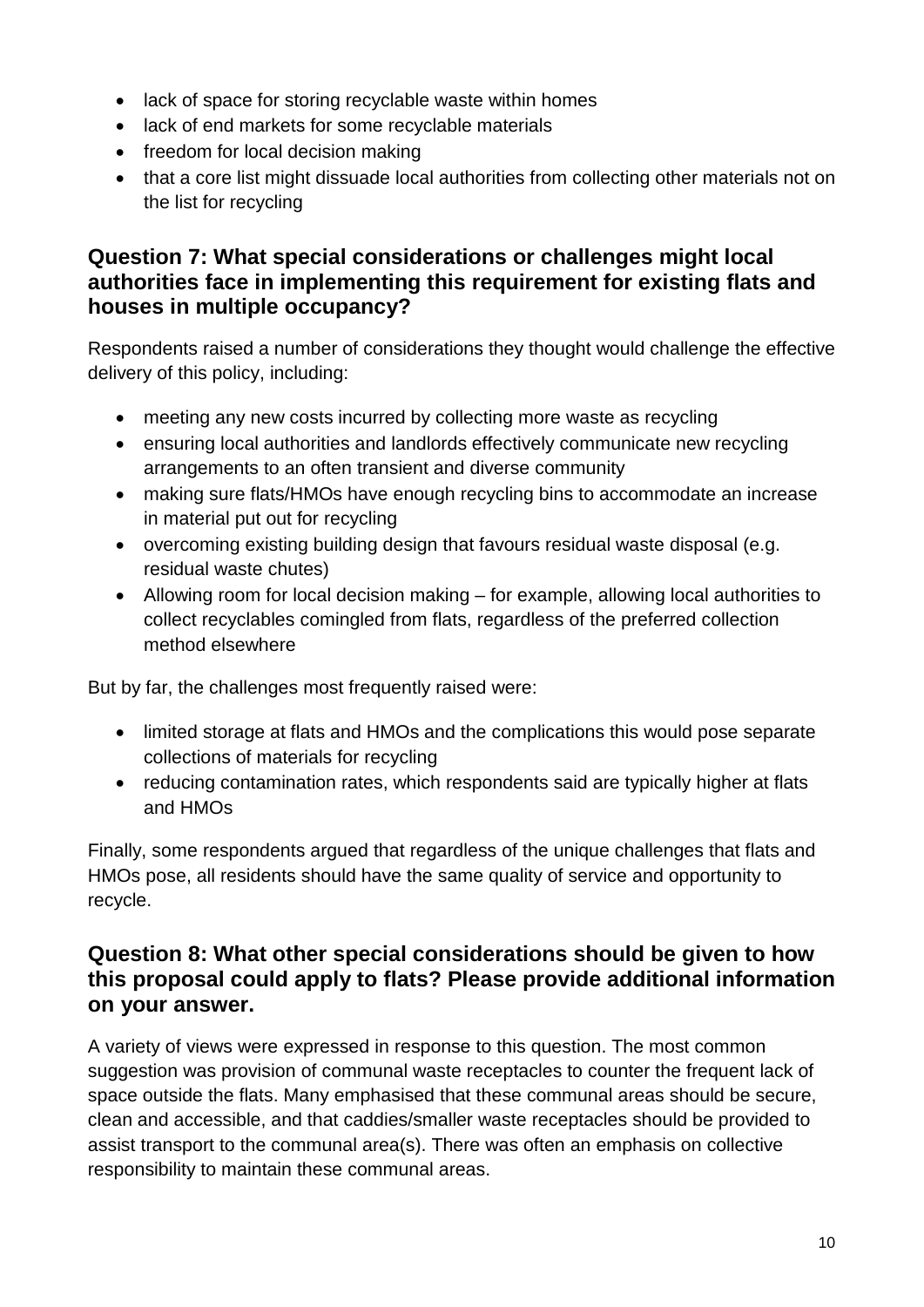## <span id="page-10-0"></span>**Question 9: Do you have any other comments to make about Proposal 1?**

Further common comments to Proposal 1 were:

- consideration of collection issues in rural areas (e.g. infrastructure, vehicle size and capacity)
- guidelines to be provided to householders on preventing contamination
- additional funding to be provided to local authorities that don't have the infrastructure to process additional dry recycling streams that aren't currently collected
- some of the responsibility of consistency in recycling must lie with the producers, such as clearer recycling labelling on packaging (in line with the government's EPR reforms)
- local authorities that collect materials beyond the core set should still be able to do so
- the core set should be extended where possible

# <span id="page-10-1"></span>**Proposal 2: materials in the core set of dry recyclables**

We propose that the core set of materials is glass bottles and containers, paper and card, plastic bottles, plastic pots tubs and trays, and steel and aluminium tins and cans.

# <span id="page-10-2"></span>**Question 10: Do you believe that all of these core materials should be included or any excluded?**

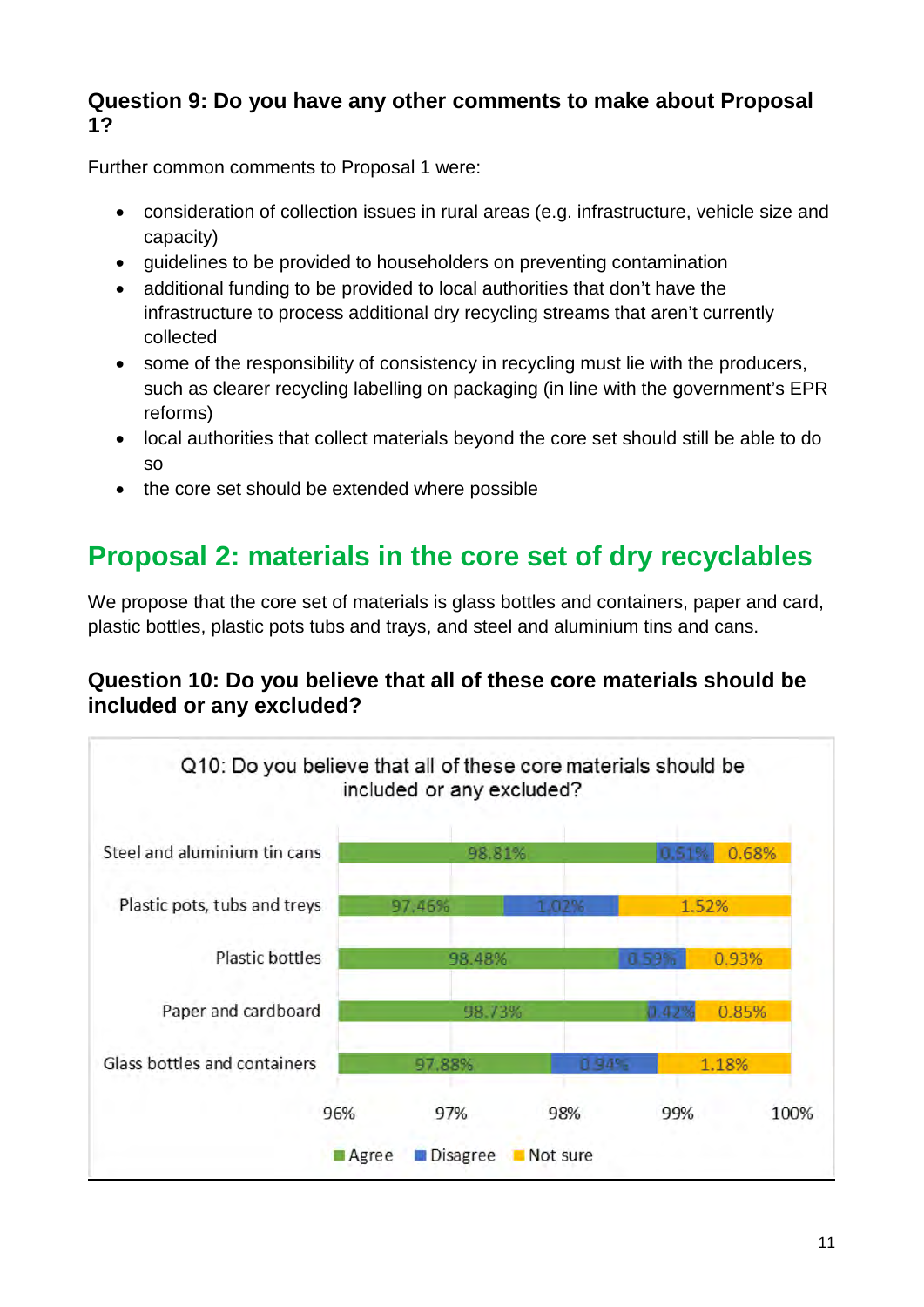#### **Figure 2: Analysis of** r**esponses by individuals/householders for Q10 part i) ii) iii) iv) v)**

97.88% of individuals agreed that glass bottles should be included in the core set of materials that local authorities would be required to collect. 98.73% of individuals agreed that paper and cardboard should be included; with 98.48% of individuals also agreeing that the core set should include plastic bottles. 97.46% of individuals who answered also believe that plastic pots, tubs and trays should be included in the core set of materials collected. Finally 8.81% of individuals agreed that aluminium tins and cans should be included in the core set of materials collected.

## <span id="page-11-0"></span>**Question 11: What, if any, other products or materials do you believe should be included in the core set that all local authorities will be required to collect?**



#### **Figure 3: Analysis of individual responses to Q11 part i) ii)**

-

Figure 3 shows 84.39% of individuals agree that food and drink cartons should be included in the core set of materials collected by local authorities. 73.52% of individuals agree that plastic bags and film should be included. While 15.22% preferred to include plastic bags

<span id="page-11-1"></span><sup>1</sup> Duplications were present in this data set. Seven individuals selected multiple contradictory options and true opinions were not able to be ascertained from their answers. Fourteen duplications have therefore been removed from the original number of responses to this question.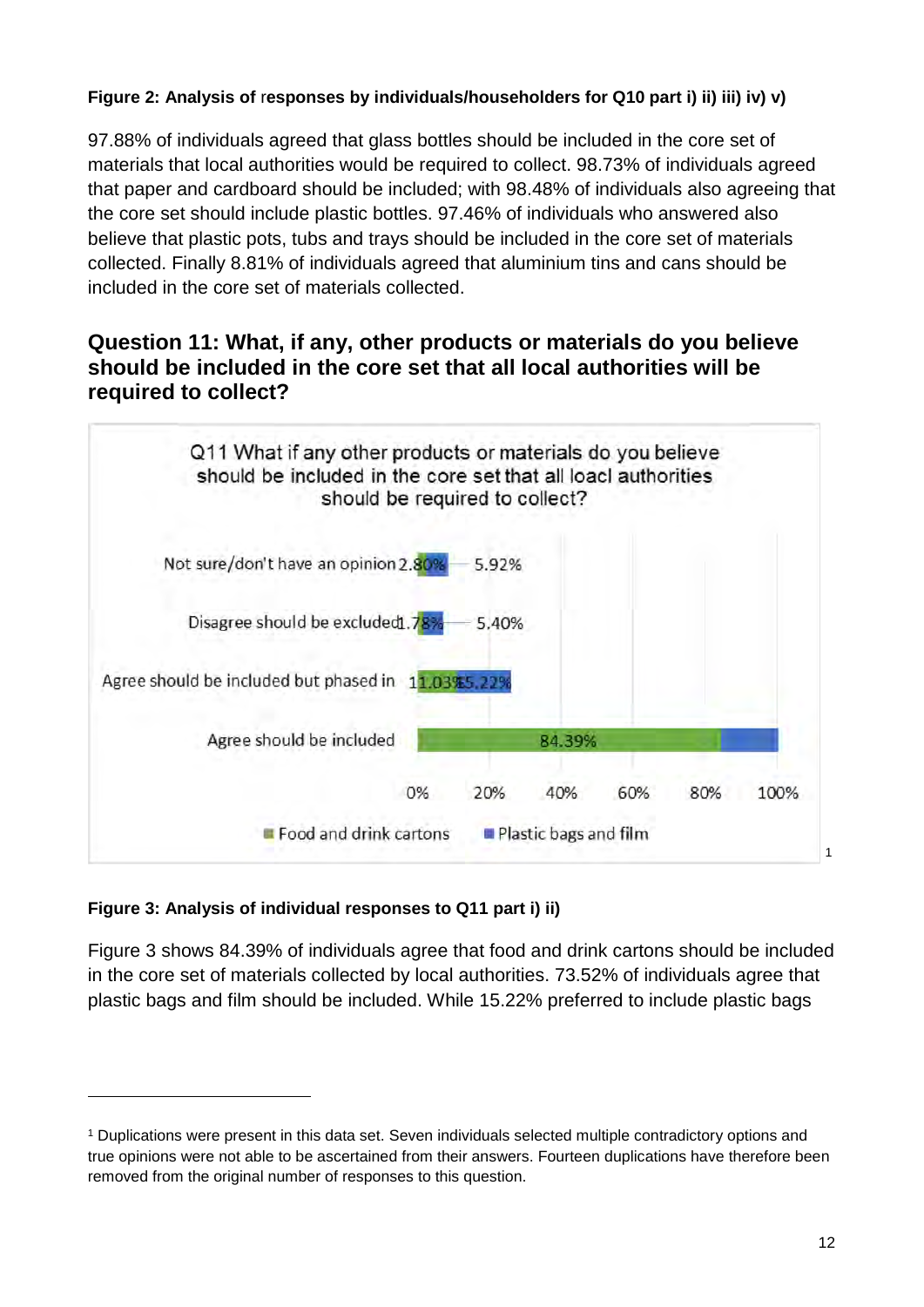and film but phase this material in. A minority disagreed that this material should be included at all.

## <span id="page-12-0"></span>**Question 12: If you think any of these or other items should or should not be included in the core set immediately please use the box below to briefly explain your views.**

The individuals who responded to this question predominantly agreed with the concept of recycling more and including more products and materials in the core set.

There was also large support for consistency and a simplified system that was accessible to all. More individuals agreed with materials being introduced in the core set from the start as opposed to phasing in materials at a later date. The reason most frequently given for not phasing in materials was the risk of greater confusion. However, a large majority of individuals were of the opinion that a phased in approach to match the changes in material streams over time may be acceptable as long as it was communicated clearly to the public.

There was a mixed range of opinions on the addition of plastic film and plastic bags being added to the core set. Some respondents thought that these materials should eventually be phased out or banned. A small number commented on the difficulty of recycling plastic film. A large number of respondents were confused about the recyclability of black plastic and Tetrapack and felt that they should be more widely recycled. The majority of those who commented on Tetrapak or black plastic stated that it should be included in the core set of materials. Some individuals also expressed support for lids and milk bottle tops to be included alongside takeaway cups and crisp packets.

Over 80% of respondents were in favour of the separate collection of a core set of materials. A small number expressed a desire for centralised sorting as opposed to sorting at kerbside and separate collection of dry recyclable materials, arguing that sorting at home is too complex and centralised sorting would capture more recyclable material as long as the technology and resources were in place.

There were frequent references to food and garden waste collections in the consultation responses. The majority of comments on garden waste and food waste stated their support for mandatory collection of these materials and said that they should be part of the core set but collected separately.

There was strong support for textiles to be included in the core set of materials, with the majority of individual responses stating that they should be included from the start.

A large number of individual responses also mentioned that drinks and food cartons should be included.

Other materials that received strong individual support to be included in the core set or phased in were aluminium, wood, batteries, small electronic devices, pharmaceutical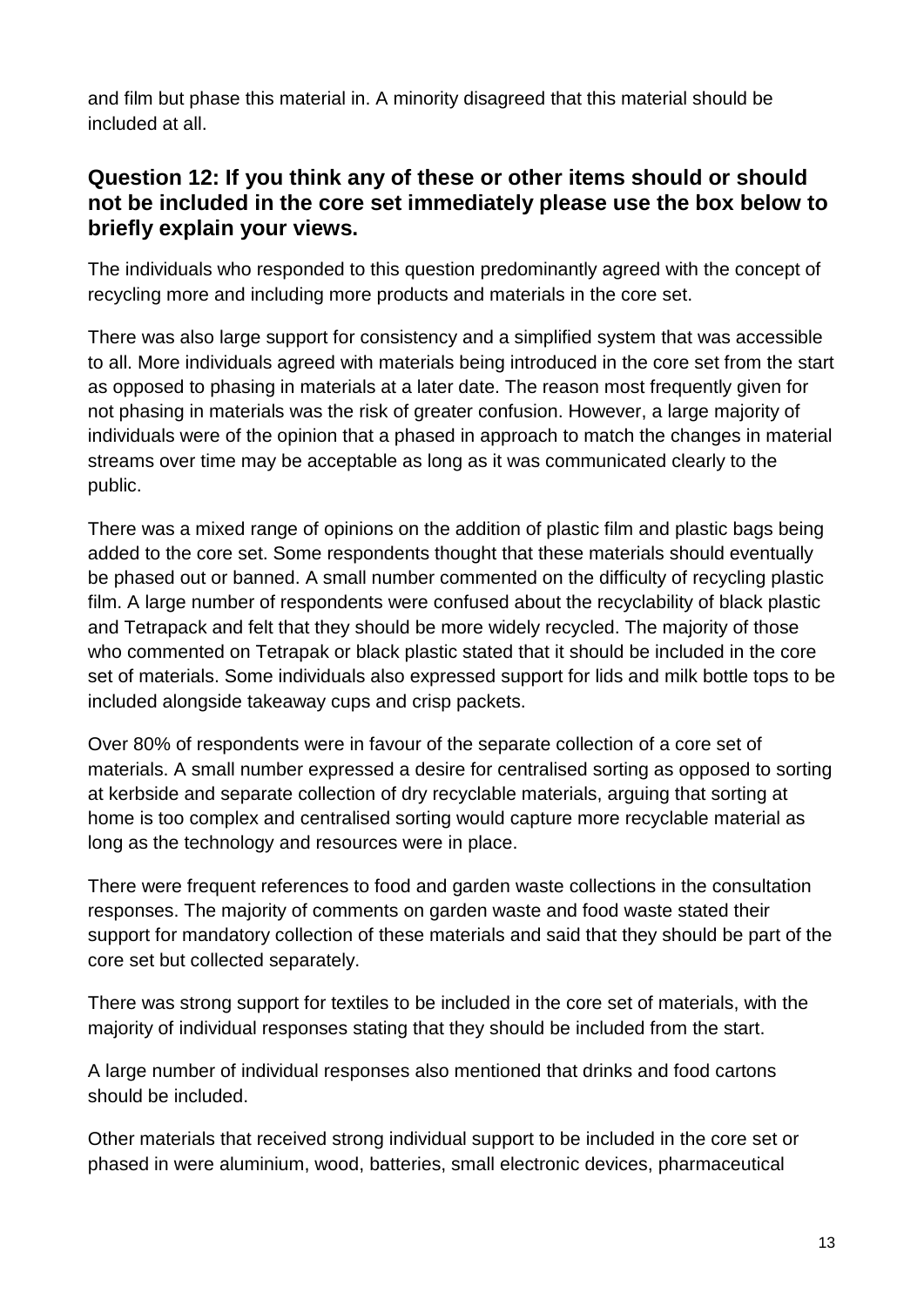packaging, bubble wrap, polystyrene take away cups and crisp packets. Some respondents praised local authorities for the services they currently offer and expressed a desire for these services to continue. However, most of these responses also mentioned that their local authority already collected the core set proposed or went further and collected a broader range of recyclable materials.

## <span id="page-13-0"></span>**Question 13 and 14: If you think these or other items should be considered for inclusion at a later stage, what changes would be needed to support their inclusion? Do you have any other comments to make about Proposal 2?**

Many of the respondents believed that the following were necessary:

- investment in new infrastructure to process newly added materials to ensure domestic processing
- stable secondary markets for the introduced materials
- clear guidance and increased education for households
- additional bins (especially mixed bins as the number of materials increase)
- legislation to ensure that all local authorities collect new 'core' materials
- increase in the number of public drop-off points to ease the strain on kerbside recycling (e.g. bottle banks)
- development of technology to ensure that hard-to-recycle materials can be processed once collected e.g. black plastics

# <span id="page-13-1"></span>**Proposal 3: review and expansion of the core set of dry recyclables**

We propose that this core set of materials should be regularly reviewed by government and, if appropriate, expanded over time provided that a) evidence supports the benefits, b) there are viable processing technologies for proposed materials, c) there are sustainable end markets, d) local authorities would not be adversely affected, including financially.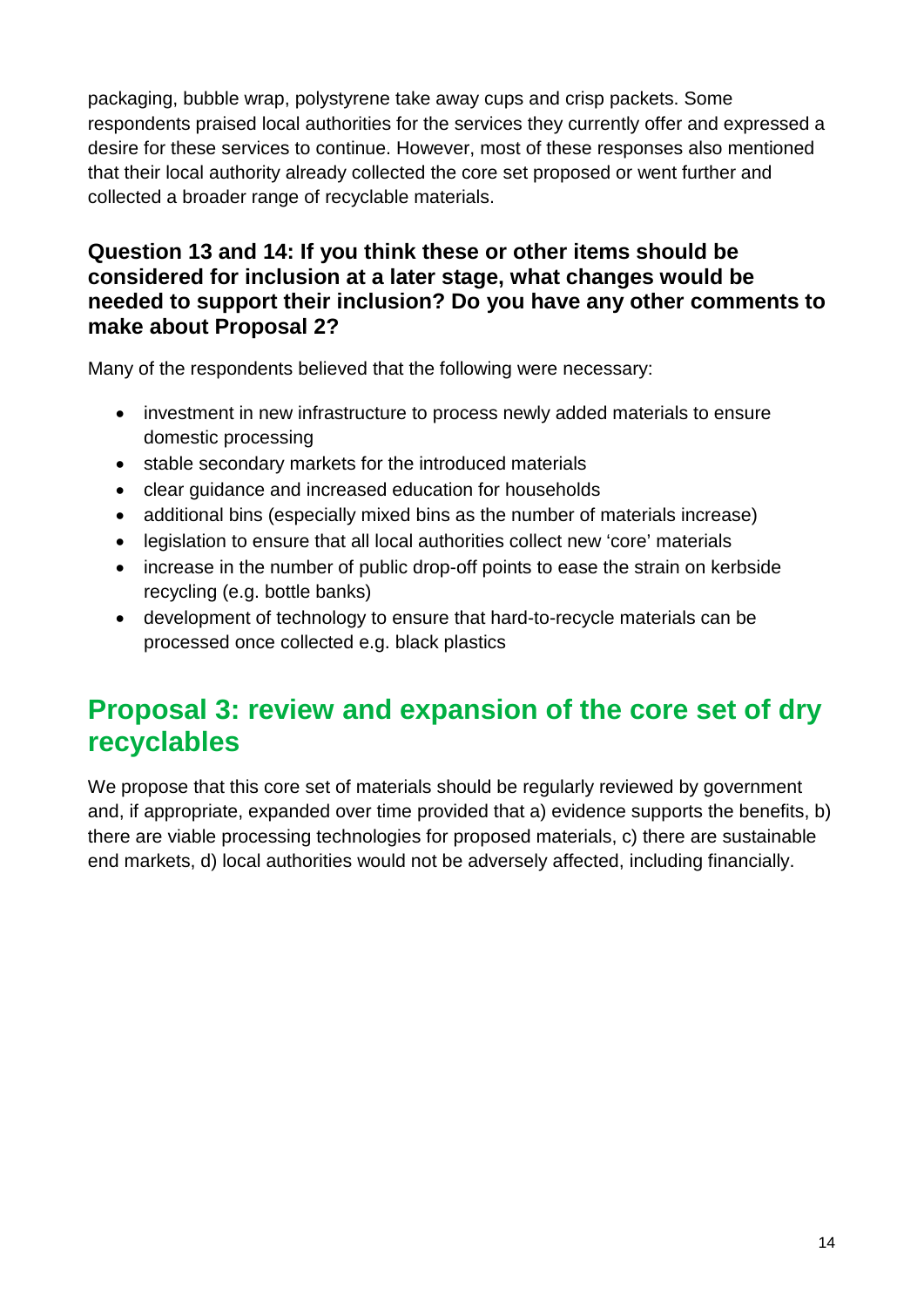<span id="page-14-0"></span>



#### **Figure 4: Analysis of 1182 individual responses to Q15**

Figure 4 shows that individuals predominantly (96.53%) agreed that the core set should be regularly reviewed and, provided certain conditions are met, expanded. A small minority disagreed (2.03%), or were not sure (1.44%).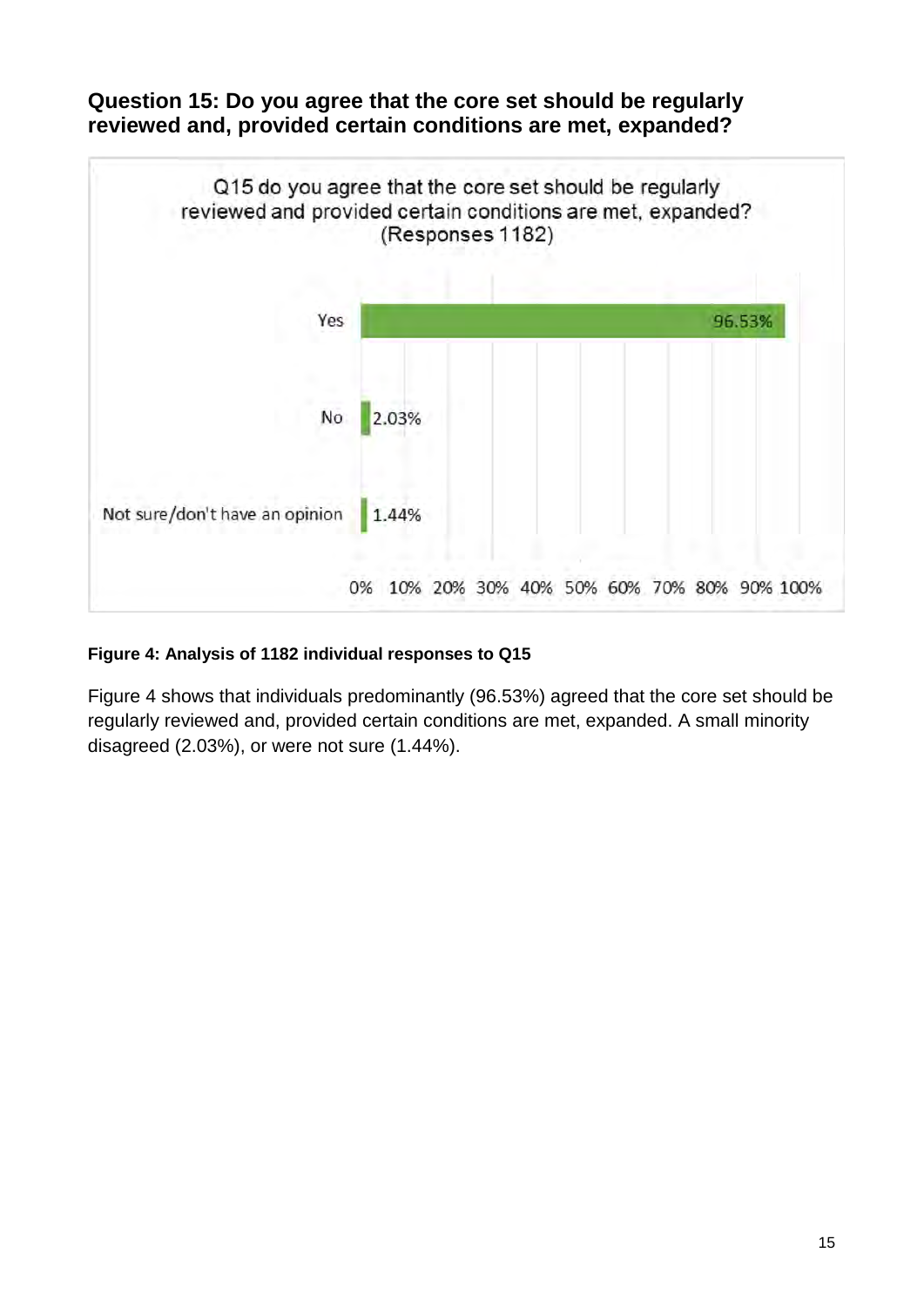### <span id="page-15-0"></span>**Question 16 and 17: Do you believe that the proposed conditions a) b) c) and d) above are needed to add a core material? Do you have any further comments?**



**Figure 5 Analysis of 1182 individual responses to Q16**

Figure 5 shows that more than 46% of individuals agreed that the core set of materials should be regularly reviewed by government and, if appropriate, expanded over time provided that

- a) evidence supports the benefits
- b) there are viable processing technologies for the proposed materials
- c) there are sustainable end markets
- d) local authorities would not be adversely affected, including financially

However, more than 20% disagreed and believed one or more of the conditions proposed should be removed, and more than 28% were not sure or had no opinion.

In the free text section the majority of individuals disagreed that financial viability should be a barrier to more materials being included in the core set. However, many individuals who shared this opinion qualified it stating that local authorities should not have to cover the cost of introducing new materials if financially unviable. Instead, they believed central government should fund this as a new burden.

A number of individuals stated that there would need to be guidance or more clarity from Defra on how condition a), b), c) and d) would be measured. For example, some asked who would decide what constituted adverse effects or evidence that supports benefits.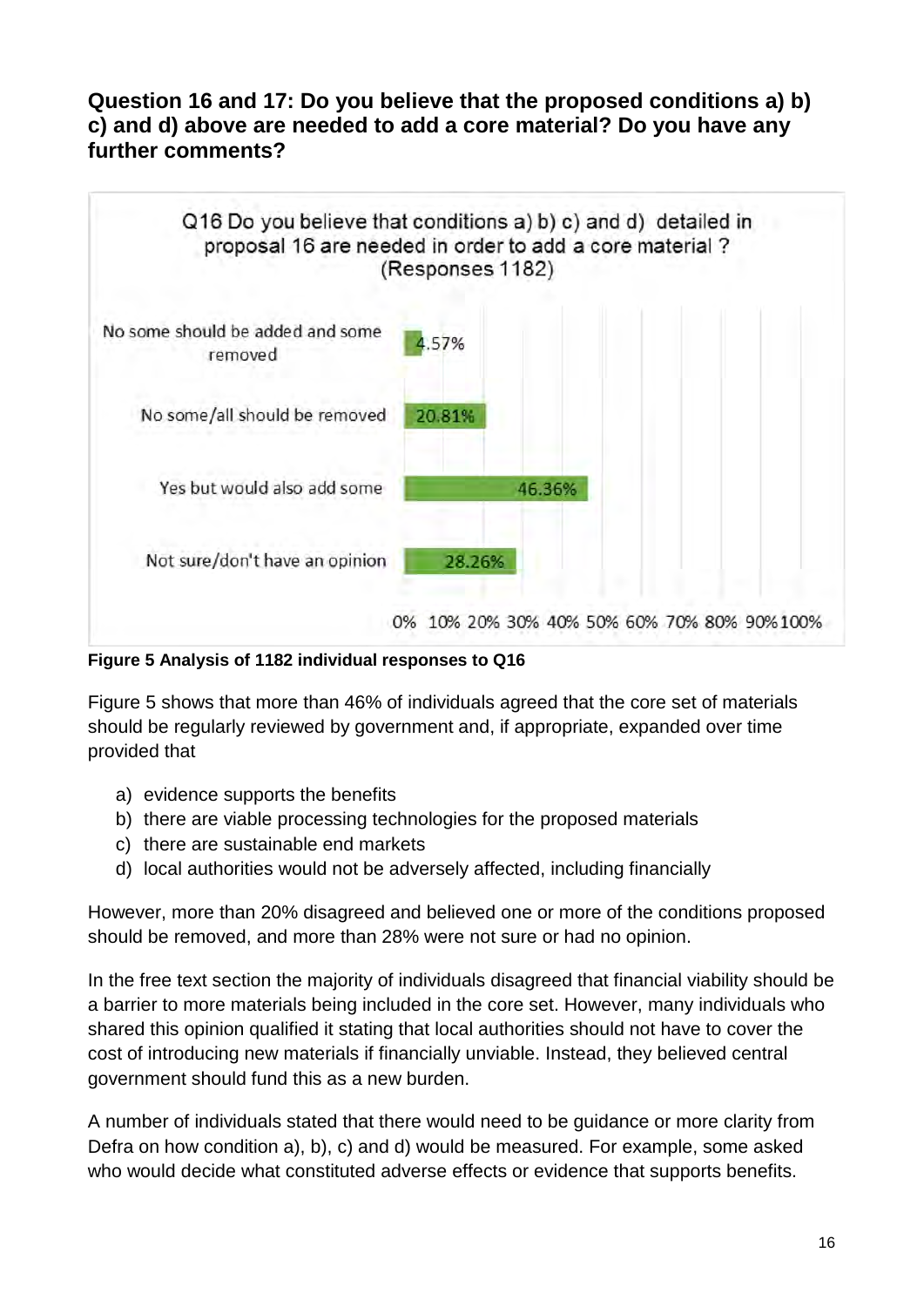A large number stated that a lack of end markets (option b) should stop materials being added to the core set and instead stated that we should be looking to build these end markets so that more can be recycled.

Many called for clarity regarding this question, stating that they did not understand what the question was asking or how to answer. This may explain the large number of individuals who ticked "not sure/don't have an opinion" in the drop down section.

# <span id="page-16-0"></span>**Food waste**

# <span id="page-16-1"></span>**Proposal 4: weekly separate food waste collections**

By 2023 we propose to legislate for local authorities to provide all kerbside properties and flats with access to at least a weekly separate collection service for food waste, including provision of containers and liners.

## <span id="page-16-2"></span>**Question 18: Which aspects of the proposal do you agree and disagree with?**



**Figure 6** A**nalysis of 1176 individual responses to Q18 i) ii) iii) iv)**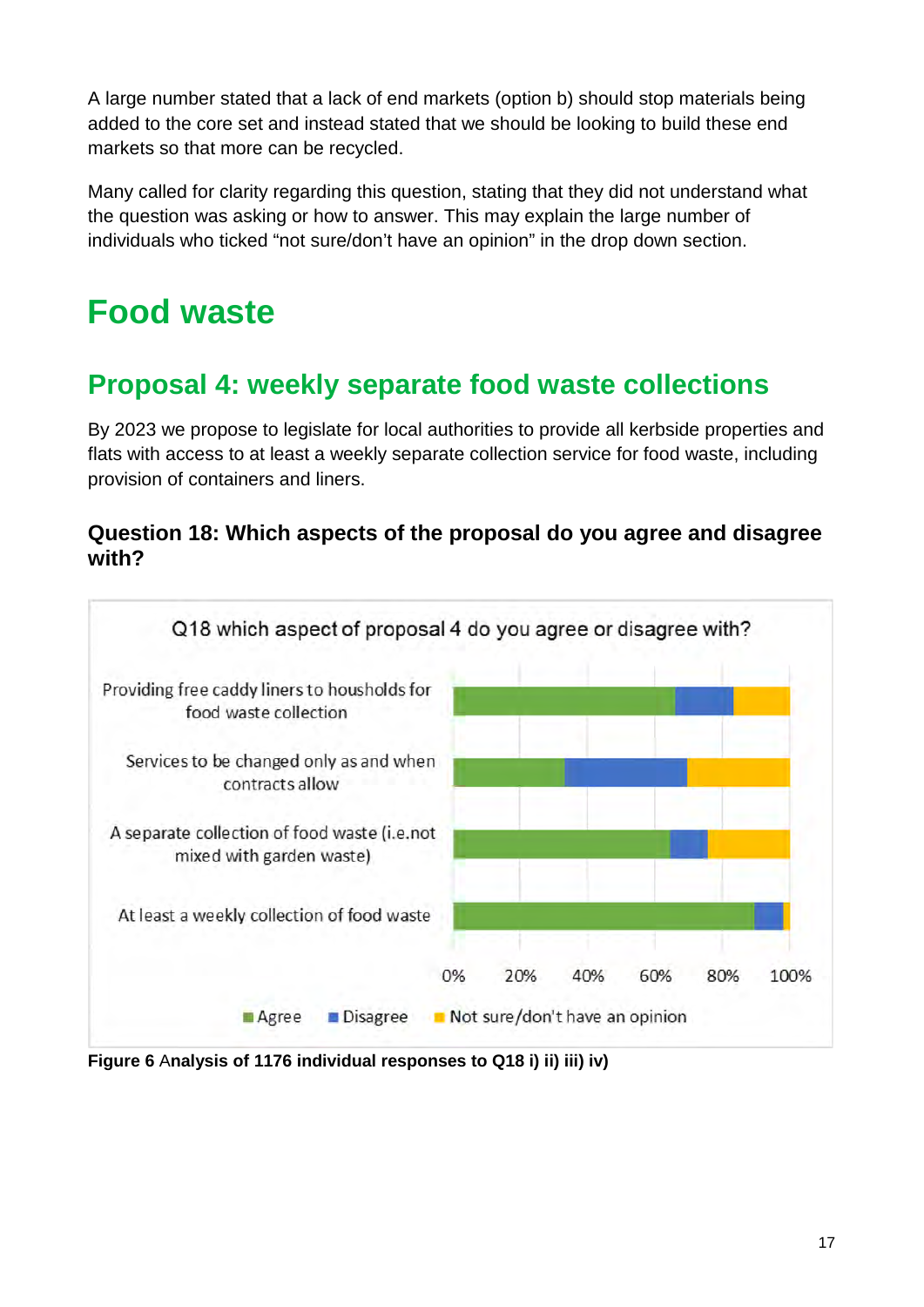Figure 6 shows that 84.27% of individuals agree that food waste should be collected on a weekly basis. Far fewer disagreed or were not sure<sup>[2](#page-17-1)</sup>. Individuals (64.40%) agreed that food waste should be collected separately and not mixed with garden waste. However, there was also a large minority of individuals who were not sure or did not have an opinion on this. **[3](#page-17-2)** A mixed range of individual responses, commented on allowing service changes to be introduced only when contracts allow with no clear majority evident. While a majority of individuals (66.96%) agreed that free caddy liners should be provided to householders for food waste collection.[4](#page-17-3)

# <span id="page-17-0"></span>**Question 19: Are there circumstances where it would not be practical to provide a separate food waste collection to kerbside properties or flats?**



**Figure 7 Analysis of 1182 individual responses to Q19**

-

<span id="page-17-1"></span><sup>&</sup>lt;sup>2</sup> Six individuals selected multiple conflicting options in the drop down menu for Q18 (1). Unfortunately, it was not possible to ascertain a clear opinion from the 6 individuals in their answers as many had ticked all three options or two options that contradicted one another. Therefore, in order to maintain a clear data set these duplications were removed – (5 duplications were removed from "agree", 6 were removed from "disagree" and 2 were removed from "not sure/don't have an opinion", from a total of 6 responses). This

<span id="page-17-2"></span><sup>3</sup> Duplications were present in this data set. Eight individuals selected multiple contradictory options and true opinions were not able to be ascertained from their answers. These duplications have therefore been removed – (7 from "agreed", 5 from "disagreed" 5 from "not sure" , taking the total from 1191 to 1174).

<span id="page-17-3"></span><sup>4</sup> Duplications were present in this data set. Seven individuals selected multiple contradictory options and true opinions were not able to be ascertained from their answers. These duplications have therefore been removed – (5 from "agreed", 5 from "disagreed" 5 from "not sure". taking the total from 1190 to 1175).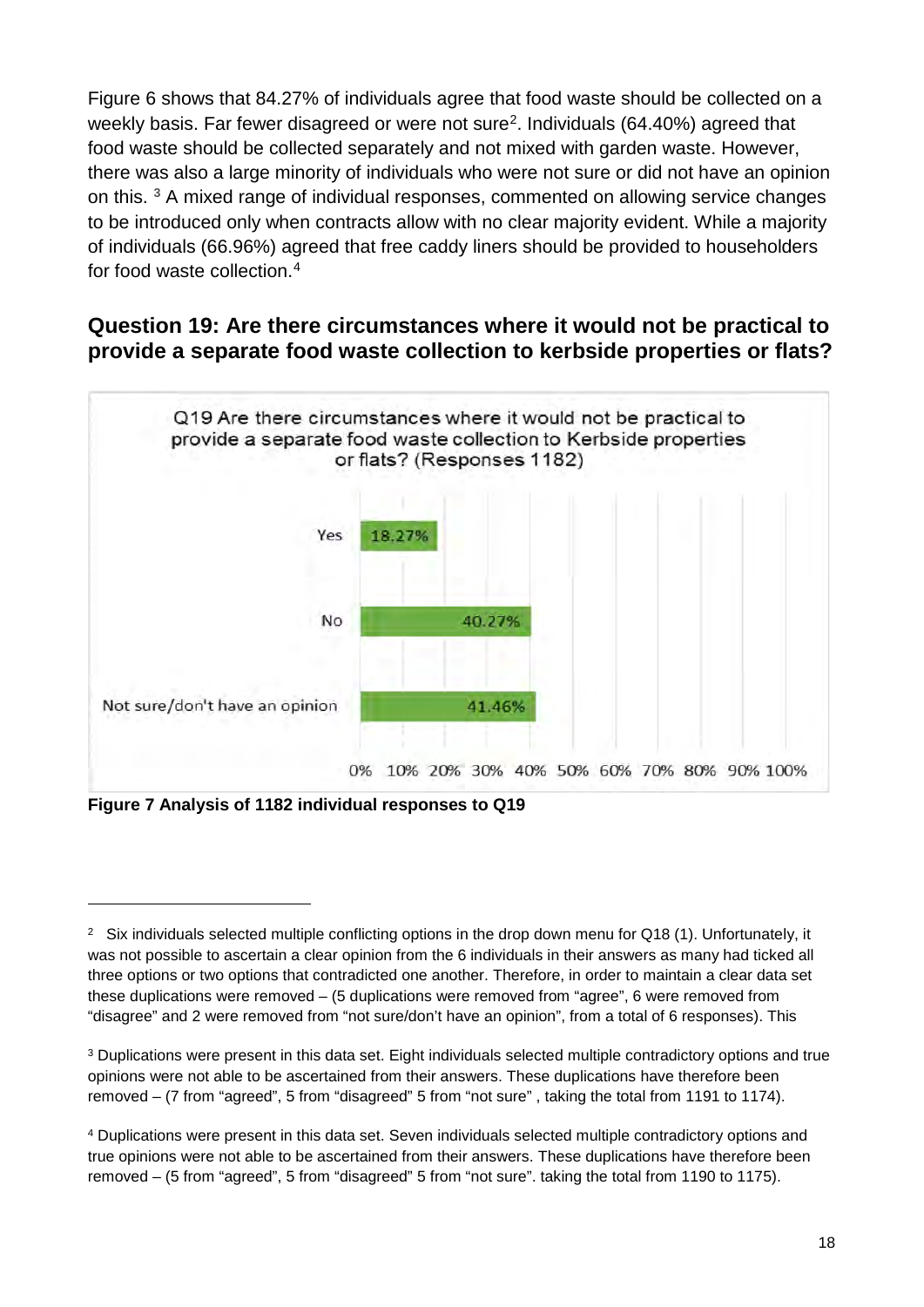Figure 7 shows that 40.27% of respondents believed that there are no circumstances where it would be not practical to collect food waste from kerbsides. 41.46% were not sure sure and 18.27% of respondents thought there were circumstances where it would not be practical to collect food waste from kerbsides.

This question generated a range of views, with 40.17% of individuals disagreeing with the proposal. A range of reasons were given:

- a number of responses emphasised that those living in flats should also be held accountable for food waste recycling and that providing flats with a larger communal bin and smaller caddies provides a practical solution
- many urban local authorities have already successfully implemented food waste programmes collecting from flats, both in the UK and abroad
- regular food waste collections would ensure that individuals living in flats have the opportunity to recycle food waste where home-composting is more difficult
- the transition period would require education and/or central support to ensure that the correct food waste is recycled
- it may not be technically, environmentally or economically practicable for all properties in rural areas to have provision for regular food waste collections
- of the 18.7% of individuals agreeing with the proposal, a range of reasons were given
- a number of responses highlighted limited space in flats to store multiple bins. Other logistical difficulties often mentioned included: high-rise properties, flats above shops, and provision for those that may require further assistance to carry out recycling
- a number of responses mentioned potentially high contamination rates and lack of cleanliness of bins at multiple-occupancy properties
- a number of responses highlighted concerns about vermin and hygiene when storing food waste, and therefore requested regular food waste collections, particularly in the summer months
- some suggested local authorities could be best placed to decide where these schemes deliver best value for money because schemes in urban areas can often suffer from poor participation rates

# <span id="page-18-0"></span>**Question 20 Free Text: Do you have any other comments to make about Proposal 4?**

- A number of responses stated that caddy liners provided should be biodegradable, or replaced with an alternative to plastic. There were also multiple responses stating that evidence is required on whether free caddy liners promote food waste recycling
- a number of responses stated that this proposal should be implemented as soon as possible
- local authorities that currently comingle biowaste (i.e. food and garden waste) should be allowed to continue this service if it is environmentally beneficial to do so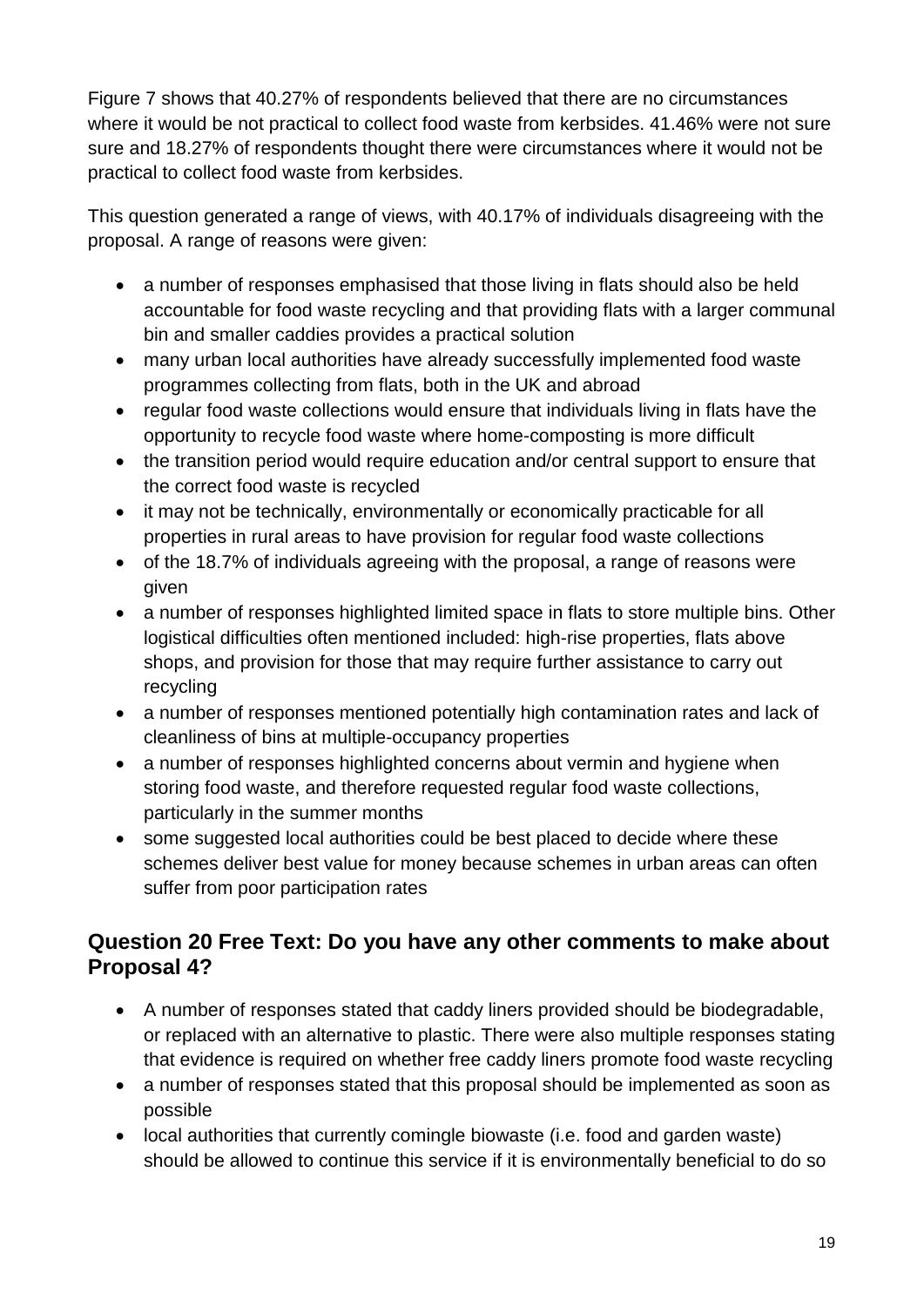- it was suggested that this proposal could be voluntary to prevent collection of food waste from properties where it is not practical to do so
- food waste containers should be sturdy and inaccessible to animals such as foxes
- collections should be regular to ensure that conditions remain sanitary
- better communication is required to relay the benefits of separate food waste collection, the process of waste treatment and what items can/can't be collected. Better communication will also ensure those who don't regularly use their properties comply with the legislation e.g. individuals renting holiday lets
- some respondents did not understand why food waste needs to be collected separately from garden waste, or considered there to be successful existing systems that combine garden and food waste prior to collection
- there were suggestions that different frequencies of food waste collections would be required in the winter and the summer.

# <span id="page-19-0"></span>**Proposal 5: funding of infrastructure**

We will provide funding and support to local authorities to help put in place the necessary collections infrastructure.

## <span id="page-19-1"></span>**Question 21 and 22: If you are responding on behalf of a local authority, what kind of support would be helpful to support food waste collection?**

This question was not applicable to individual respondents but has been covered fully in our analysis of stakeholder responses. However, individuals did comment that appropriate funding was key to support collection infrastructure as well as partnership working between local authorities and to using smart evidence-based solutions to overcome challenges such as geographical area and population density.

# <span id="page-19-2"></span>**Proposal 6: separate presentation of food and garden waste**

We believe it would be desirable for local authorities that have contractual commitments with in-vessel composting (IVC) facilities, which needs mixed garden and food waste, to require separate presentation of food waste but then be able to mix it with garden waste for treatment purposes. This is because our evidence shows that separate presentation of food waste leads to higher yields.

# <span id="page-19-3"></span>**Question 23: What are your views on this proposal?**

Views were mixed on this proposal and many cited difficulties understanding the proposal itself. The majority of respondents agreed with the proposal, with many in favour of evidence-based policy to provide the best environmental outcome. Some also cited the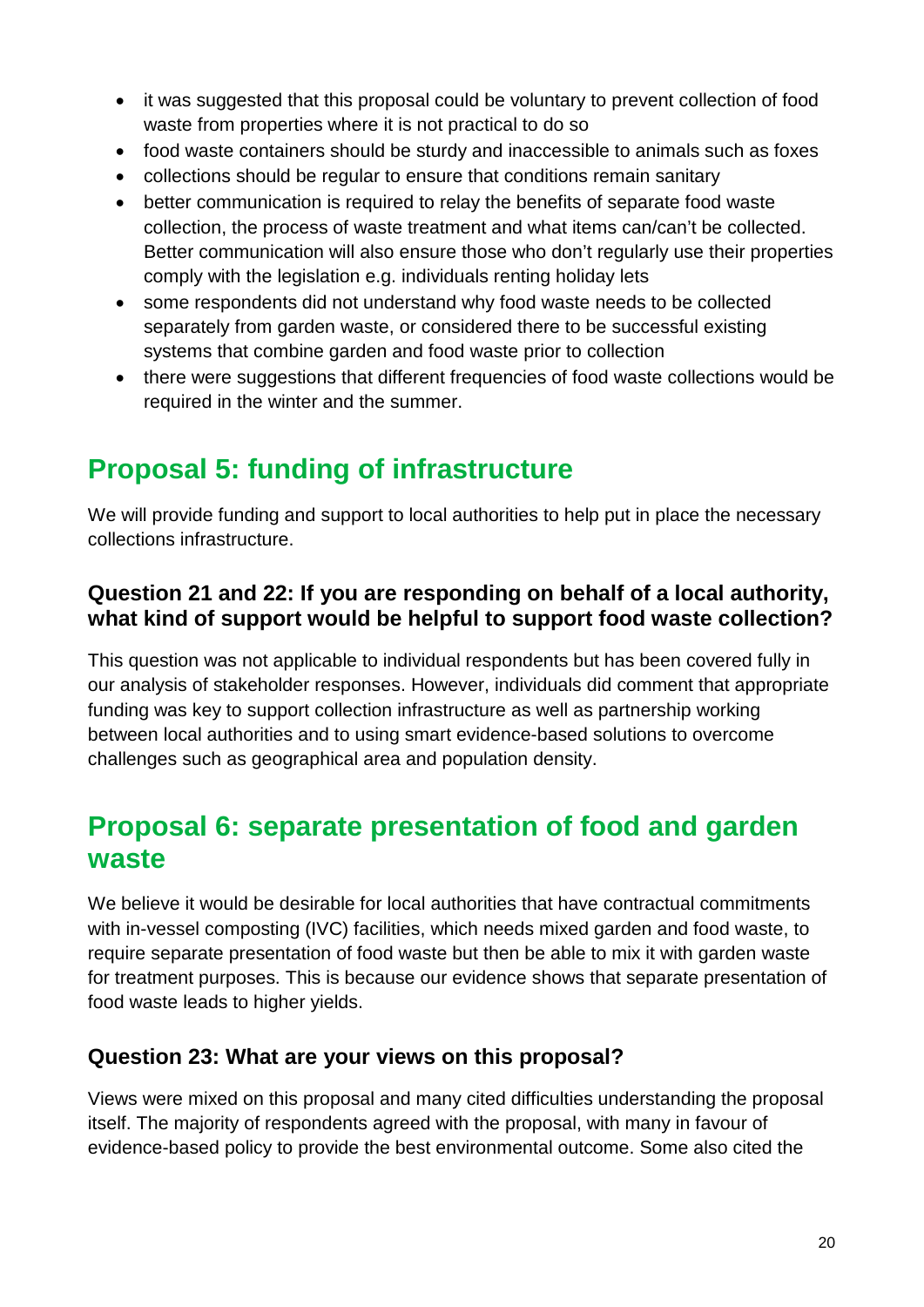need for more regular food waste collections (compared to garden waste collections), to prevent smell, vermin and contamination.

A large minority of respondents were unsure of their view on proposal 6. Common reasons for this included unclear evidence and a lack of knowledge on the policy area.

A number of respondents disagreed with the proposal. The most common reasons included: leaving decision-making powers to local authorities; opposition to increasing the number of bins outside affected households; and a lack of consistency between weekly food waste collections and fortnightly garden waste collections. A few respondents also cited a need to move away from In-Vessel Composting and towards Anaerobic Digestion to provide the best environmental outcome for food waste recycling.

A number expressed views that, regardless of the system, clarity was needed on the end destination of waste and the benefits of the chosen collection method.

# <span id="page-20-0"></span>**Garden waste**

# <span id="page-20-1"></span>**Proposal 7: free garden waste collections**

We are seeking views on whether households generating garden waste should be provided with access to a free collection service. If introduced this this would be a minimum fortnightly collection service of a 240-litre capacity container (either bin or sack). Local authorities may provide additional capacity or more frequent services and would be able to charge for this additional provision.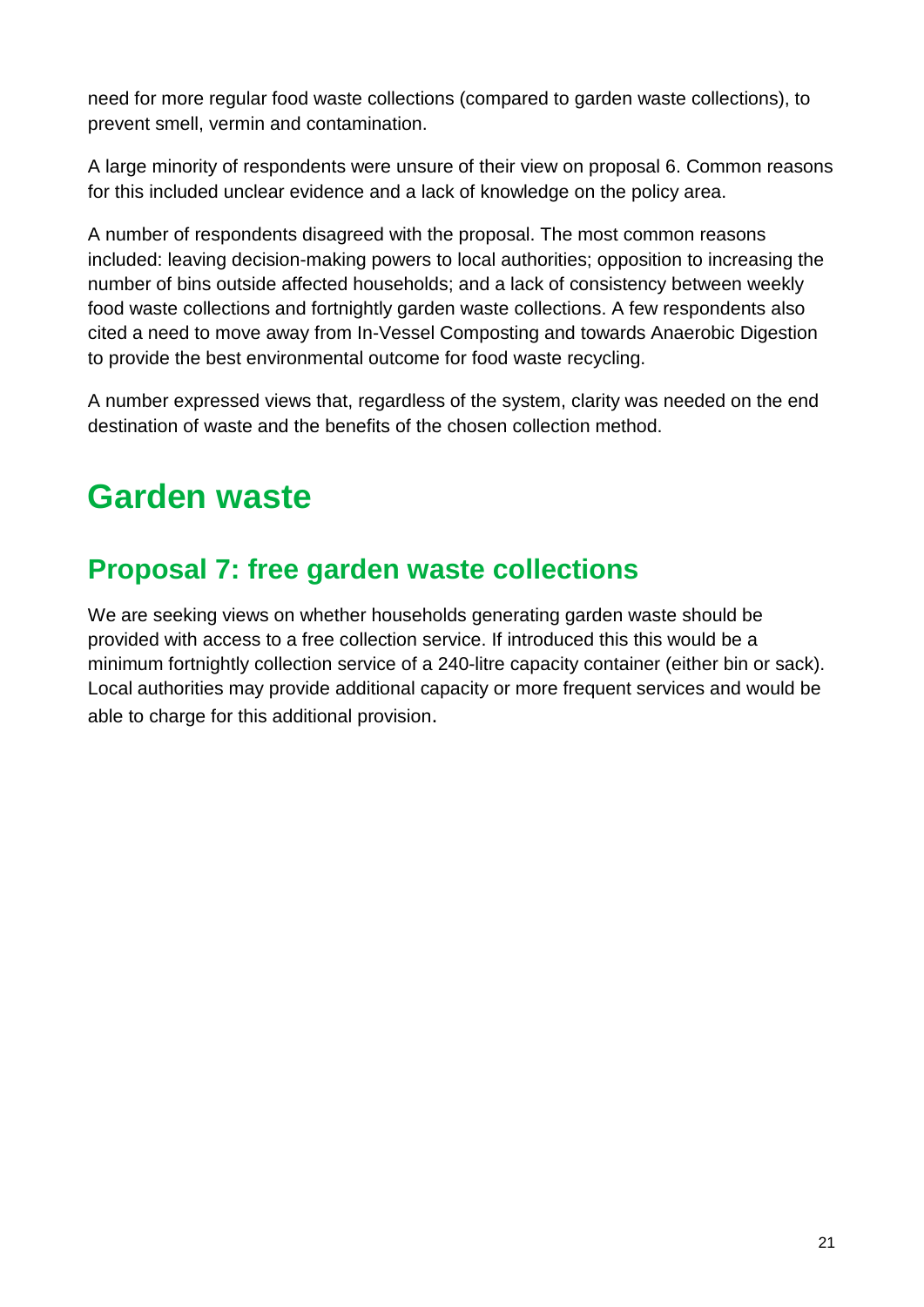## <span id="page-21-0"></span>**Question 24: Which aspects of the proposal do you agree or disagree with?**



**Figure 8 Analysis of 1180 individual responses to Q24 i)ii)iii)iv)v)**

-

79.91% of individuals agreed with the proposal for a free garden waste collection for all households with gardens<sup>[5](#page-21-1)</sup>. Predominantly individuals agree that a 240ltr bin or sack is the appropriate capacity for garden waste collection. A small number disagreed or did not have an opinion<sup>[6](#page-21-2)</sup>. 8[7](#page-21-3).19% individuals agreed with a fortnightly collection frequency<sup>7</sup>,

<span id="page-21-1"></span><sup>5</sup> Duplications were present in this data set. Two individuals selected multiple contradictory options and true opinions were not able to be ascertained from their answers. These duplications have therefore been removed – (2 from "agreed", 2 from "not sure/don't have an opinion", taking the total from 1184 to 1180).

<span id="page-21-2"></span><sup>6</sup> Duplications were present in this data set. Four individuals selected multiple contradictory options and true opinions were not able to be ascertained from their answers. These duplications have therefore been removed – (4 from "agreed", 4 from "disagreed", taking the total from 1186 to 1178).

<span id="page-21-3"></span><sup>7</sup> Duplications were present in this data set. Three individuals selected multiple contradictory options and true opinions were not able to be ascertained from their answers. These duplications have therefore been removed – (3 from "agreed", 1 from "disagreed" 2 from "not sure/don't have an opinion", taking the total from 1185 to 1179).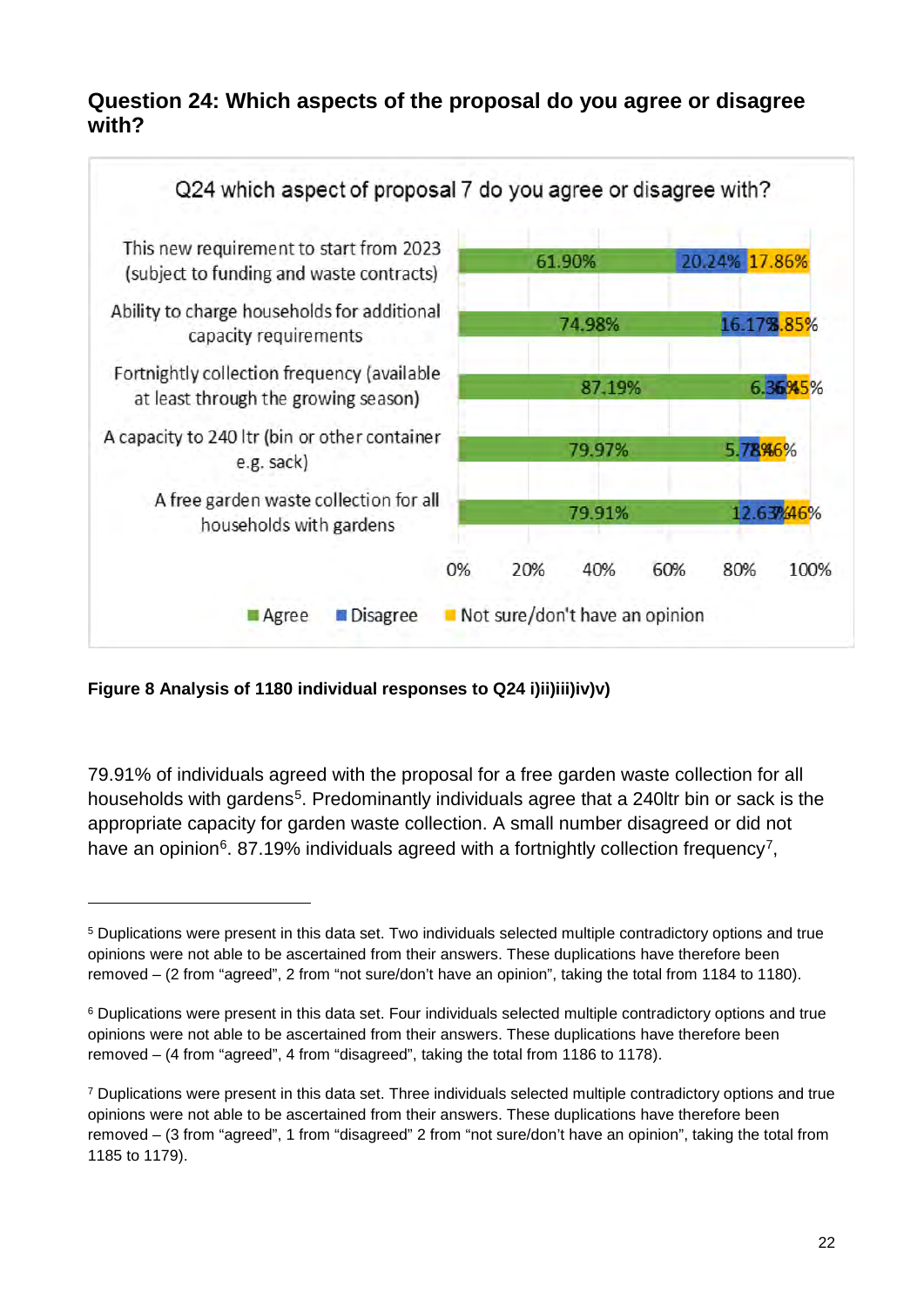74.98% of individuals who responded agree that local authorities should have the option of charging additional capacity, collection and containers over the set minimum capacity requirement. [8](#page-22-1) Finally 61.90% of individuals agreed that the new requirement should start from 2023, subject to funding and waste contracts. [9](#page-22-2)

### <span id="page-22-0"></span>**Question 25: Do you have any other comments to make about Proposal 7?**

A majority of respondents who added a further comment to the proposal agreed with the provision of a free collection service, with some adding that that the proposals should be enforced prior to 2023. A number of respondents highlighted that the proposal would help to discourage fly-tipping. A number of respondents also suggested weekly collections during the "growing season" and less frequent collections throughout the rest of the year.

A number of responses raised concerns over the funding for extra collections. The most common issues raised were: those without gardens unfairly subsidising the collections of those with gardens; local authorities being subject to additional costs; home composting as an alternative to garden waste recycling; and a lack of market for the high volumes of garden waste that would be collected. A small number of these respondents suggested that an opt-in service would be more practical and/or were opposed to sacks as waste containers.

There were a few responses that sought more clarity on the question. This included definitions of "the growing season" and "garden", in addition to requests for diagrams explaining how the provision of 240ltr containers compares with the containers currently available.

-

<span id="page-22-1"></span><sup>8</sup> Duplications were present in this data set. Seven individuals selected multiple contradictory options and true opinions were not able to be ascertained from their answers. These duplications have therefore been removed – (6 from "agreed", 4 from "disagreed" 4 from "not sure/don't have an opinion", taking the total from 1189 to 1175).

<span id="page-22-2"></span><sup>9</sup> Duplications were present in this data set. Six individuals selected multiple contradictory options and true opinions were not able to be ascertained from their answers. These duplications have therefore been removed – (6 from "agreed", 5 from "disagreed" 1 from "not sure/don't have an opinion", taking the total from 1188 to 1176).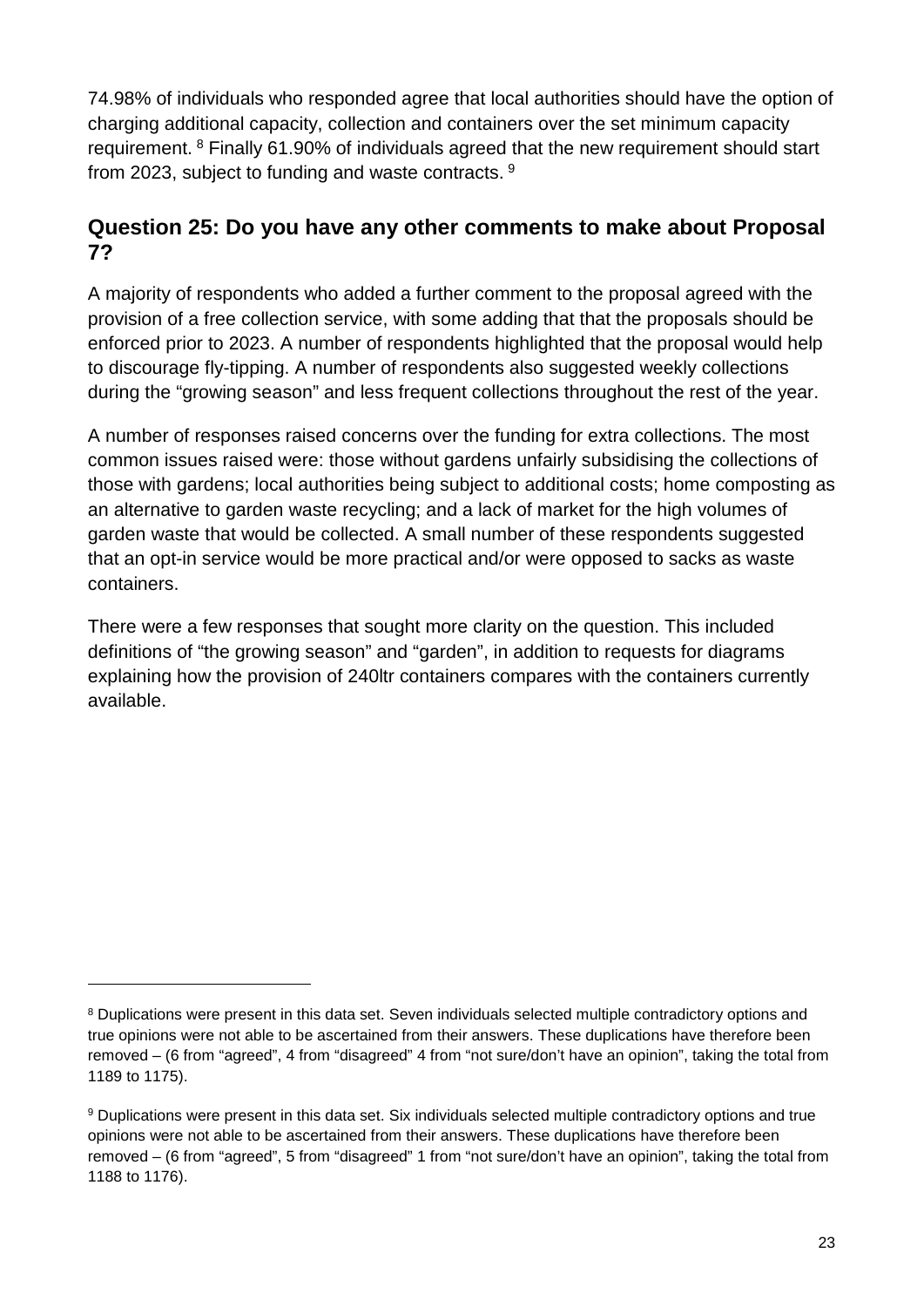# <span id="page-23-0"></span>**Separate collection**

# <span id="page-23-1"></span>**Proposal 8: separate collection and statutory guidance on minimum service standards**

In addition to the new core set of materials that we will require to be collected, we want to promote separate collection of materials where this is feasible and can help to improve quality. We propose to amend the law to clarify this and will include guidance in our proposed statutory guidance on minimum service standards to help local authorities and waste operators in decision making on separate collection.

### <span id="page-23-2"></span>**Question 26: Do you agree with the proposed approach to arrangements for separate collection of dry materials for recycling to ensure quality?**



#### **Figure 9 Analysis of 1182 individual responses to Q26**

Figure 9 shows that 70.73% of respondents agreed with the proposed approach to arrangements for separate collection of dry recycling to ensure quality. 15.73% of respondents did not have a view and 13.54% of respondents thought that the proposed arrangements for separate collection of recycling were not necessary to ensure quality.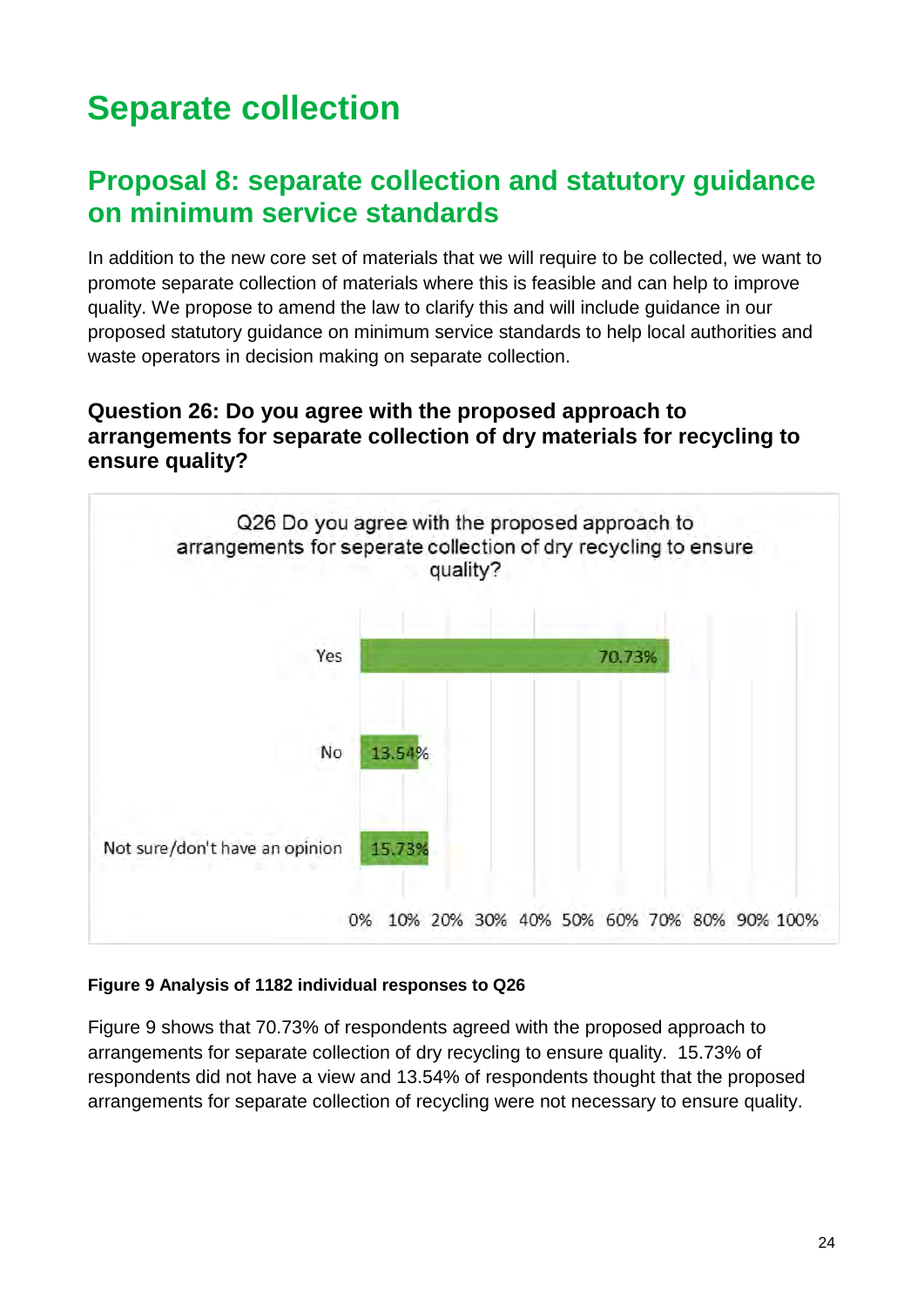## <span id="page-24-0"></span>**Question 27: What circumstances may prevent separate collection of paper, card, glass, metals and plastics? Please be as specific as possible and provide evidence.**

A range of views were expressed. A large minority of respondents highlighted the availability of space for extra bins, both inside and outside properties, particularly for Houses of Multiple Occupancy (HMOs) and high-rise buildings.

A number of respondents stated that the measures could cause confusion amongst householders, causing non-compliance. A number of respondents mentioned the recycling of composite materials (where products are comprised of multiple inseparable material types) as another potential issue. Separate compartments for separate waste types within bins were proposed as an alternative to the potentially large number of bins.

A number of respondents stated that successful implementation of the proposal must be accompanied by education of the public on recycling. This included: education on the recyclability of different types of plastics; transparency on the end destination and end product(s) of waste; and ease of access to recycling information in multiple languages.

A number of respondents viewed the home-separation process as tedious, instead preferring that dry recycling is comingled and subsequently separated.

Other commonly mentioned barriers to successful implementation included:

- lack of suitable storage containers (weather-proof and animal-proof)
- provision of access to recycling for those that require special arrangements (e.g. the elderly and disabled)
- local authority infrastructure (e.g. vehicle numbers and design, onward processing capability, cost of communication to residents)the health and safety implications of separate collection. Glass was often cited as an example due to the noise pollution of separate glass collection and the weight of glass bins impacting the health and safety of waste collectors

## <span id="page-24-1"></span>**Question 28: Do you have any other comments to make about Proposal 8?**

A range of comments were given; some respondents preferred the mixed dry recycling system currently in place by many local authorities, whilst others appreciated the higher quality recyclable waste generated through separate collection of materials. A number of proposals were commonly offered to aid successful implementation:

- universally colour-coded recycling containers
- education (on the recyclability of different waste types, which waste should be washed and why separate collection is preferred to comingled collection)
- a simple and clear system
- communal recycling bins in areas with limited space.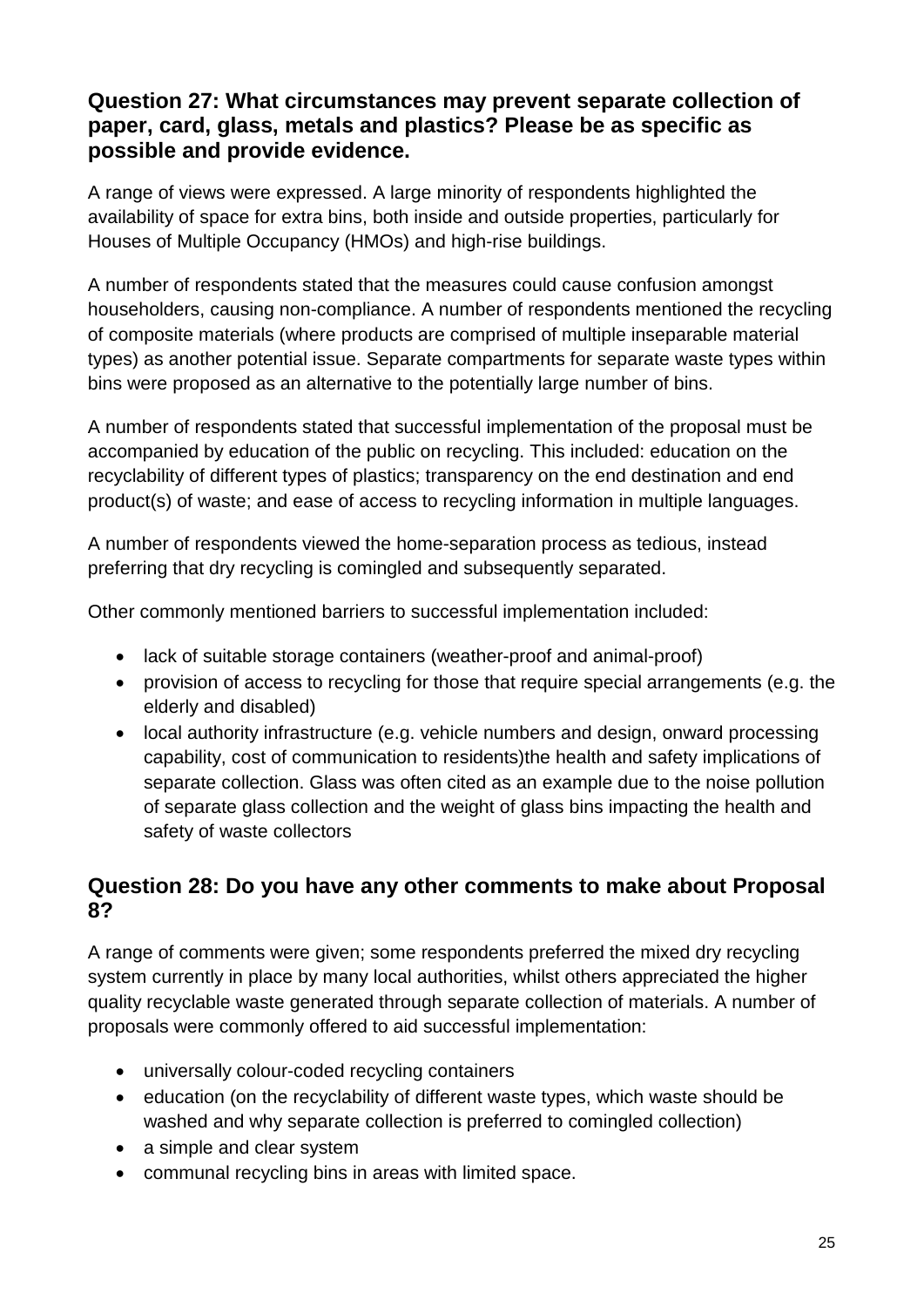# <span id="page-25-0"></span>**Bin colour standardisation**

# <span id="page-25-1"></span>**Proposal 9: bin colour standardisation**

Consultation questions on bin colour standardisation. Assuming that we progress with proposals for a core set of materials that must be collected for recycling, the government welcomes views on whether England should move to standardised waste container colours for those materials, together with residual waste, food and garden waste.

# <span id="page-25-2"></span>**Question 29: Do you agree or disagree with this proposal?**



#### **Figure 10 Analysis of 1090 individual responses to Q29**

The majority view expressed amongst individuals (78.17%) was agreement that bin colours should be standardised for all waste streams. 8.53% of respondents disagreed that bin colours should not be standardised for any waste streams. 3.94% of respondents agreed that bin colours should be standardised for some waste streams but not all. 9.36% of respondents did not have an opinion or were not sure.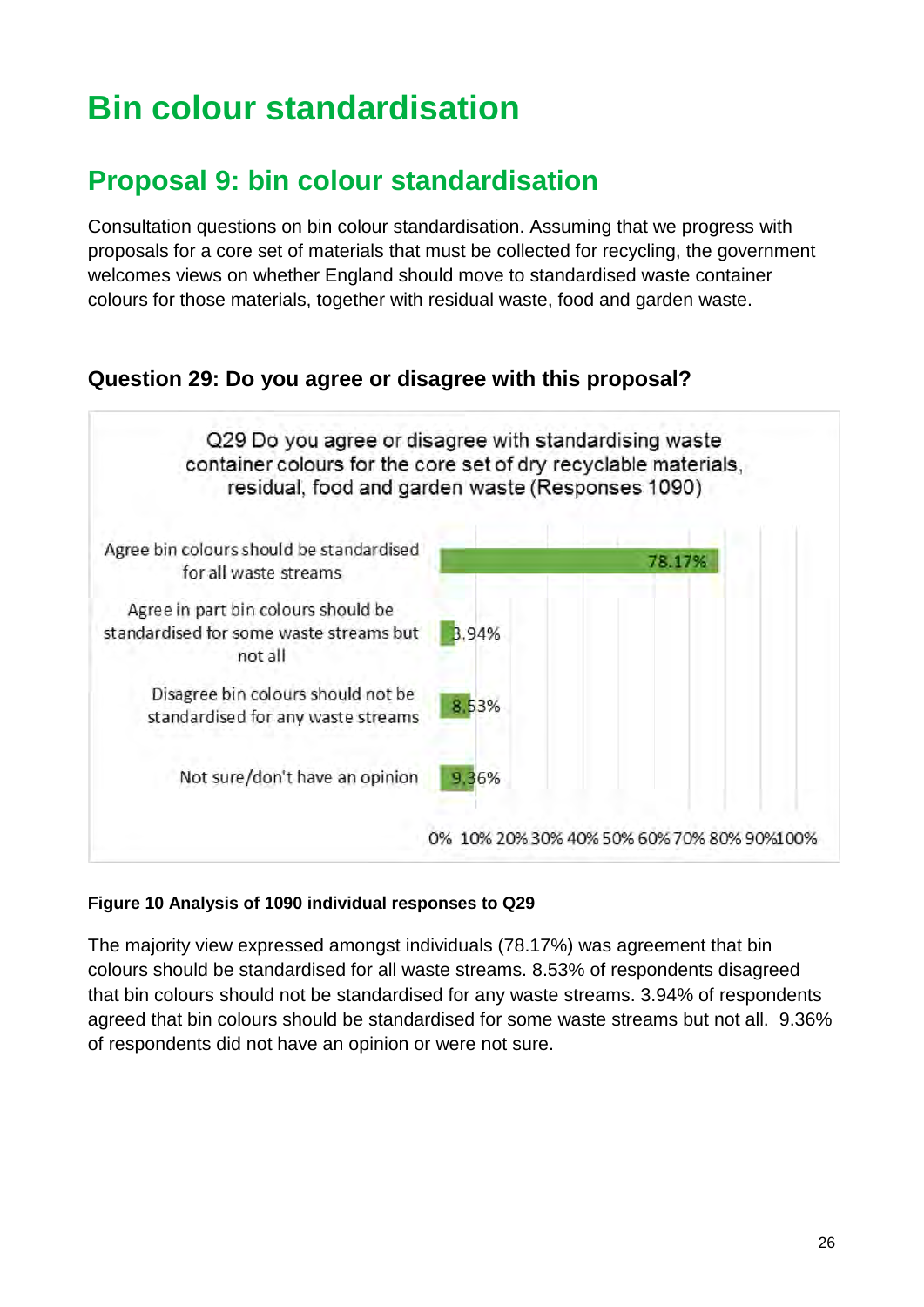<span id="page-26-0"></span>**Question 30 and 31: There would be potential for significant costs from introducing standardised bin colours from a specific date. What views do you have on a phased approach or alternative ways to standardising the colours of containers for different materials?**



<span id="page-26-1"></span>**Do you have any other comments about Proposal 9?**

#### **Figure 11 Analysis of 1055 individual responses to Q30**

The majority of respondents favoured phased approach 2 (51%). Respondents commonly believed this to be the most cost effective and environmentally friendly approach. Of the respondents in favour of approach 1 (34.12%), a number believed that this approach would give the fastest implementation and would cause the least confusion. 14.88% had other views.

A number of alternatives to the proposals were offered:

- the most common suggestion was bin stickers as an interim solution to label bins correctly before they are replaced (alongside approach 1, 2 or a different approach)
- coloured bin lids were commonly offered as an alternative to replacing entire bins
- bins could be resprayed or covered in a film or wrap to minimise costs and waste
- a phased replacement approach by region to allow manufacturers to cope with high demand
- a combination of approaches 1 and 2 dependent on the best fit for local circumstances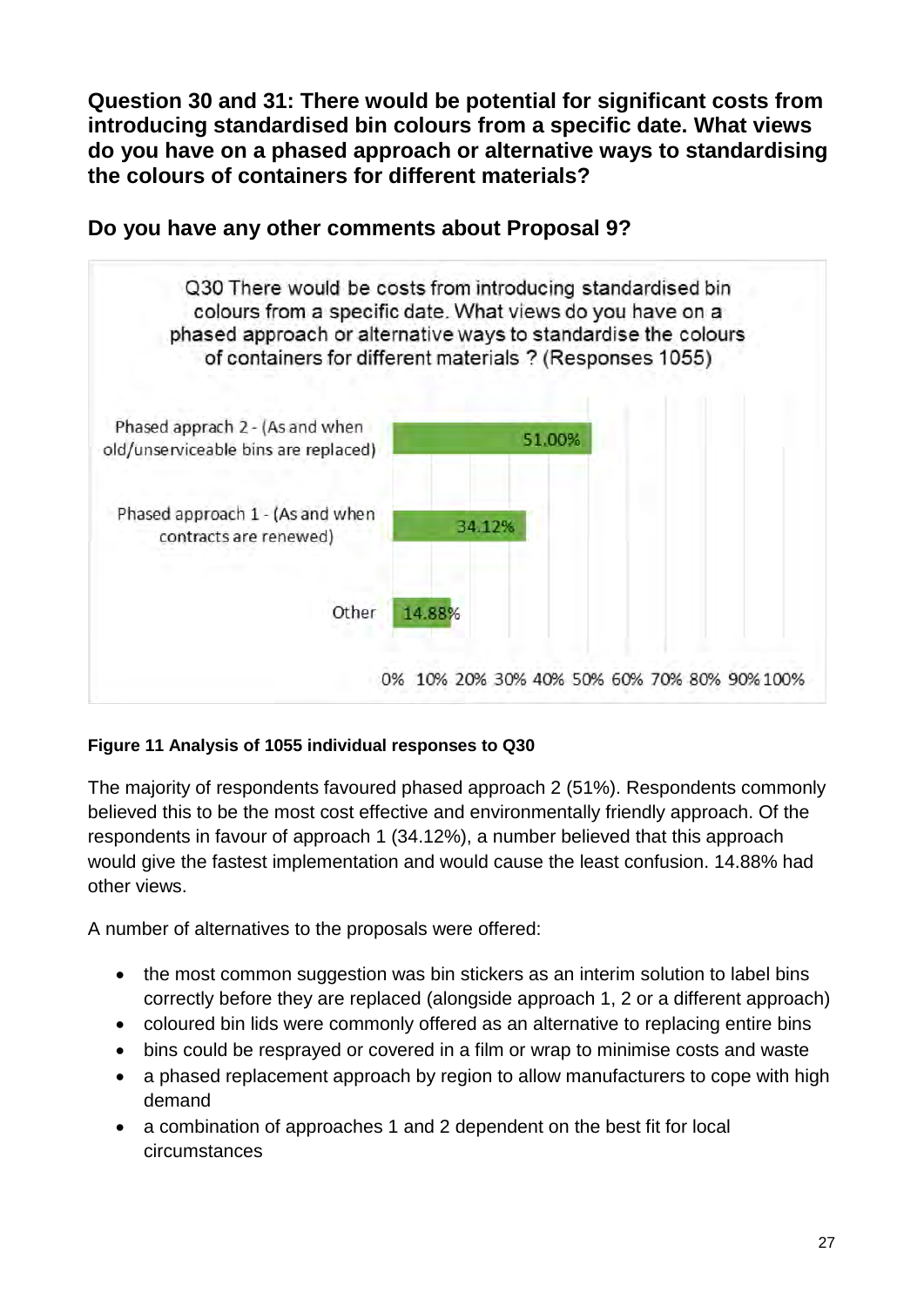• a cost-benefit analysis would be required to deduce which of options 1 and 2 would be the most effective.

A number of commonly further comments on the proposal included:

- large text and images would be required to cater for those who are colour blind and for those whose first language is not English
- funding would better be spent on other aspects of recycling
- a pilot scheme should be held, before being introduced nationwide
- bin colours should be chosen to minimise the cost to local authorities, as well as visual pollution.

# <span id="page-27-0"></span>**Service standards**

# <span id="page-27-1"></span>**Proposal 10: statutory guidance on minimum service standards**

We are proposing to prepare statutory guidance on minimum service standards to which local authorities will be required to have regard. We will consult separately on the detail of the guidance.

## <span id="page-27-2"></span>**Question 32: Do you agree or disagree with the proposal to publish statutory guidance?**

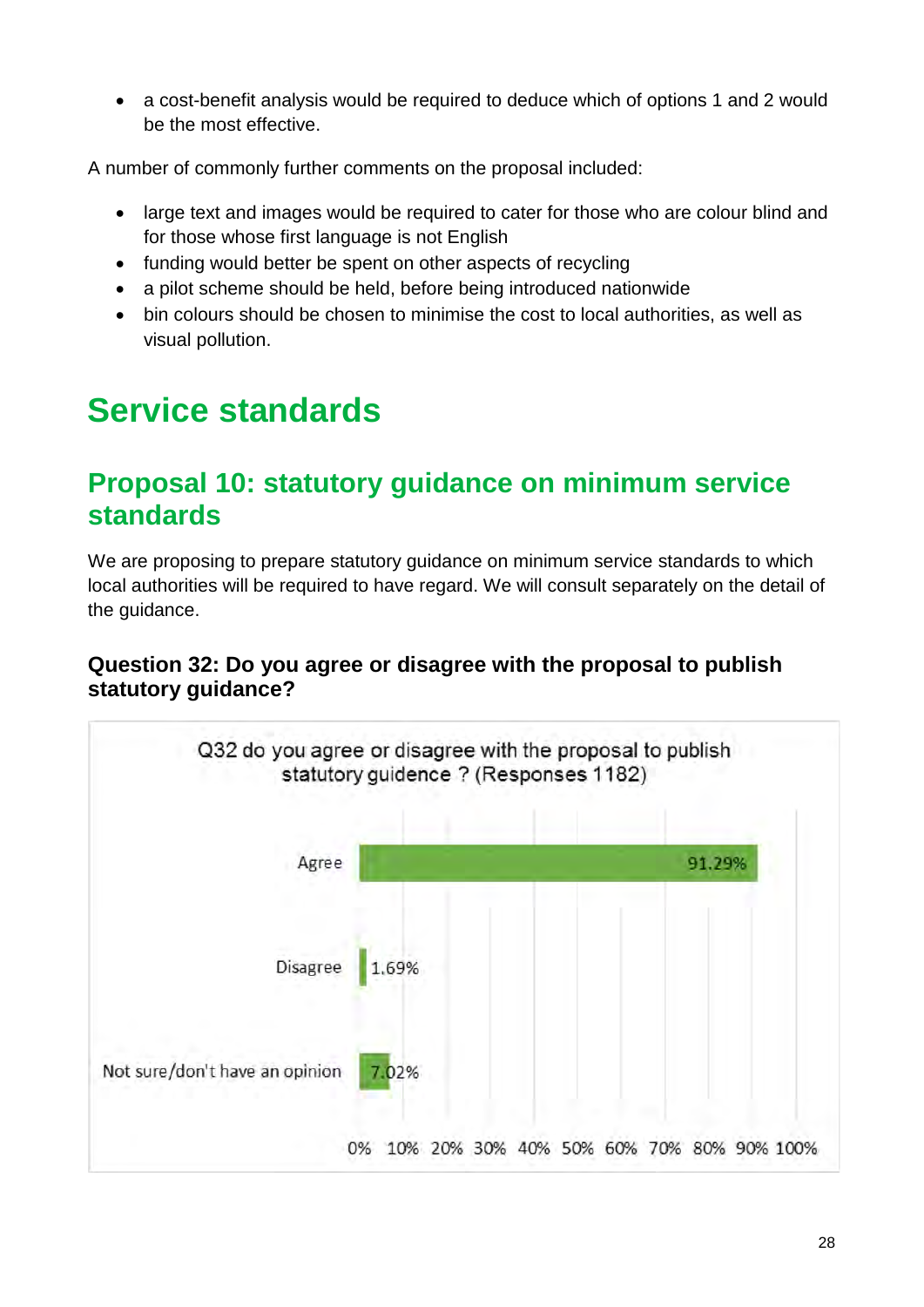#### **Figure 12 Analysis of 1182 individual responses to Q32**

91.29% of individuals agreed with the proposal to publish statutory guidance, 1.69% disagreed and 7.02% were not sure or did not have an opinion.

## <span id="page-28-0"></span>**Question 33: We propose to review the guidance every few years, revising it as required and then allowing sufficient lead-in time to accommodate the changes. Do you agree or disagree with this timescale?**



#### **Figure 13 Analysis of 1179 individual responses to Q33**

The majority of respondents (72.01%) agreed that guidance for these measures should be reviewed every few years, revising it as required. 16.71% of individuals believed that guidance should be reviewed more often and less than 2.54% disagreed with the proposal. 8.74% of respondents did not have an opinion or were not sure.

<span id="page-28-1"></span>**Question 34 and 35: Subject to further analysis and consultation we propose to use the guidance to set a minimum service standard for residual waste collection of at least every alternative week. Do you agree or disagree with this proposal? Do you have any other comments to make about Proposal 10?**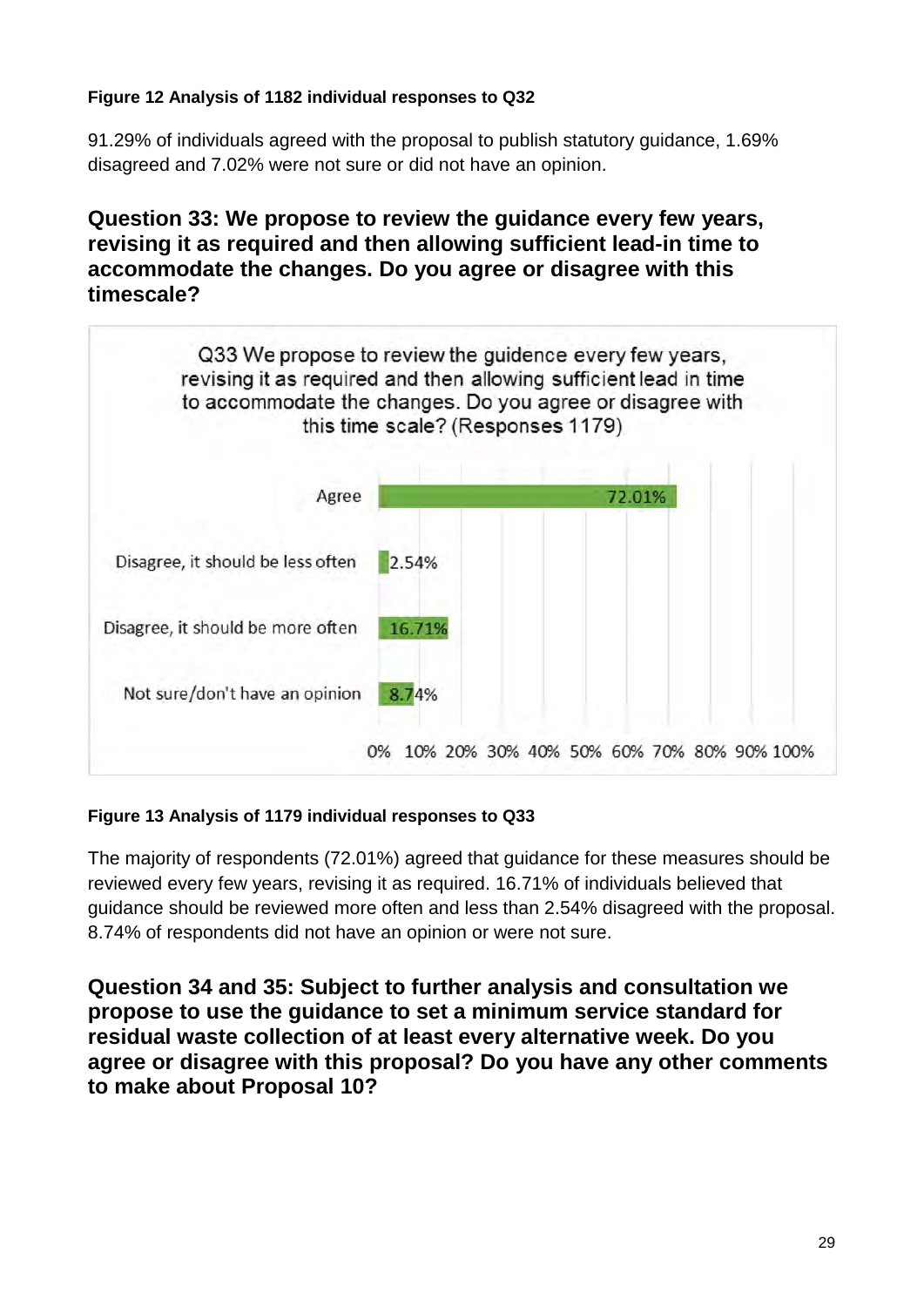

Figure 14 Analysis of 1176 individual responses to Q34

The majority of individuals (77.72%) agreed with minimum service standards, with residual waste collection being at least every alternative week. A number (11.31%) disagreed and believed it should be more often and 6.12% believed it should be less often. 4.85% of individual respondents were unsure, or expressed no opinion on the proposal.

There were a number of further common responses to proposal 10:

- concern about hygiene and bin storage
- concern about increased fly-tipping
- emphasis on the importance of a regulatory body to hold local authorities to account for breaching minimum standards
- transparency and accountability for local authorities that are not meeting minimum service standards
- recognition of local authorities that are going above and beyond to incentivise innovation and improvement instead of doing the minimum.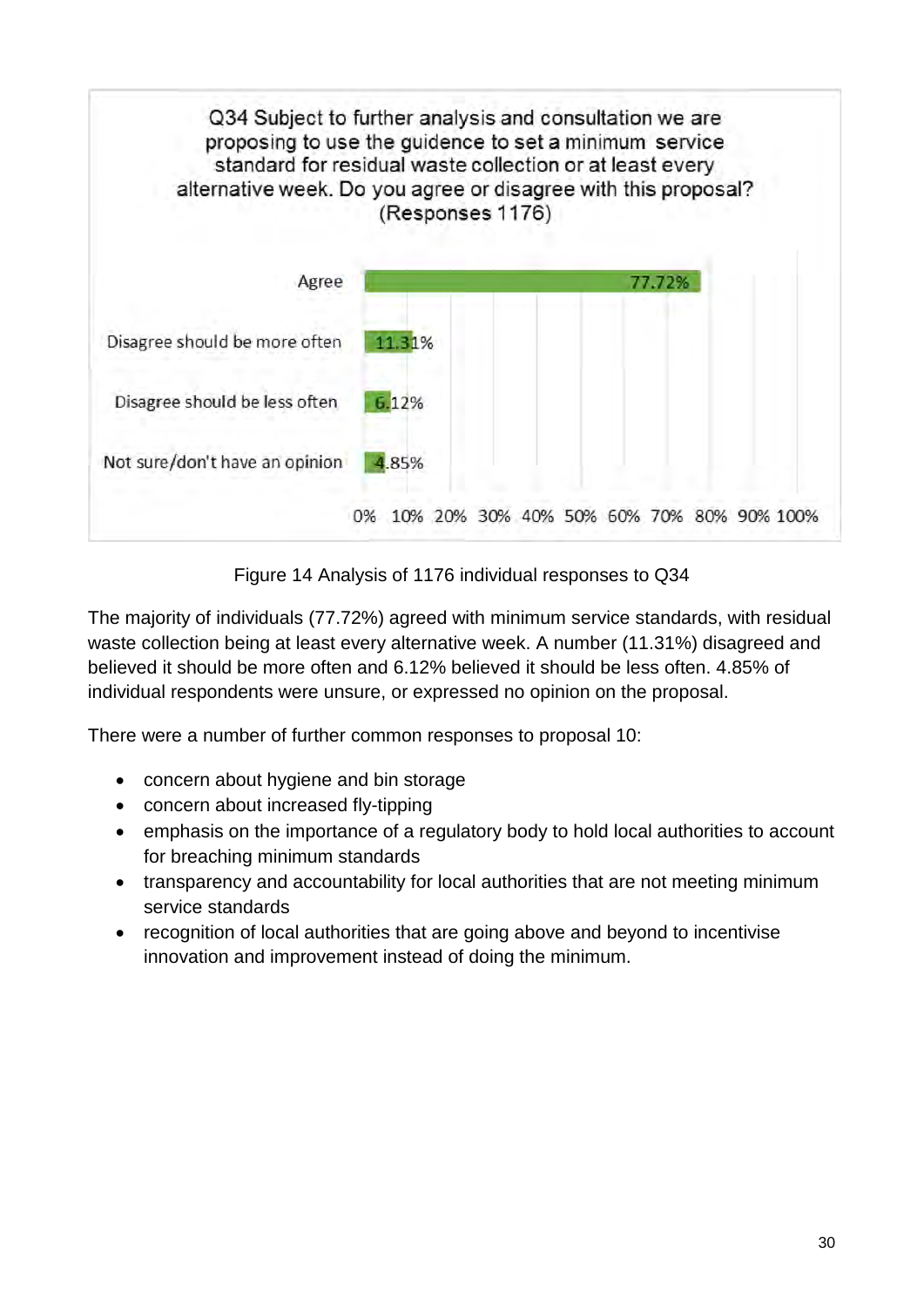# <span id="page-30-0"></span>**Communicating about recycling**

# <span id="page-30-1"></span>**Proposal 11: support for Recycle Now and WRAP**

We will continue our support for Recycle Now and the tools produced by The Waste and Resources Action Programme (WRAP) to help local authorities to communicate effectively on recycling.

# <span id="page-30-2"></span>**Question 36: Do you have any comments to make about Proposal 11?**

There were a range of comments to this proposal. A large minority of respondents stated that they did not have enough information to comment on the proposal. Of those that commented, a majority supported the work that WRAP currently do. A large minority agreed that communication was key and that an impartial resource available to all local authorities and householders was useful. Some individuals suggested that WRAP's tools and website could be streamlined, updated and made easier to navigate. Some individuals also suggested that more information campaigns from WRAP were needed, although a small number stated that funding for WRAP should go more directly to preventing waste. Finally, there were concerns about WRAP having a monopoly in this area, and some suggested that funding should also go to local recycling initiatives and gathering evidence of good practice at a local level.

# <span id="page-30-3"></span>**Question 37: What information do householders and members of the public need to help them recycle better?**

The majority of respondents to this question requested clearer information and offered a variety of suggestions on where clear information was needed. These included information on:

- the recyclability of different types of plastics
- what to do with recyclable materials before putting them into recycling bins, e.g. rinse them
- what happens to recycling materials after they've left households
- how to recycle the less commonly recycled items, such as shoes, razors, pens, phones, coffee pods, etc.
- how to reduce waste in the first place
- the benefits of recycling.

A large minority of respondents felt that reducing the amount of recycling materials in circulation, especially plastics, will help to reduce confusion. A small number of respondents felt that the Mobius recycling loop was misleading because not all local authorities collect materials labelled with the Mobius loop for recycling. A small number of respondents also felt that the "check locally" option should be removed.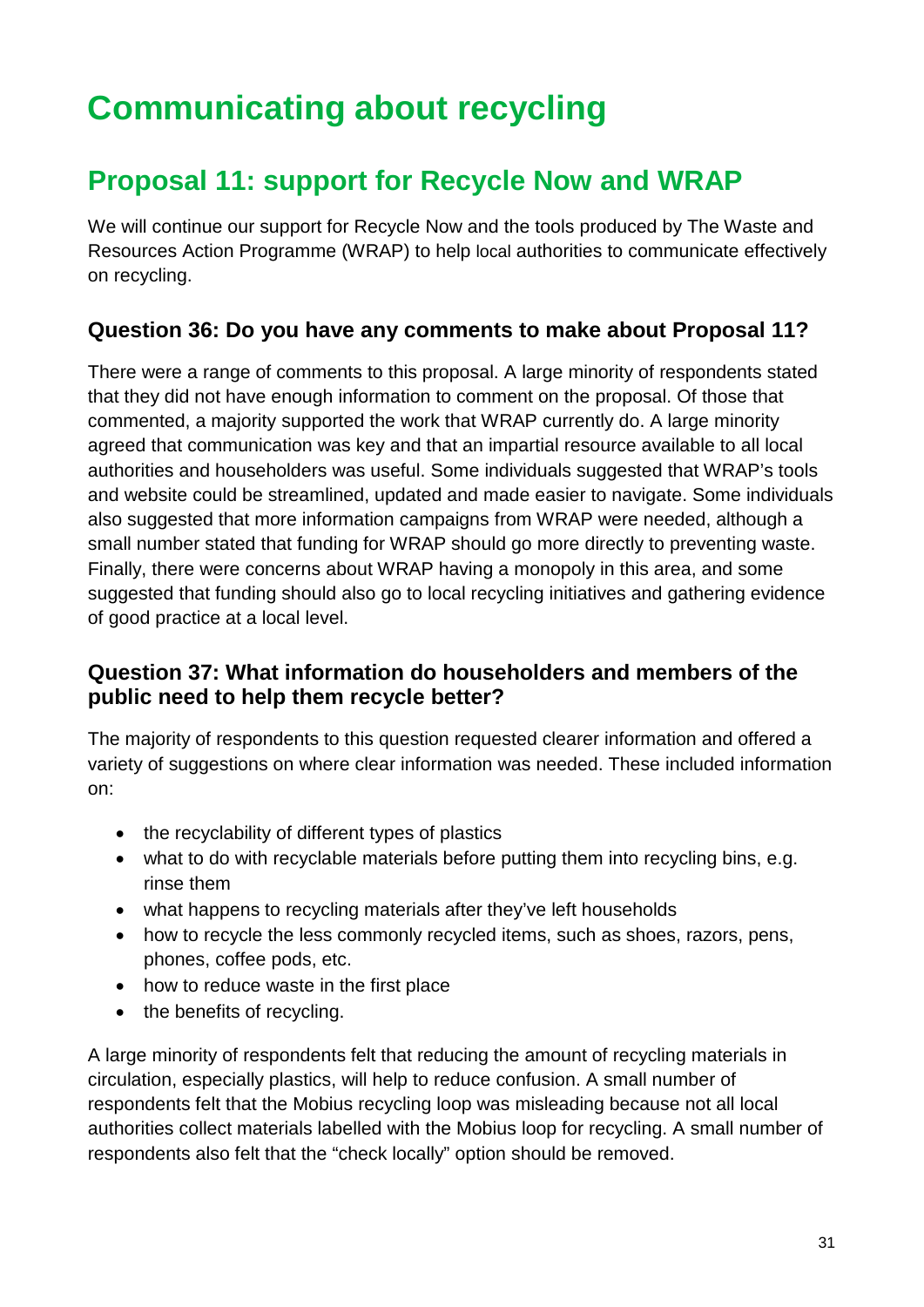Some respondents suggested innovative communication solutions. These included local authorities providing information with helpful graphics, information with council tax bills, video guides and communications warning against the dangers of not recycling (similar to those on cigarette packets). A small number of respondents suggested ongoing campaigns were needed, rather than just initial launch communications.

# <span id="page-31-0"></span>**Proposal 12: transparency on end destinations of household recycling**

We will work with local authorities and others to improve transparency of information available to householders on the end destination of household recycling.

# <span id="page-31-1"></span>**Question 38: Do you agree or disagree with this proposal?**



#### **Figure 15 Analysis of 1023 individual responses to Q38**

Predominantly 95.30% of individuals agreed with improving transparency regarding end destinations for household recycling. 1.47% disagreed and 3.23% were not sure or did not have an opinion.

### <span id="page-31-2"></span>**Question 39: Do you have any other comments to make about proposal 12?**

The predominant response amongst individuals (87%) was agreement with this proposal. Many suggested that greater transparency would motivate them to recycle more and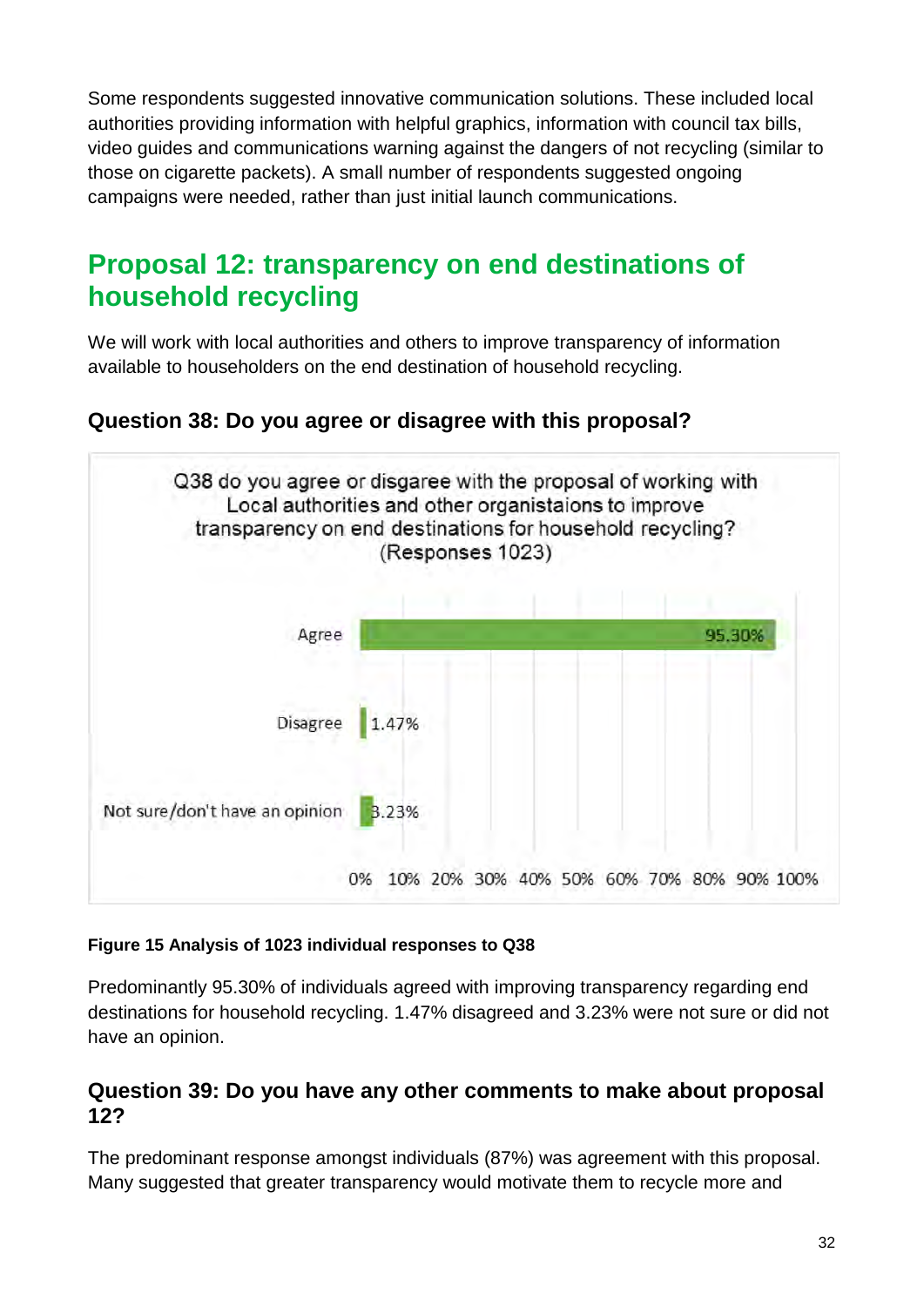would also help to reassure the public that materials sent for recycling are recycled. A small number of respondents commented on the importance of education. Some respondents were in favour of central government supporting local government on transparency.

Other commonly views expressed by a number of individuals included tours of recycling facilities to help educate households, regular messages on bins and recycling prizes/ awards.

# <span id="page-32-0"></span>**End markets**

# <span id="page-32-1"></span>**Proposal 13: stable markets for waste commodities**

Government recognises that for the proposed waste collection and recycling measures to work effectively, stable markets for waste commodities need to be developed. Government's view is that consistent collections by local authorities, with associated implementation of minimum service standards, and improved material quality, will give investors greater confidence that there will be a steady, sustained supply of quality recyclable materials to enable them to deliver required waste sorting and recycling infrastructure in the UK.

### <span id="page-32-2"></span>**Question 40: Please use this space to briefly explain any comments you have on this proposal.**

The majority of respondents agreed with the proposal. Many of these respondents also stated there is a need to encourage processing in the UK as opposed to relying on exporting waste.

Some suggested that to help achieve this goal:

- products should be made of one material only to reduce the likelihood of contamination and make recycling cheaper and easier
- the use of recycled plastic in all plastic products should be compulsory to make recycling more financially viable for the recycling industry and to provide stable markets.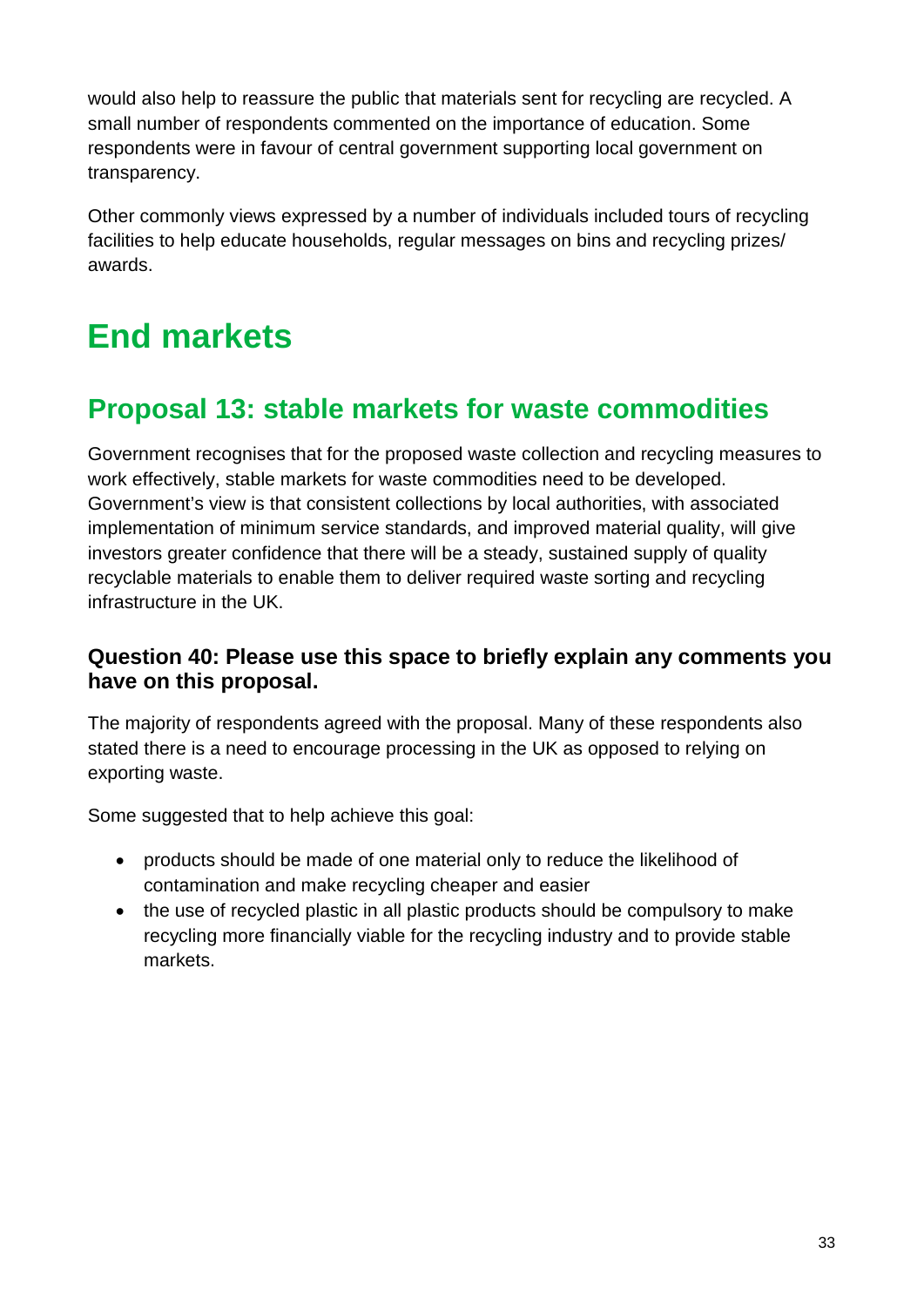# <span id="page-33-0"></span>**Non-binding performance indicators**

# <span id="page-33-1"></span>**Proposal 14: development of non-binding performance indicators for local authorities**

We propose developing a set of non-binding performance indicators for local authorities to use to monitor waste management and recycling and to highlight where services can be improved to deliver higher recycling and minimise waste. In addition to the headline household rate for the local authority we would propose 4 additional indicators covering yields of dry recycling, food waste for recycling, garden waste for recycling, and residual waste. We would also work with local authorities to develop these and other indicators to reflect areas such as quality or contamination levels and service delivery.

## <span id="page-33-2"></span>**Question 41: Do you agree or disagree that introducing non-binding performance indicators is a good idea?**



#### **Figure 16 Analysis of 1177 individual responses to Q41**

Figure 16 shows that the majority of respondents thought that introducing non-binding performance indicators was a good idea. 23.62% disagreed that non-binding performance indicators were a good idea. 15.72% of respondents did not have an opinion or were not sure.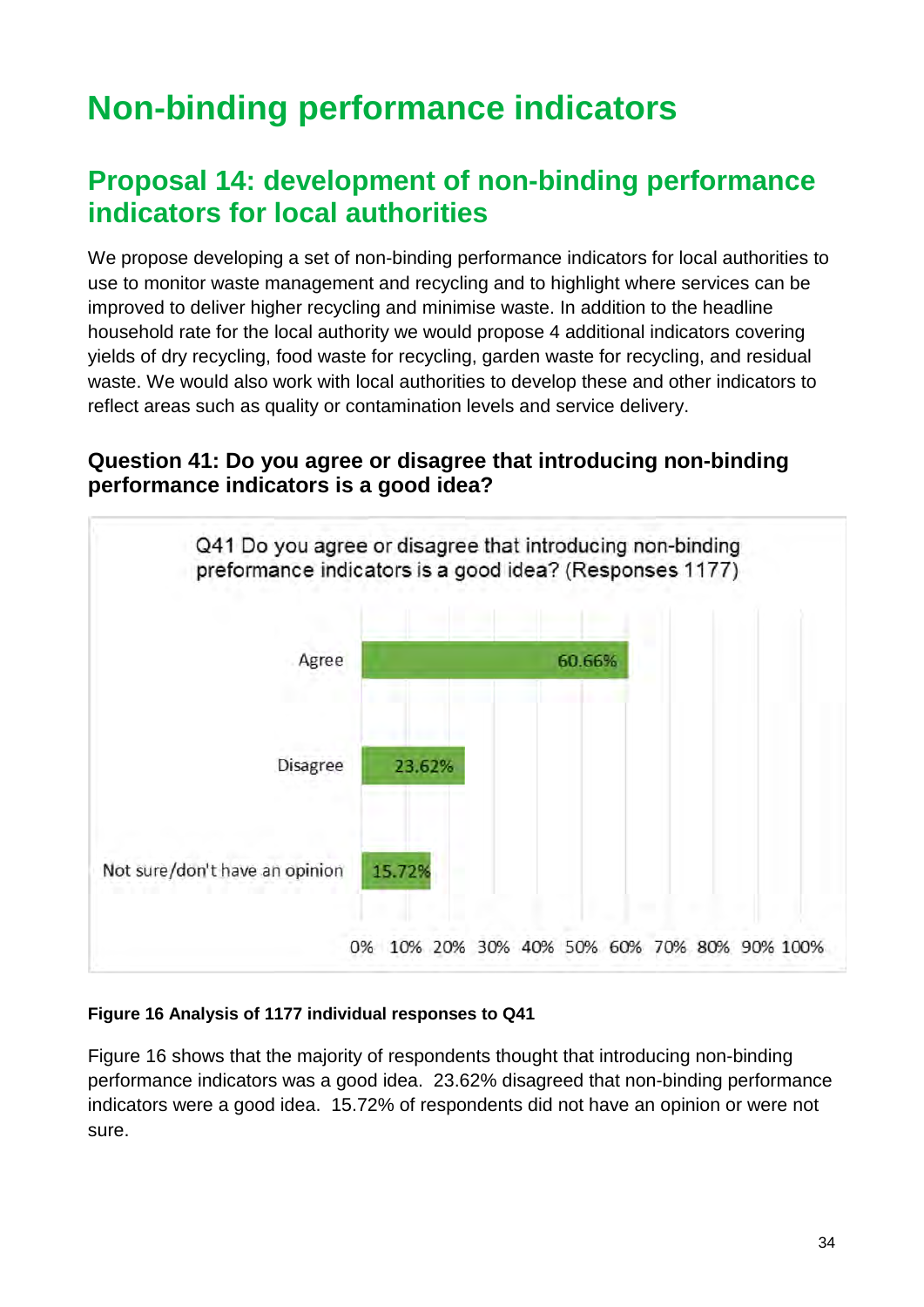Respondents were predominantly in favour of non-binding performance indicators with 60.66% agreeing that they were a good idea. Many of these respondents stated that indicators were useful in identifying areas of poor performance and ways to improve recycling. Some of those in favour of the proposal stated a need for simplicity (e.g. a focus on reductions in residual waste to show that waste has been prevented or diverted to other waste streams). Some respondents also stated that the indicators should be proportionate to the yields of waste that local authorities deal with. Some respondents commented that the indicators should take into account the local authorities' circumstances, such as the number of gardens and social deprivation rates. However, a small number of respondents suggested garden waste should not be included in the indicators.

23.62% of respondents believed that targets serve no purpose and would be an additional burden for local authorities. Some respondents who didn't support indicators also felt that it wasn't the role of central government to set targets for local government.

Some respondents felt that they did not know enough to answer this question.

<span id="page-34-0"></span>**Question 42 and 43: Do you agree or disagree that the proposed indicators are appropriate? Do you have any further comments to make about Proposal 14, for example, indicators currently in use that may be of assistance?** 



#### **Figure 17 Analysis of 1174 individual responses to Q42**

The majority of respondents were in favour of the proposed indicators (68.31%) and stated that any indicators should take waste reduction into consideration. 8.18% disagreed, some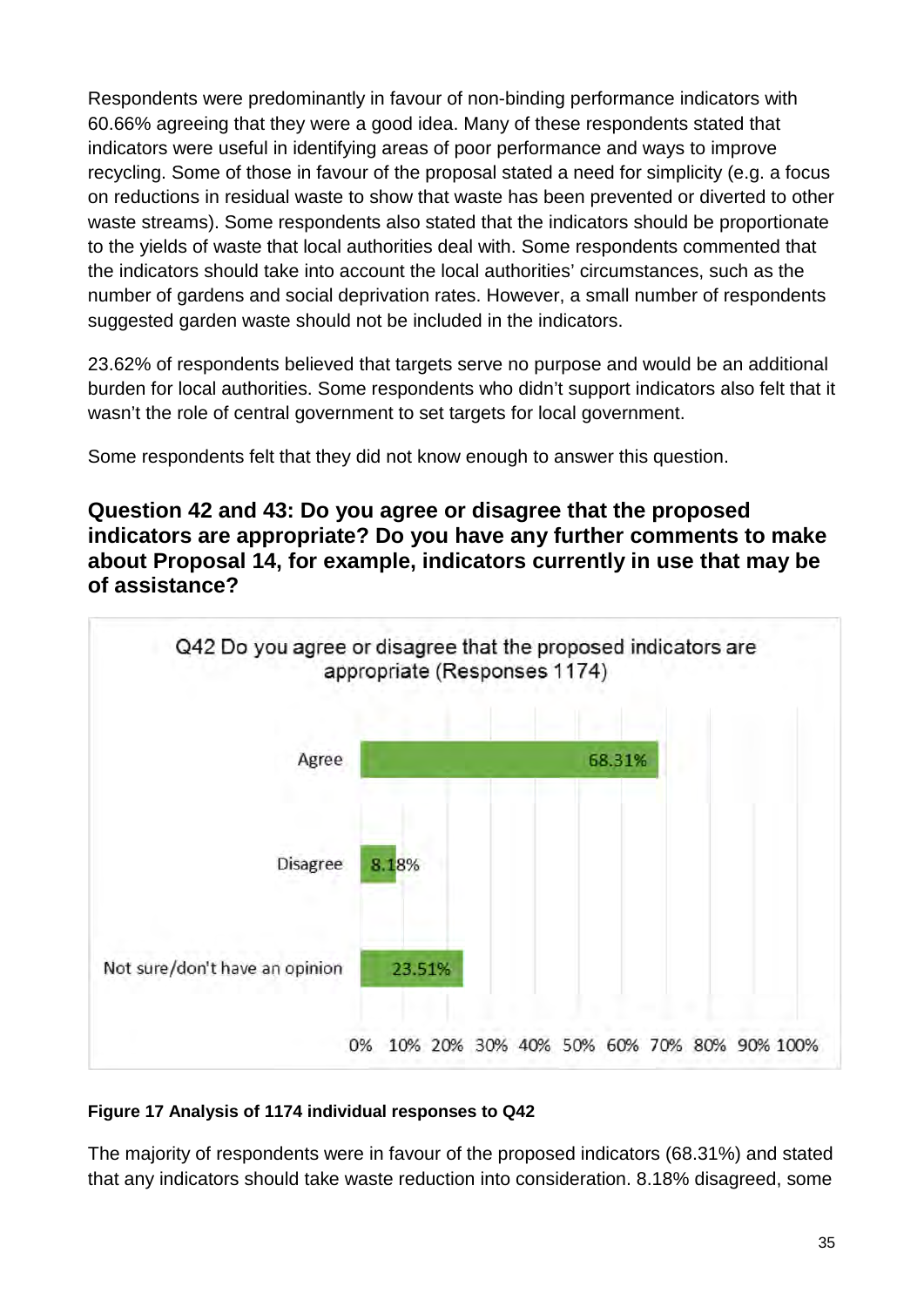raised concerns regarding indicators that prioritised weight as a metric. For example, some stated that any weight indicators would encourage the generation of more waste and undermine waste prevention. 23.51% of respondents were not sure or did not have an opinion on the appropriateness of indicators.

A number of respondents commonly suggested alternatives to weight-based metrics, including:

- contamination levels
- waste prevention
- scheme coverage, i.e. the number of households a local authority services
- customer satisfaction levels with the collection service
- reduction in packaging
- plastic waste reduction

Some individuals stated that any indicators should be linked to fines and that good practice should be recognised. Some individuals felt government funds could be better spent on resources on-the-ground and/or waste prevention, as opposed to investing in the development of statistics.

A number of responses stated that indicators should be accessible to the public and should be presented in a continuously updated, live format. Some individuals stated that central government should praise high performance and encourage best practice through government investment, if improvements are highlighted through indicators. A number of individuals did not know of any current indicators or how to locate them.

# <span id="page-35-0"></span>**Alternatives to weight-based metrics**

# <span id="page-35-1"></span>**Proposal 15: alternatives to weight-based metrics**

We will look at metrics that can sit alongside weight-based metrics and will work with stakeholders to develop these as set out in the Resources and Waste Strategy.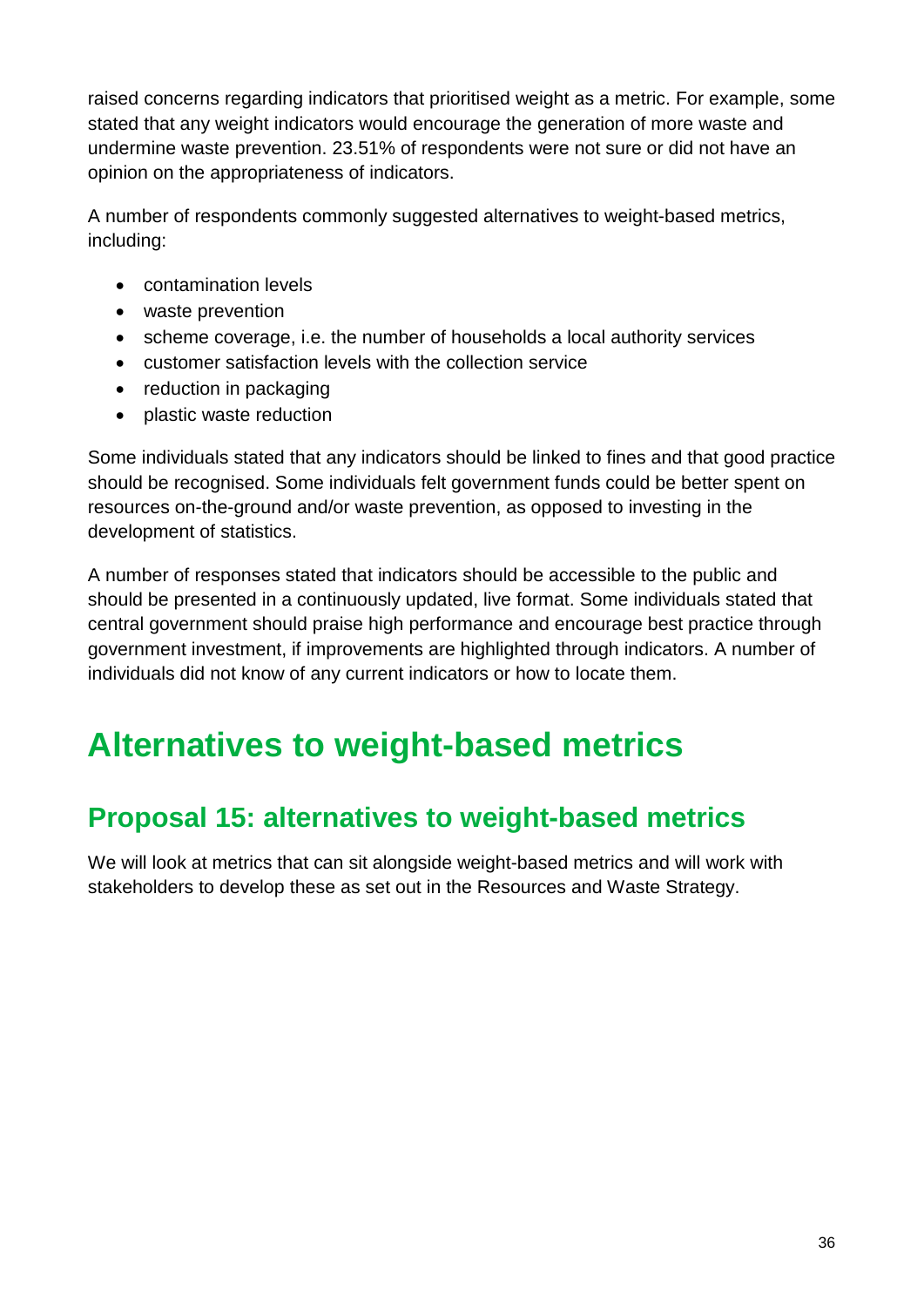## <span id="page-36-0"></span>**Question 44: Do you agree that alternatives to weight-based metrics should be developed to understand recycling performance?**



#### **Figure 18 Analysis of 975 individual responses to Q44**

A majority of respondents (51.69%) agreed that alternatives to weight-based metrics should be developed to understand recycling performance. However, a large minority (44.82%) were unsure or did not have an opinion on this. 3.49% of individuals disagreed with this proposal.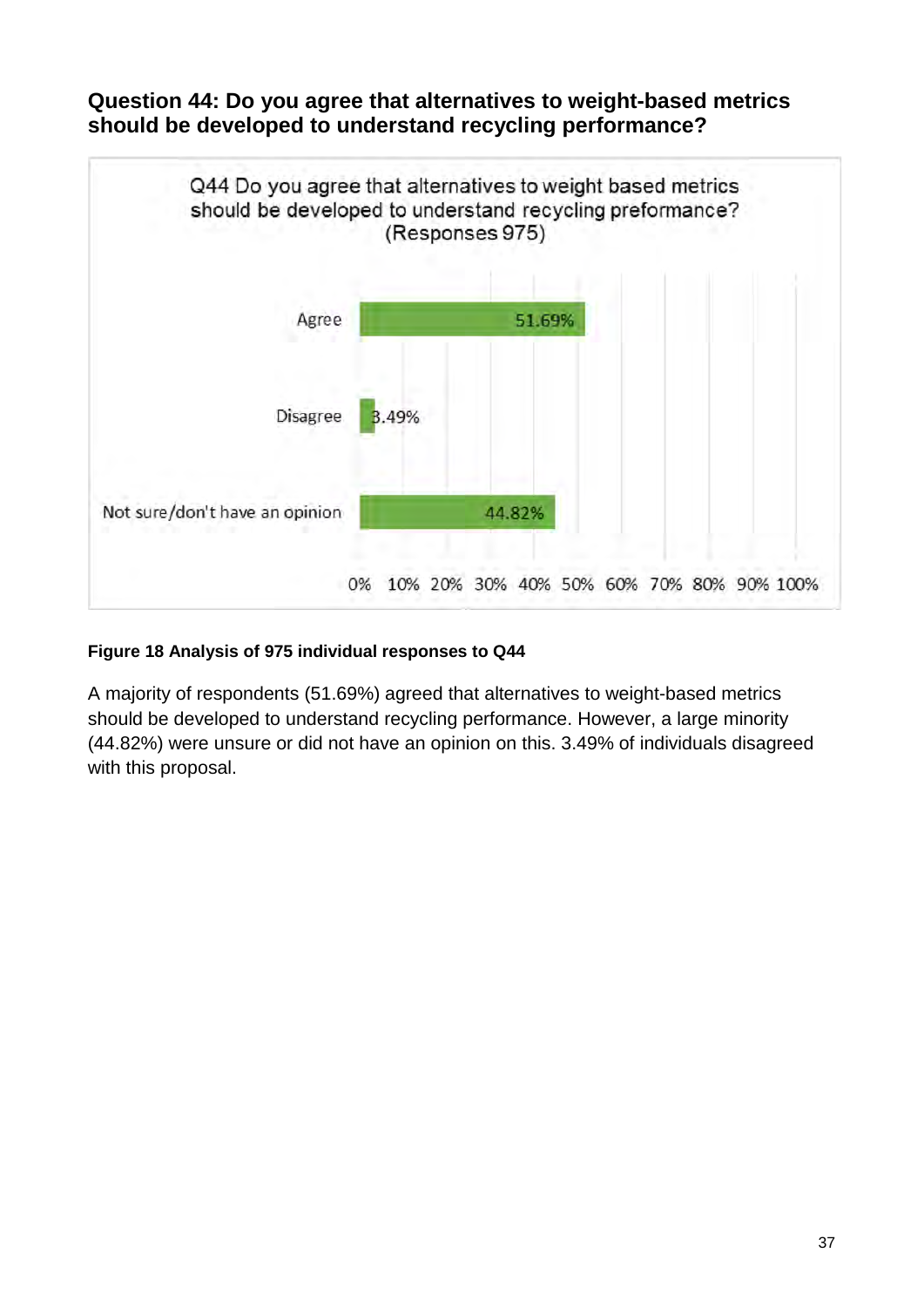## <span id="page-37-0"></span>**Question 45: Do you agree that these alternatives should sit alongside current weight-based metrics?**



#### **Figure 19 Analysis of 961 individual responses to Q45**

A large minority of respondents (48.60%) agreed that alternatives should sit alongside current weight-based measures. However, a large minority (47.76%) were also unsure, or did not have an opinion on the proposal.

The predominant view favoured simplicity, with many individuals requesting easy-tounderstand metrics to avoid spending more public funding on measuring recycling, rather than improving performance.

## <span id="page-37-1"></span>**Question 46: What environmental, economic or social metrics should we consider developing as alternatives to weight-based metrics?**

Respondents suggested a range of possible alternative metrics to weight for assessing the environmental, social and economic impact of recycling measures. A number of individuals commonly suggested the following alternatives:

- environmental footprint, including associated greenhouse gas emissions, air quality and wildlife levels
- participation rates (i.e. the number of households using a service for its intended use) as a measure of engagement and ease of use
- yields per household, for a more accurate reading of waste generation and change over time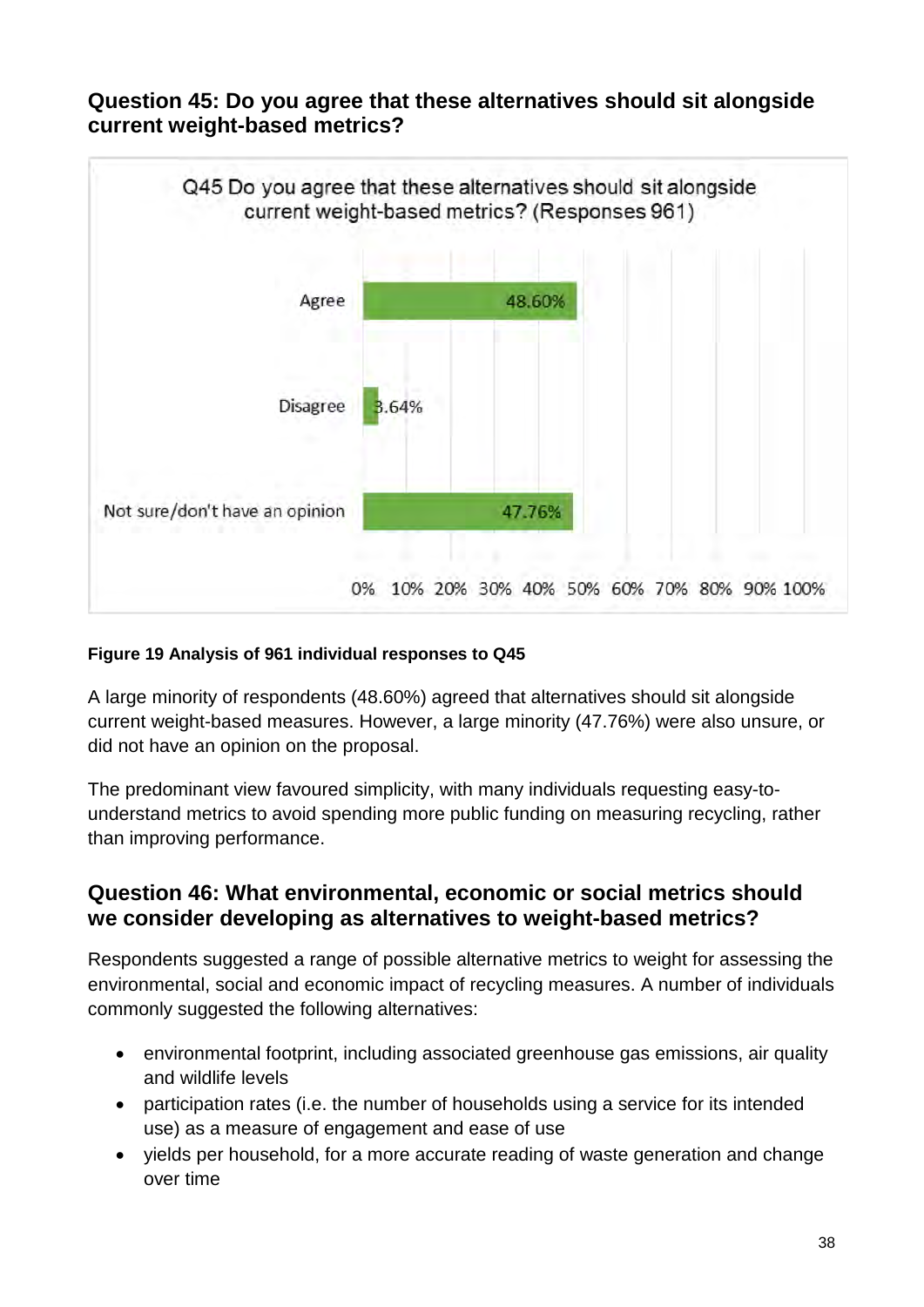- volume, to overcome the bias towards heavier waste
- material rejection rates or purchasing of recyclate on secondary materials markets, to more accurately measure the quantity of material recycled and the buoyancy of the secondary materials markets
- virgin material purchases
- end product equivalents (e.g. number of bottles containing recycled content)
- the amount of recyclable waste collected in residual waste streams
- littering rates

# <span id="page-38-0"></span>**Joint working**

# <span id="page-38-1"></span>**Proposal 16: joint working**

We want to support and enable greater collaboration and partnership working between authorities where this would accelerate the move to consistent collections and improve recycling and delivery of services.

## <span id="page-38-2"></span>**Question 47: Do you agree that greater partnership working between authorities will lead to improved waste management and higher levels of recycling?**

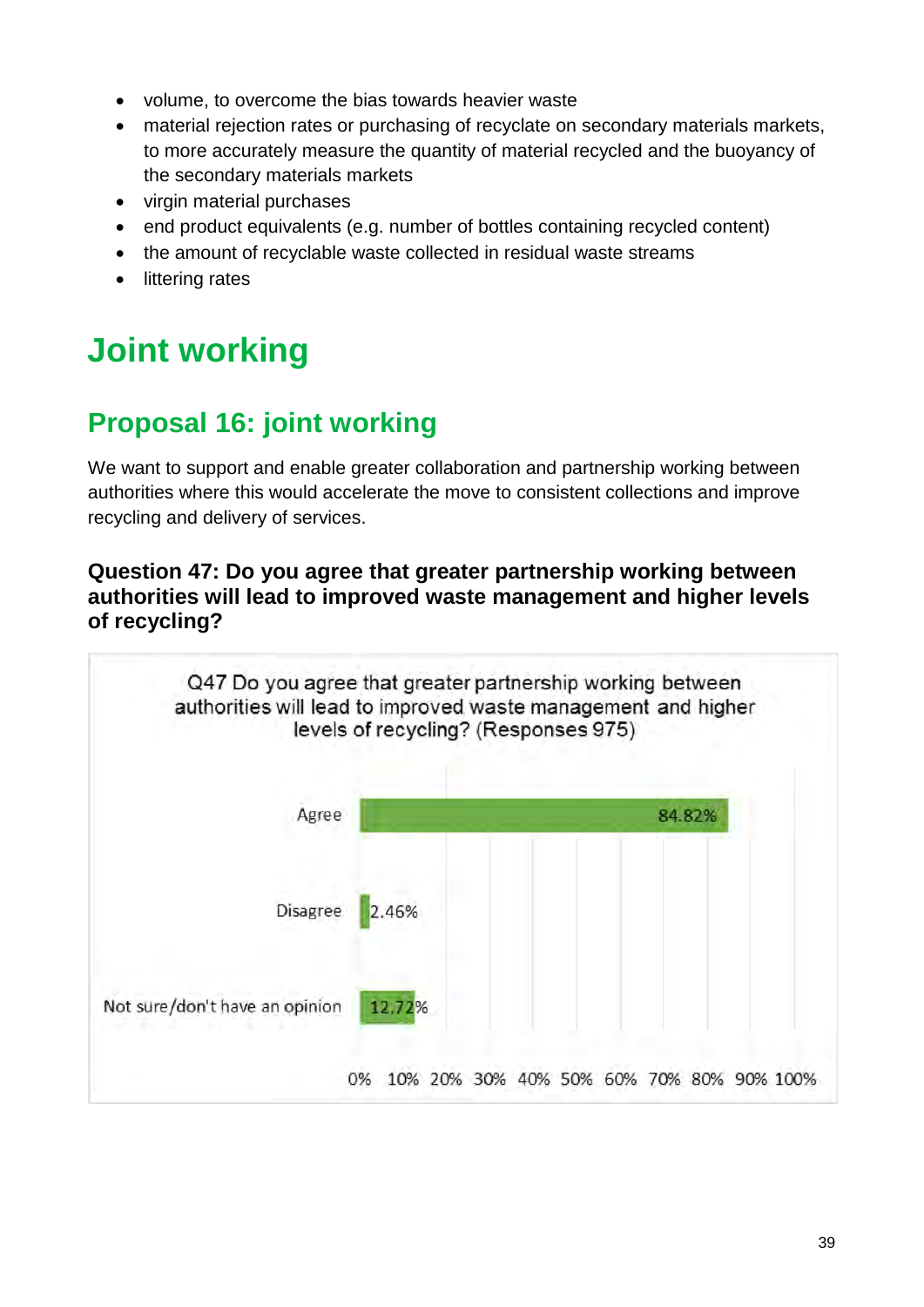#### **Figure 20 Analysis of 1182 individual responses to Q47**

The predominant response was agreement with this proposal (84.82%), with a number of respondents noting the potential for improved services. A number of respondents stated that increased collaboration could have real benefits, but only if it improved services rather than simply reducing costs. 12.72% of respondents were not sure or did have an opinion. 2.46% of respondents did not think that greater partnership working would lead to improved waste management services and higher levels of recycling.

A number of respondents suggested that implementation of the proposal could offer real benefits, but shouldn't be imposed on local authorities.

Of those that disagreed, a number of respondents suggested that the proposal could lead to unmanageable contracts and less efficient working.

# <span id="page-39-0"></span>**Question 48: What are the key barriers to greater partnership working?**

The most common reasons given by a number of respondents were:

- the lack of consistency in current recycling arrangements across local authorities
- cost: both the cost of establishing new arrangements, and the challenge of agreeing the distribution of costs
- political differences
- differences in infrastructure and how these determine the type of waste collected and the method of waste collection

Other commonly suggested barriers included:

- different demographics and population density
- existing contracts and issues with contractors
- different governance structures, e.g. unitary and two-tier
- local authorities not wanting to jeopardise recycling rates by working with lowerperforming areas
- unwillingness of central government to devolve power
- firmly established work methods
- resource devoted to local projects and priorities
- a lack of knowledge and guidance on how to work collaboratively in this area; and
- erosion of sovereignty

A number of individuals also answered that they were not well placed to comment on this proposal.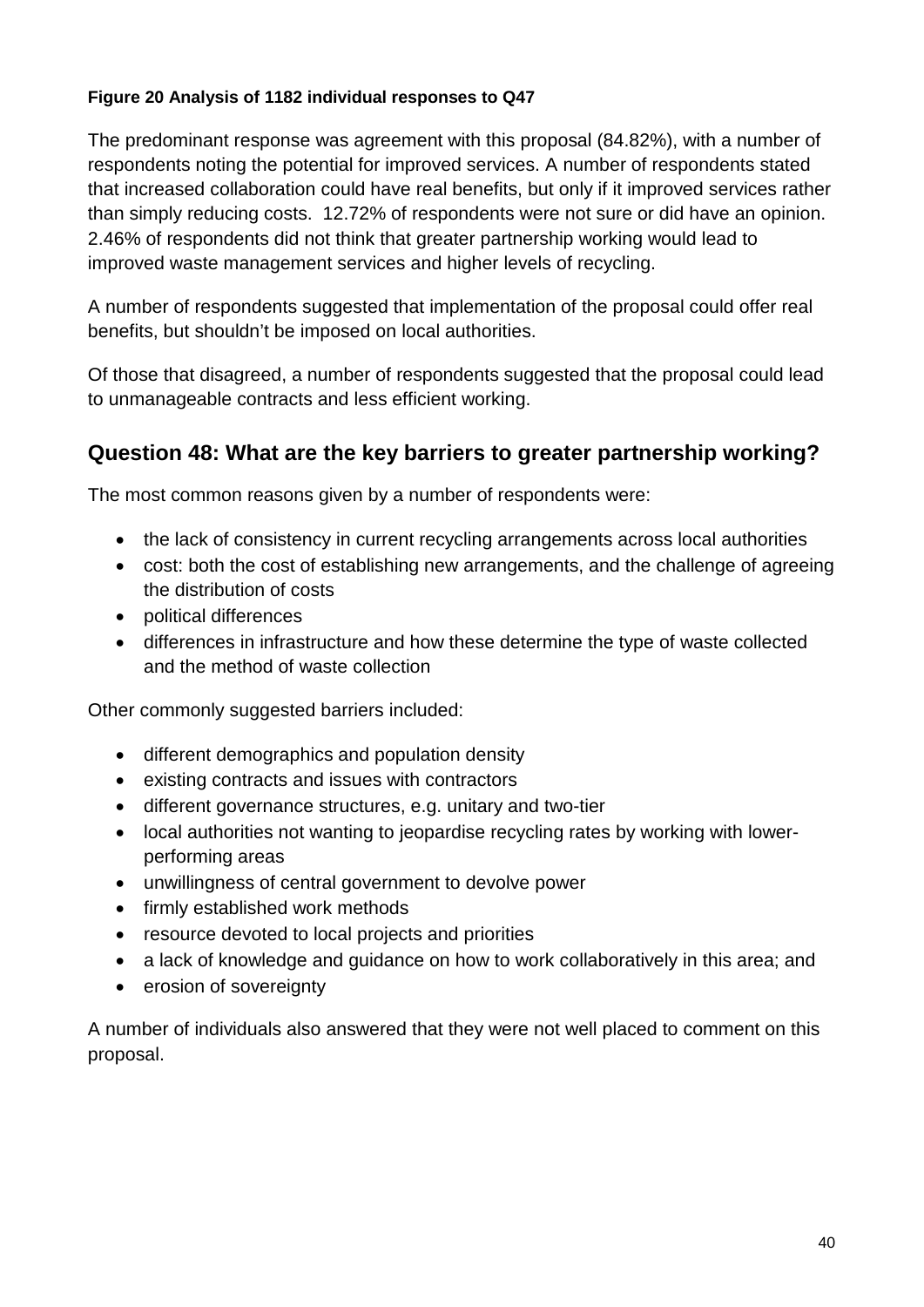## <span id="page-40-0"></span>**Question 49 and 50: How might government help overcome these barriers? Do you have any other comments to make about Proposal 16?**

A number of respondents suggested how central government could help overcome these barriers:

- the most common suggestion was increased funding, including rewarding effective collaboration
- varying degrees of legislation, guidance, targets and enforcement
- greater consistency in local recycling services and requirements
- help with drawing up collaborative contracts
- moving waste collection responsibility to county councils in two-tier systems

However, some respondents also objected to greater involvement of central government in local government operations.

Other suggestions included:

- more capacity and better distribution of waste management centres across the country
- accountability for underperformance
- reduction in party politics which hamper local partnership working between local authorities
- a national scheme that all local authorities sign up to

# <span id="page-40-1"></span>**Business waste**

# <span id="page-40-2"></span>**Proposal 17: segregation of dry recyclable waste for businesses**

We want to increase recycling from businesses and other organisations that produce municipal waste. We think the most effective way of doing this would be to legislate so that these establishments have to segregate their recyclable waste from residual waste so that it can be collected and recycled by waste operators.

<span id="page-40-3"></span>**Question 51: Do you agree or disagree that businesses, public bodies and other organisations that produce municipal waste should be required to separate dry recyclable material from residual waste so that it can be collected and recycled?**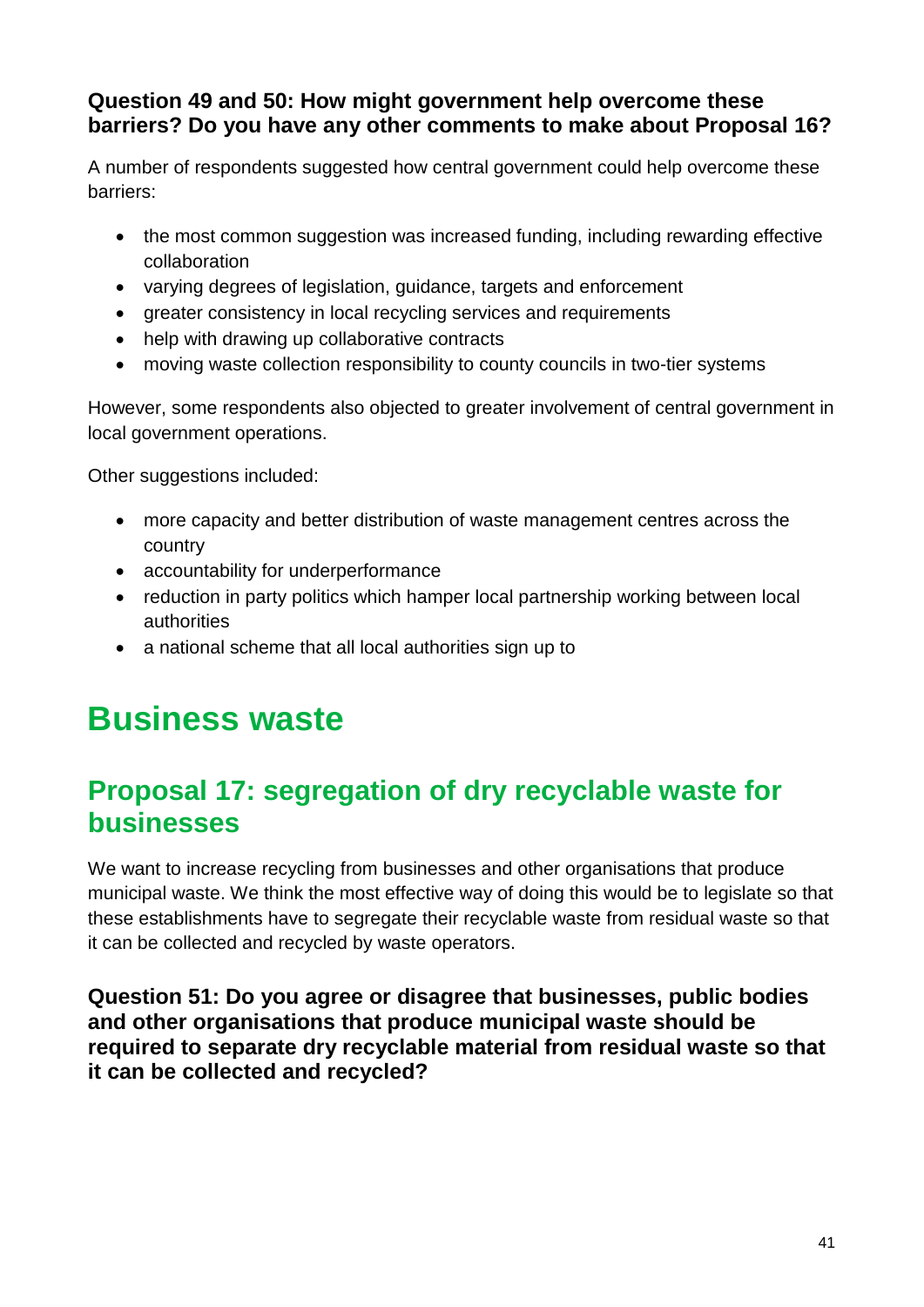

#### **Figure 21 Analysis of 1182 individual responses to Q51**

There was overwhelming support for this proposal, 95.09% of individuals agreed. Many responses expressed that legislating for separate recycling collections for businesses and other organisations is long overdue and that similar legislation for householders and business owners would help make recycling habitual.

1.86% of respondents disagreed with a small number of responses expressed concern over the ability of small businesses to adapt to legislative changes and that these businesses would therefore require further support. A very small number of responses considered this to be a local issue and/or that advice and support should be given, instead of enforcing legislation.

A number of other issues were commonly highlighted by respondents, including ensuring enough space for recycling bins; difficulty of enforcement; and the extra time/costs required for implementation.

3.05% of respondents did not have an opinion or were not sure.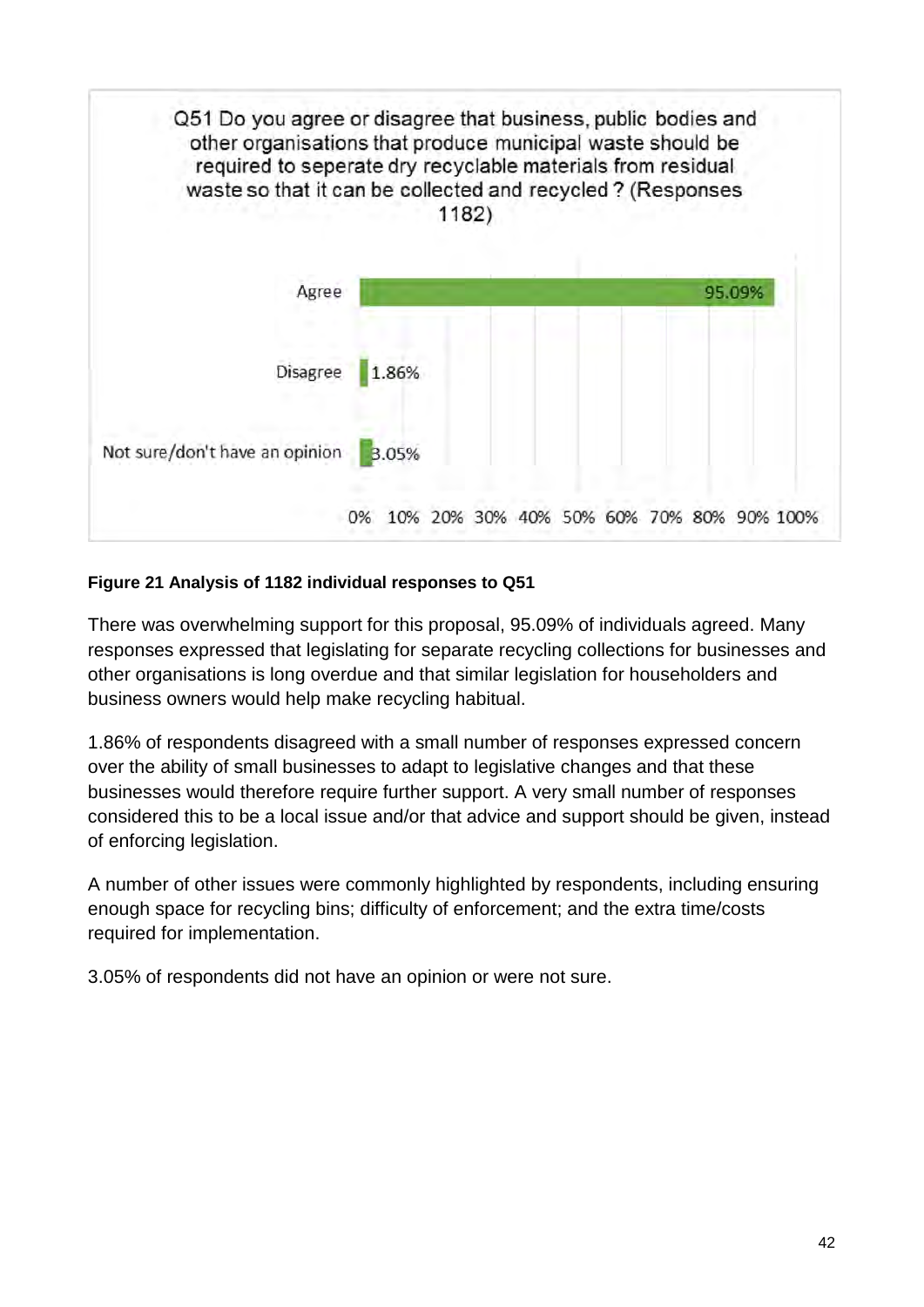# <span id="page-42-0"></span>**Question 52: Which of the 3 options do you favour?**



#### **Figure 22 Analysis of 1182 individual responses to Q52**

The majority of responses (74.87%) were in favour of mixed dry recycling, separate glass recycling and separate food waste recycling (Option 3). Many responses acknowledged that these recycling streams are most similar to those collected at households and that separation would minimise contamination between different recyclable materials. Some responses suggested option 3 with a pragmatic approach tailored to the business or organisations' waste management needs (e.g. no food waste collection if low amounts of food waste is produced).

A small number (7.87%) of responses highlighted that option 1 would be most appropriate to companies that do not produce food, or that food could be re-used through other methods (such as through composting, or working with charities). It was also suggested that option 1 could be a good initial solution to ease implementation, before moving to option 3 at a later date.

The most common response to "Something else" that 8.71% of individuals selected was the full separation of recyclable materials into individual streams (paper/card, plastic, glass, metal), as well as a separate food waste collection. This was often suggested to bring the arrangements for businesses and other organisations in line with the proposals for households, also minimising cross-contamination between different waste streams. Other common suggestions included the inclusion of glass with the other recyclable materials; a separate recyclable waste stream for paper/card; and the addition of separate garden waste and textile waste streams where appropriate.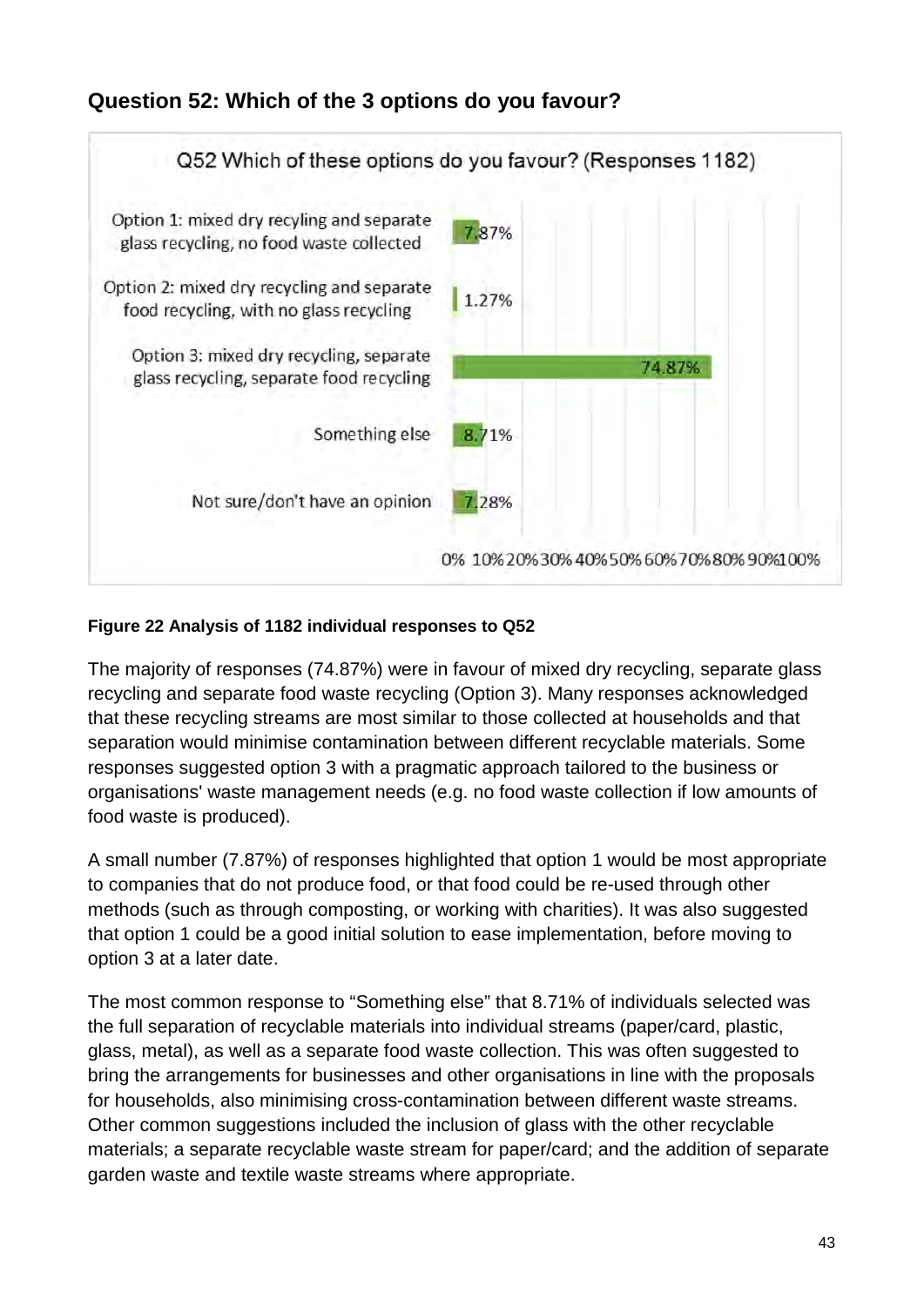7.28% of respondents were not sure or did not have an opinion.

<span id="page-43-0"></span>**Question 53: We would expect businesses to be able to segregate waste for recycling in all circumstances but we are interested in views on where this may not be practicable for technical, environmental or economic reasons.**



#### **Figure 23 Analysis of 1182 individual responses to Q53**

Predominantly the respondents agreed with this proposal (67.17%). As with the previous proposals, it was acknowledged that this proposal would help to increase consistency between businesses and households. A common theme throughout those in favour of the proposal was the need for clarity in the information provided by businesses to encourage recycling amongst employees.

Of the small number of responses against the proposal (8.63%), there were a number of common examples given of where it might not be technically, environmentally or economically practicable to segregate waste for recycling. These examples were:

- space (e.g. bin storage in built-up areas and access to recyclable bins in rural areas)
- contaminated waste (e.g. medical waste, or waste contaminated with chemicals)
- challenges faced by small businesses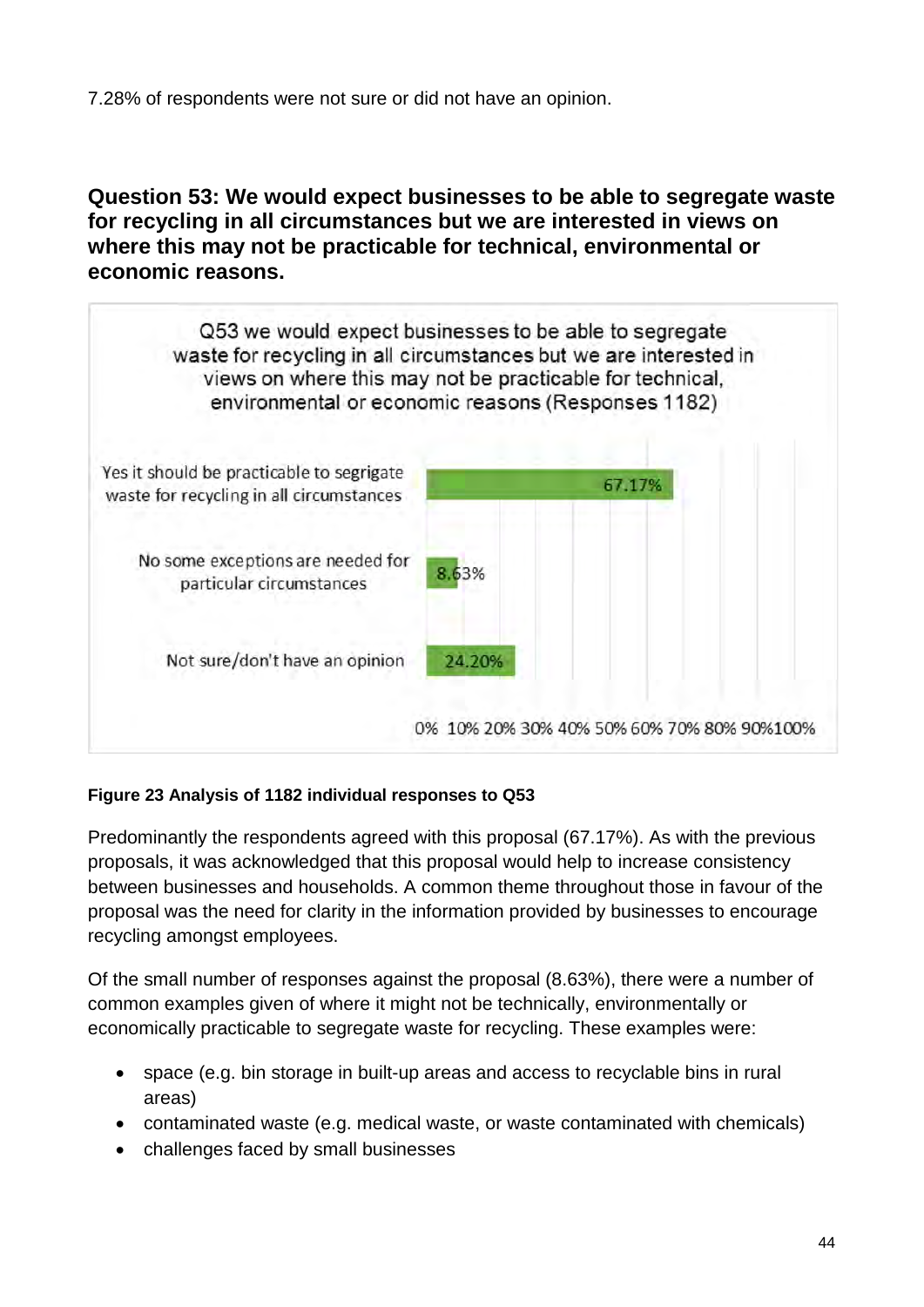A number of respondents said they were confused by this question (24.20%). Others stated that they agreed with the options set out, particularly financial incentives and the combination of household and business collections for small businesses.

Common additional proposals on this topic were: tax relief or reduction of business rates for strongly compliant businesses; free collections; provision of free recycling facilities, such as bins; and food donation schemes to reduce bio-waste collection costs.

## <span id="page-44-0"></span>**Question 54: Should some businesses, public sector premises or other organisations be exempt from the requirement?**



#### **Figure 24 Analysis of 1182 individual responses to Q54**

70.93% of individuals who responded to this question said no businesses, public sector premises or other organisations should be exempt from the requirements to separately collect dry recyclable materials. 6.68% said that some should be exempt and 22.03% did not know or did not have an opinion on this.

Respondents predominantly believe that there should be no exemptions to this requirement. Of those who agreed with the exemption, the most common suggested exemptions were for small businesses, charities and sites with contaminated waste (e.g. hospitals and nuclear sites). A small number of responses stated that further exemptions may be applicable due to other circumstances, such as business location.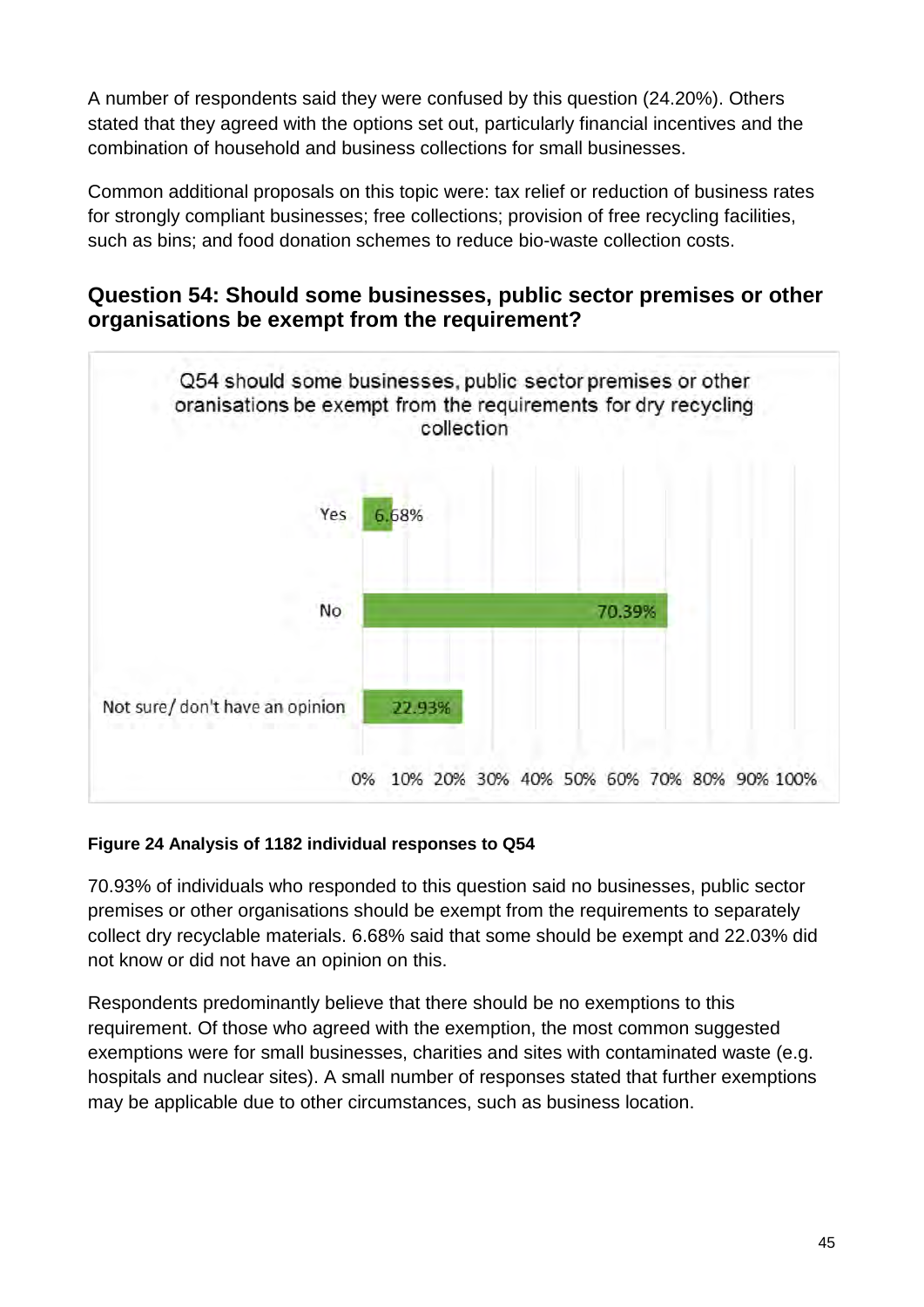# <span id="page-45-0"></span>**Question 55: Do you have any other comments to make about Proposal 17? For example, do you think that there are alternatives to legislative measures that would be effective in increasing business recycling?**

There were a variety of views expressed about this proposal. Many respondents stated that legislation is necessary to ensure that businesses are compliant with any new measures, with many also suggesting that there should be financial incentives to encourage compliance (e.g. tax reductions or subsidies), or penalties/fines to discourage non-compliance. Non-monetary incentives, such as 'green credentials', could also be offered to those businesses that show high compliance.

A small number of respondents suggested that increasing charges for municipal waste collection, or reducing recycling collection costs, would encourage compliance. Other common suggestions included: improving education, advice and guidelines around business recycling; co-collection of household and business waste; collection of further waste types where appropriate (e.g. waste electrical and electronic equipment); and the provision of acceptable waste collection services.

As with previous questions, a small number of respondents identified that cost effective and practical systems would be required to reduce the burden of legislative changes on SMEs, e.g. shared collection with other businesses in the area. A number of respondents also expressed concerns on the practical enforcement of this proposal and the burdens that this would place on other organisations/local authorities.

# <span id="page-45-1"></span>**Proposal 18: segregation of food waste for businesses**

Where a business, public body or other organisation produces sufficient quantities of food waste we propose to legislate for this to be separated from residual waste and arrangements made for it to be collected and recycled.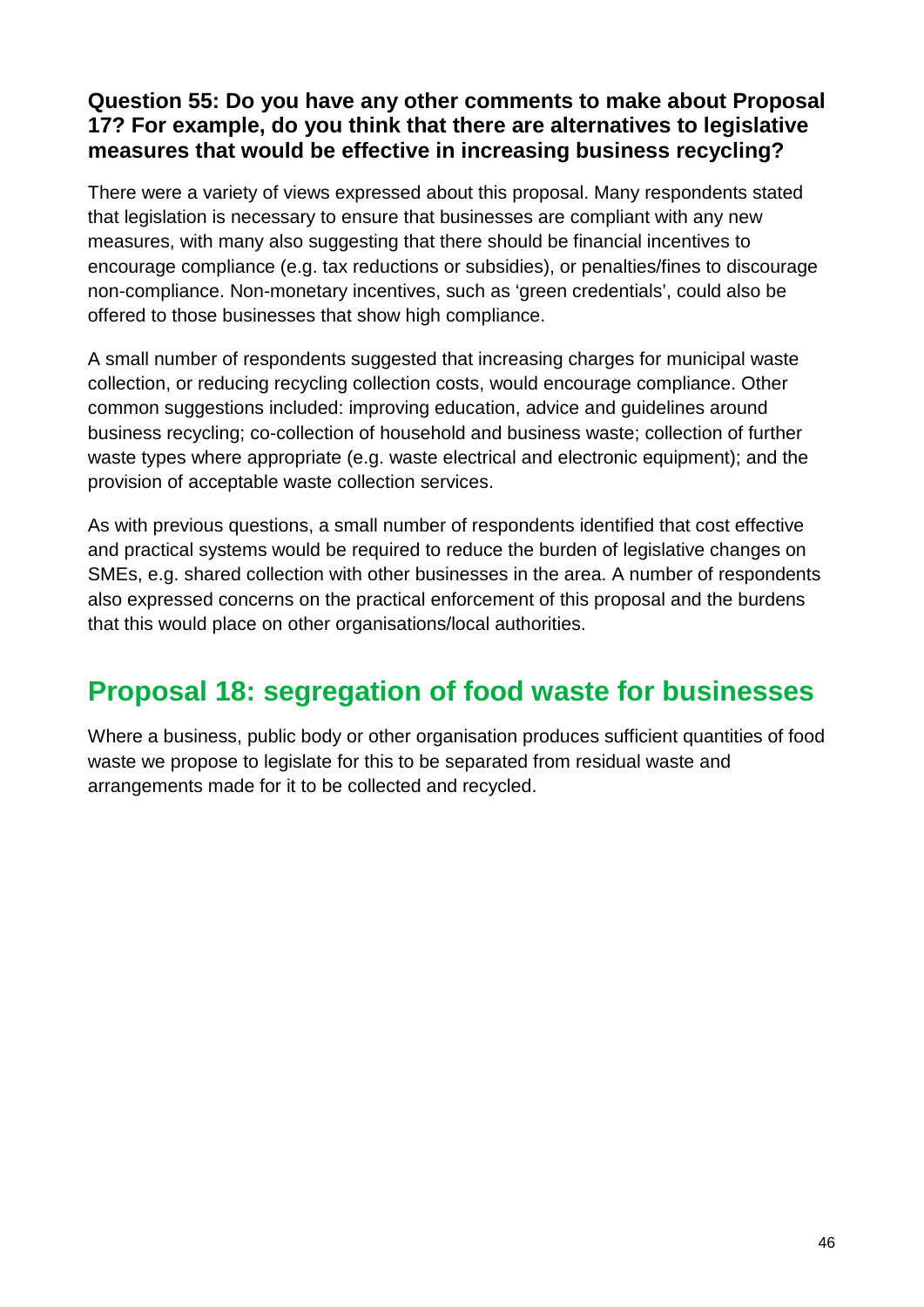<span id="page-46-0"></span>**Question 56: Do you agree or disagree that businesses, public bodies or other organisations that produce sufficient quantities of food waste should be required to separate it from residual waste so that it can be collected and recycled?**



**Figure 25 Analysis of 1182 individual responses to Q56**

Respondents predominantly supported this proposal, with 94.25% agreeing that legislation should encourage consistency between businesses and households to normalise the recycling of food waste. Of those disagreeing with the proposal (2.54%), the majority stated that all food waste should be recycled, regardless of quantity. Other common reasons for disagreeing with the proposal were: logistical issues where the separation of food waste from other waste streams would not be possible; and sanitation issues related to the build-up of food waste. 3.21% of respondents did not have an opinion or were not sure.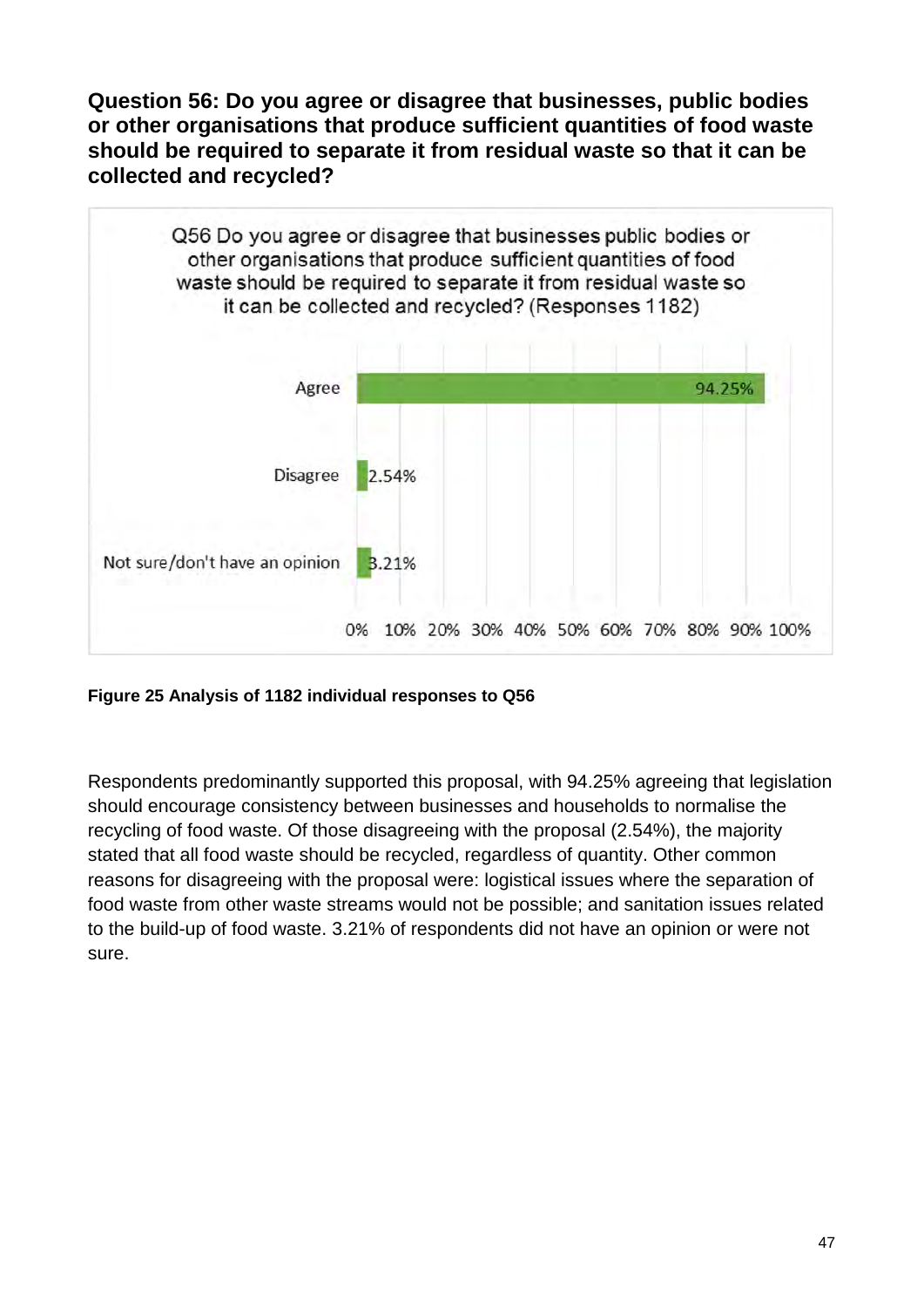<span id="page-47-0"></span>**Question 57: Do you agree or disagree that there should be a minimum threshold, by weight, for businesses public bodies or other organisations to be required to separate food waste for collection?**



#### **Figure 26 Analysis of 1182 individual responses to Q57**

Of those agreeing (36.80%) with this proposal, many believed that the threshold in place should be low, with some suggesting that smaller waste volumes could be included in household recycling collections. Others suggested that the collection of small volumes of business food waste would not be technically, environmentally or economically practicable and support would be needed to help small- and medium-sized businesses to comply with the legislation.

Of the 37.31% that disagreed with the proposal, many held the view that this proposal contradicted the theme of consistency in the consultation. These individuals often stated that all available food waste should be recycled. Many also cited potential practical issues with enforcing the proposal, as well as concerns that compliance enforcement could fall to local authorities. There were also concerns raised that some businesses could try to "game the system" to ensure that they fall under the threshold. Further potential issues highlighted included whether to provide food waste collection for businesses that have higher than average food waste yields during certain periods of the year but which normally fall under the threshold.

25.89% of respondents were not sure or did not have an opinion.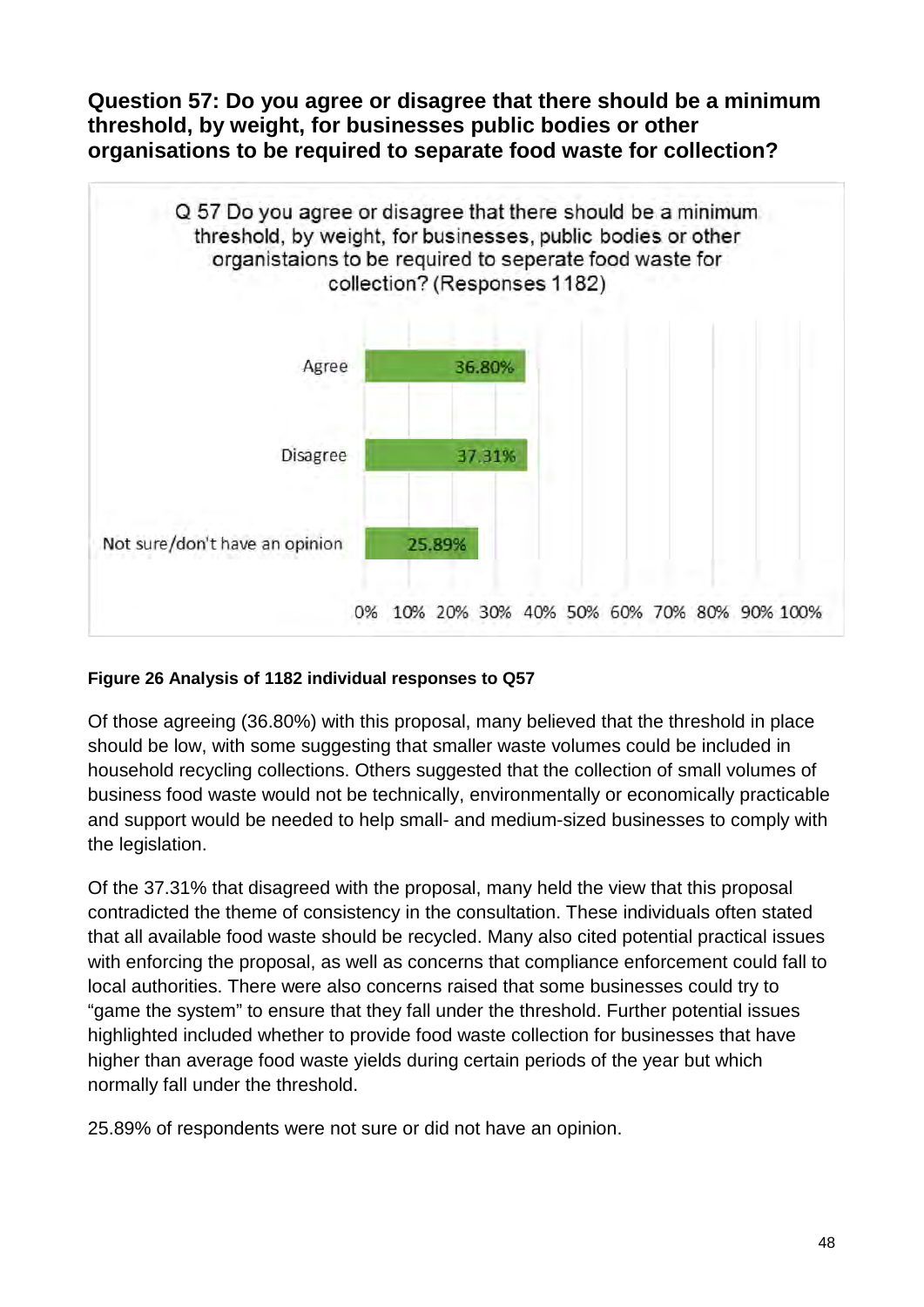# <span id="page-48-0"></span>**Question 58: Do you have any views on how we should define 'sufficient' in terms of businesses producing 'sufficient' quantities of food waste to be deemed in scope of the regulations?**

The majority of responses did not provide a suggestion for the proposal, with a small number suggesting evidence-based analysis and/or consultation with experts to find the 'tipping point' at which it no longer becomes technically, environmentally and/or economically practicable to collect recyclable waste from businesses on average.

Many of those who disagreed with Question 57 reaffirmed that any food waste is "sufficient" to be collected and that this proposal contradicts the theme of "consistency" in the consultation.

Other common suggestions included:

- a more nuanced weight-based approach that allows different thresholds for different businesses
- a pragmatic approach based on various factors (e.g. sector, business size, type, location, support offered by local authority)
- the average amount of waste produced by a residential property
- a metric based on the number of completely filled recycling bags
- a number of responses stated that a figure should have been provided by Defra, with the relevant evidence-based analysis to explain how Defra had reached this figure

## <span id="page-48-1"></span>**Question 59: Do you have any views on how we should define 'foodproducing' businesses?**

A large minority of responses to this proposal suggested a broad, inclusive definition that covers all businesses and organisations that produce, prepare and sell foodstuffs. Many responses either stated that they did not have any views on the proposal, or that a definition should be provided based on consultation with experts and the business community.

Other respondents offered further explanations:

- a small number suggested that the definition should include food produced by both humans and animals; some suggested that this could be extended to any establishment that handles, packages, cooks, serves or processes food and/or drink products
- a number of suggestions stated that the definition could incorporate official classifications (e.g. LA licensing, SIC codes or FSA classifications).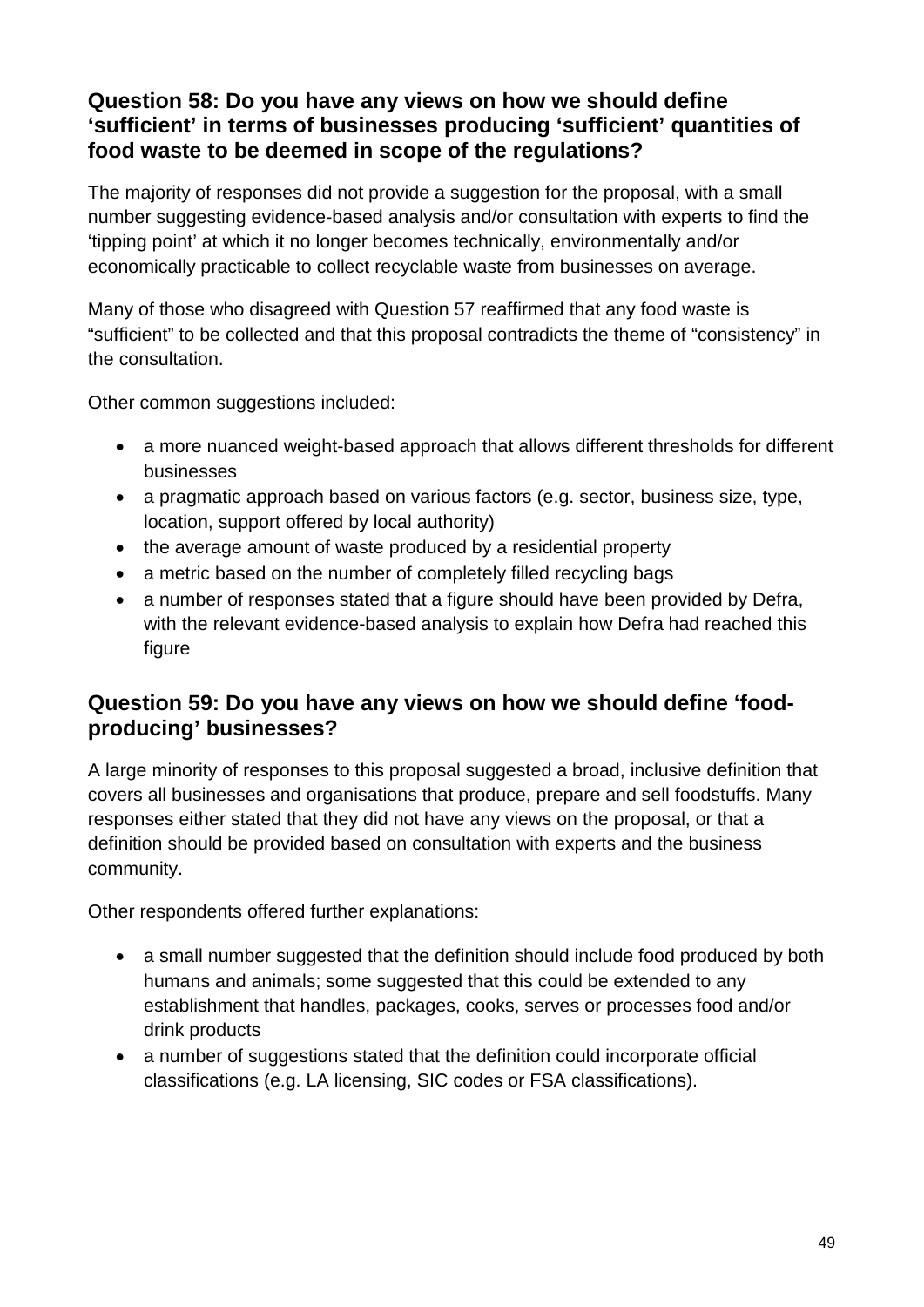### <span id="page-49-0"></span>**Question 60: In addition to those businesses that produce below a threshold amount of food waste, should any other premises be exempt from the requirement?**



#### **Figure 27 Analysis of 1116 individual responses to Q60**

The majority of respondents were against exemptions to this requirements with 59.50% stating that no exemptions should be in place. 4.66% of respondents felt that some exemptions should be in place.

Of the small number in favour of exemptions, common suggestions were:

- charities and not-for-profit organisations
- certain religious groups that would be unable to handle food waste
- organisations where food-waste collection would present security and contamination issues (e.g. nuclear sites, hospitals)
- any food-producing businesses that have arrangements in place to re-use the food, instead of recycle it (e.g. redistribution of food)
- businesses in remote locations and/or businesses that produce small quantities of food waste
- businesses that engage in on-site composting.

35.84% of respondents were not sure or did not have an opinion.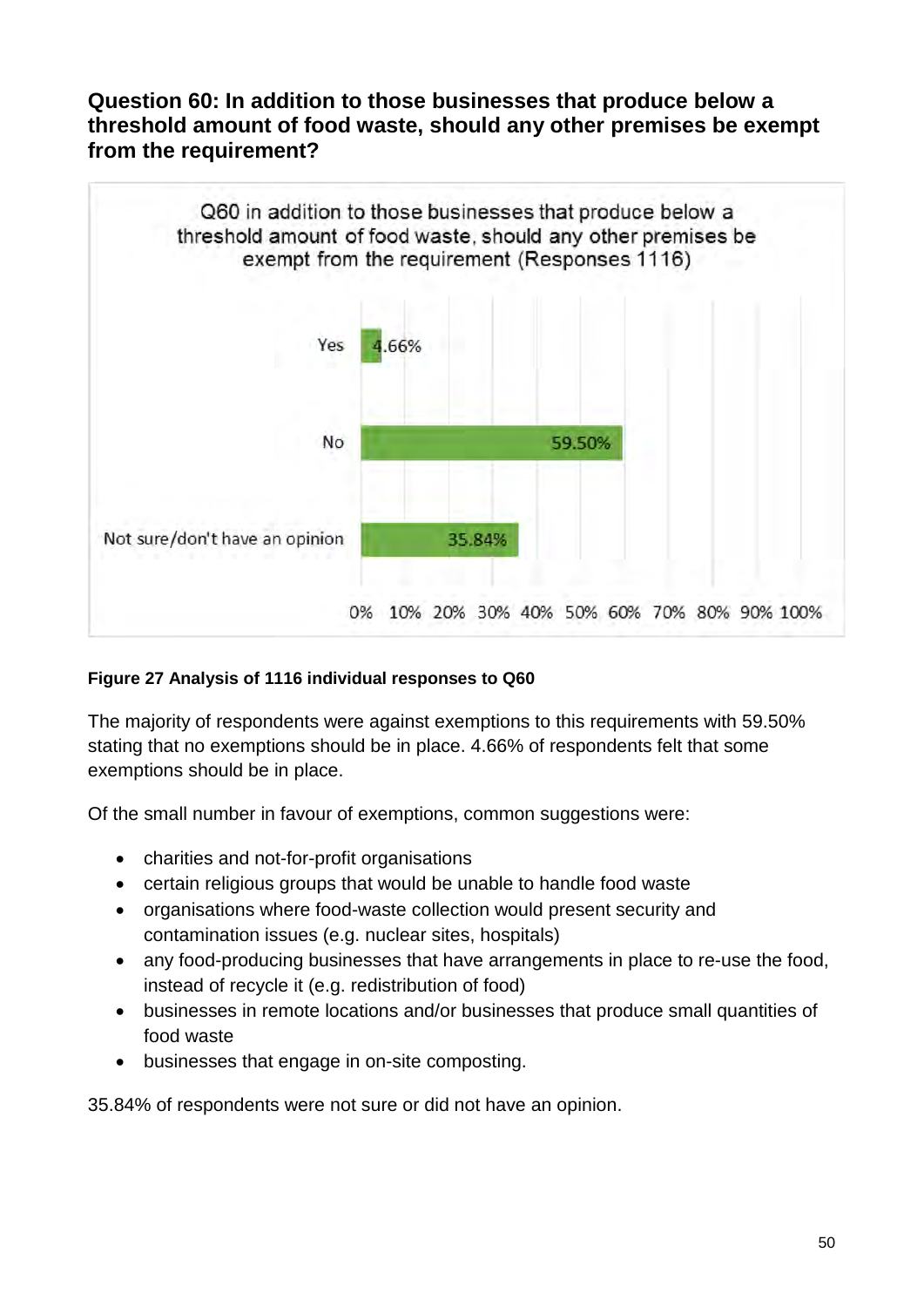# <span id="page-50-0"></span>**Question 61: Do you have any other comments to make about Proposal 18?**

Views from individuals on this proposal were mixed. A large minority who responded regarded this as a long overdue proposal that will bring business recycling in-line with household recycling.

Other comments on this proposal included:

- there is a need for more frequent food waste collections for businesses
- the measures may increase the dumping of waste to save on collection costs
- other processes may produce a more environmentally-beneficial outcome than food waste collections (e.g. composting, co-processing with sewage sludge)
- there should be consistency between the legislation of England and that of Wales, Scotland and Northern Ireland.

# <span id="page-50-1"></span>**Proposal 19: supporting businesses to reduce costs**

If the proposals above are adopted, we would like to support businesses, public sector and other organisations to make the transition. In particular we would like to find ways to reduce the impact on small and micro businesses.

## <span id="page-50-2"></span>**Question 62: What are your views on the options proposed to reduced costs?**

Many did not know where to find the options mentioned in this question

Predominantly opinion was that small business could be unfairly disadvantaged as a result of the proposals. Many stated that they agreed with incentives for small and medium businesses and micro business. However, there were concerns about retailers passing the cost onto consumers and the opposition that may arise from householders whose council tax could increase to fund business rate cuts.

Options suggested to reduce cost included:

- imposing a ceiling for what waste operators can charge small to medium or micro business
- providing better training on sorting and best practice case studies such as sharing recycling collection between businesses
- making it more costly to collect black bin waste than recycling
- giving business sufficient time to prepare for the changes
- 5-10% off business rates for the first year dependant on the type of business and the difficulty of waste separation
- support to help business choose less packaging and support for decreasing wasteful practices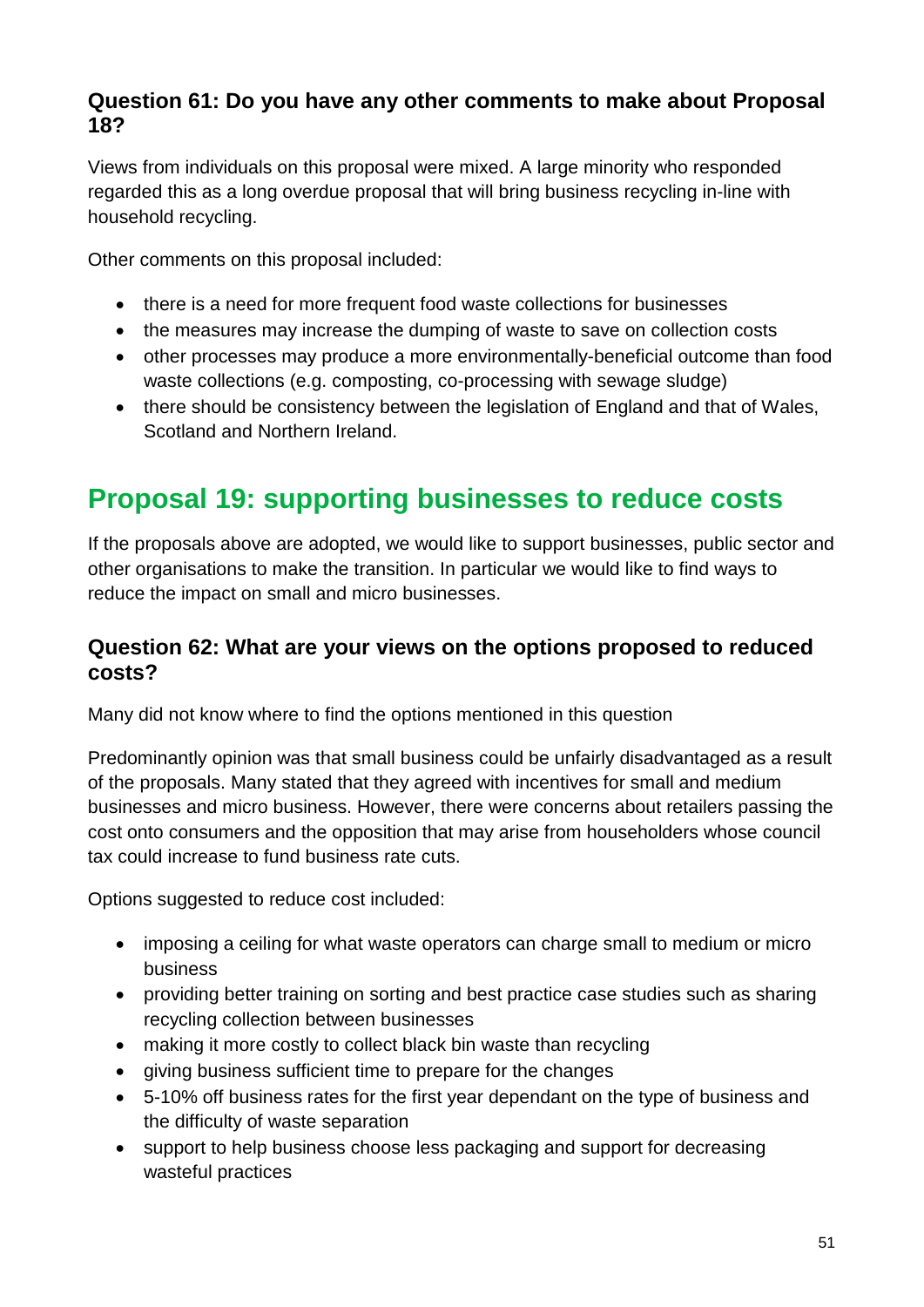• Incentives for sustainability and waste prevention in business models

On the other hand some individuals were clear that the financial burdens did not outweigh the importance of increasing recycling and reuse, and they did not think businesses should be treated differently to households.

### <span id="page-51-0"></span>**Question 63: Are there other ways to reduce the cost burden that we have overlooked?**

Individuals commented that other ways to reduce cost would include:

- pooling efforts in collecting food waste between multiple adjacent businesses
- funding and sponsorship from tech firms engaging in development in the fields of recycling, the environment and waste disposal
- ensuring that micro businesses are treated the same as households (i.e. free collections)
- reducing waste in the first place and prioritising reuse
- centralising recycling centres
- halting charges for recycling collections for business and only charging for residual waste to encourage business to find ways to reduce costs by recycling more
- a strategy to save money on transport such as electric vehicles with solar charging. Plot routes using software which saves time and therefore cost similar to optimisation used by UPS and other delivery services

### <span id="page-51-1"></span>**Question 64: Do you have any other views on how we can support businesses and other organisations to make the transition to improved recycling arrangements?**

Other comments from individuals regarding support for business and other organisations included:

- strong enforcement: naming and shaming, instant penalties and mandatory timescales for all
- basing policy on best practice seen in other countries
- a deposit scheme alongside consistency to maximise material capture
- positive publicity around business recycling.

# <span id="page-51-2"></span>**Proposal 20: data reporting for businesses**

**As part of implementing consistency, we will work with waste producers and waste collectors in the non-household municipal sectors to improve reporting and data capture on 62 waste and recycling performance of businesses and other organisations. Any requirements will be subject to consultation.**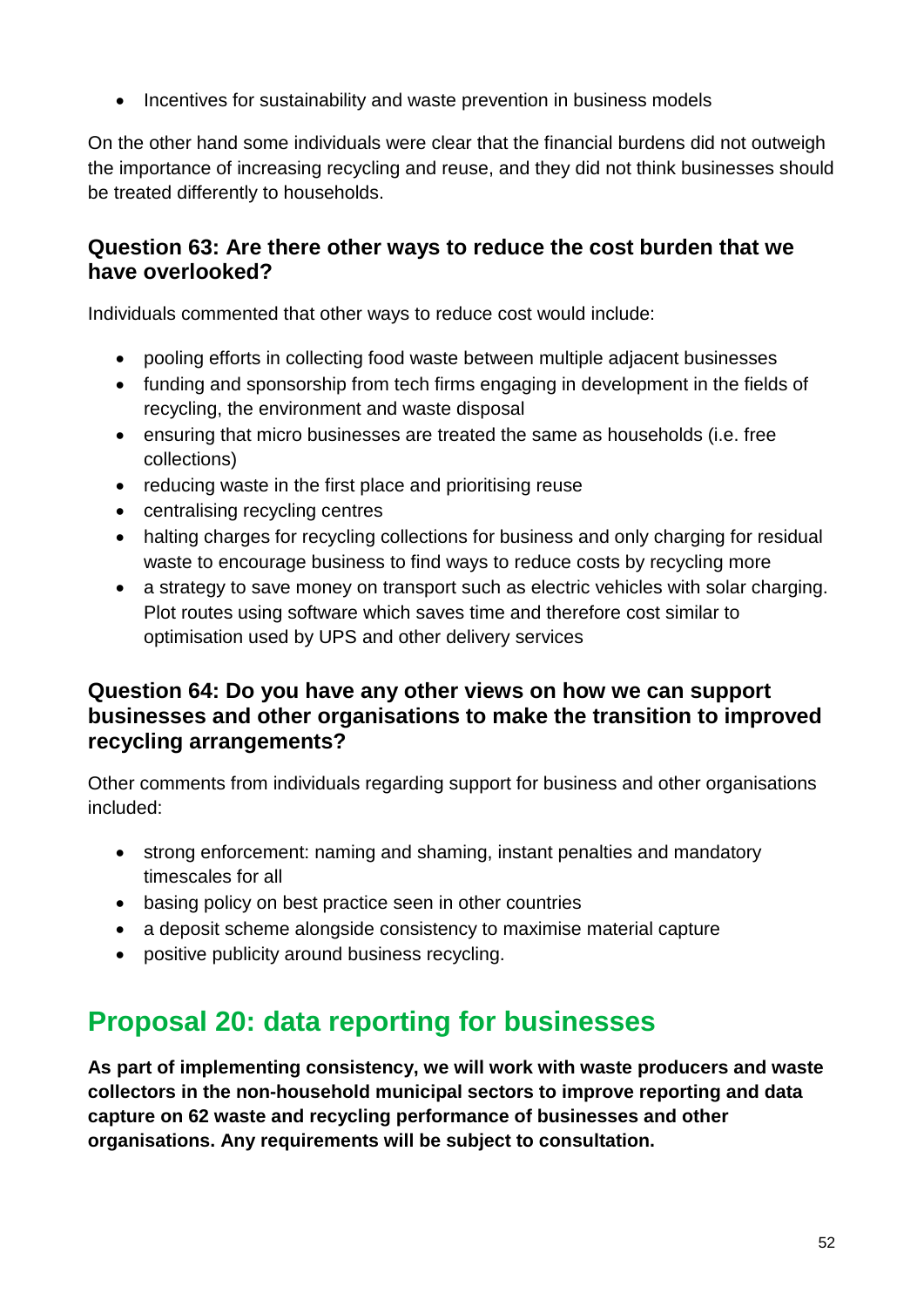### <span id="page-52-0"></span>**Question 65: Do you have any views on whether businesses and other organisations should be required to report data on their waste recycling performance?**



#### **Figure 28 Analysis of 960 individual responses to Q65**

## <span id="page-52-1"></span>**Question 66: Do you have any other comment on Proposal 20?**

Figure 28 shows that 64.48% of respondents agreed that businesses and other organisations should be required to report data on waste recycling. 9.79% of respondents disagreed with this proposal. 25.73% were not sure or did not have an opinion.

A majority of respondents (64.48%) agreed with this proposal, with a number expressing strongly that businesses should be accountable in the same way that local authorities are. Some respondents also felt that this measure would help businesses to improve their performance. Also, those who did agree with the proposal felt that any reporting of data had to be straightforward, and acknowledged that it would be a burden for companies. A small number of comments centred on the need for food handling/producing businesses to provide data. There were some suggestions for a waste inspectorate and a few respondents felt that the transparency of data would help consumers, because they'd be free to choose companies that had good recycling credentials.

Some respondents also felt that the measure was unnecessary and would create additional bureaucracy, particularly for smaller businesses. Those who disagreed with the measure also felt that if recycling was mandatory the amount of recycling would increase,